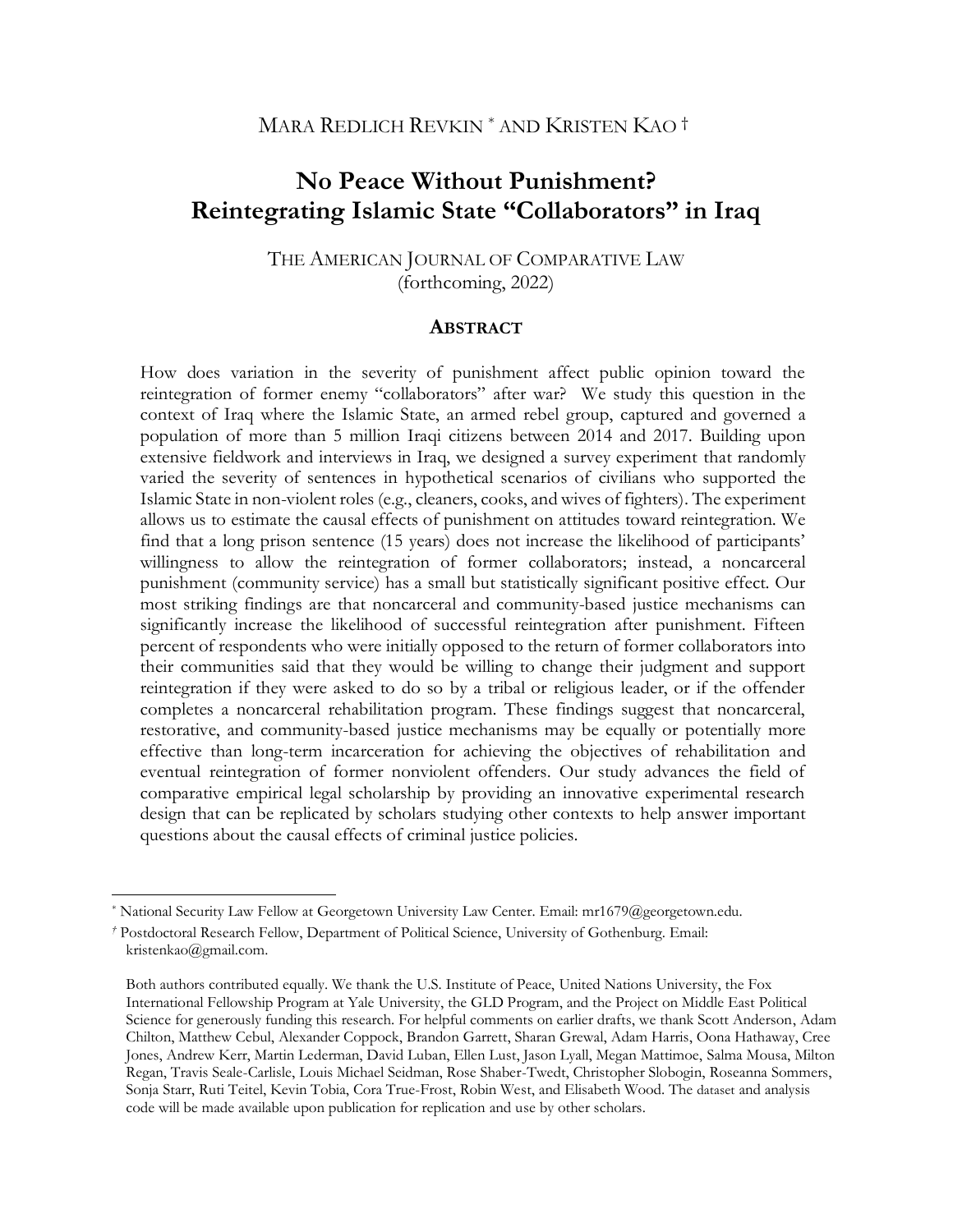# NO PEACE WITHOUT PUNISHMENT? 5-October-2021

# **ARTICLE CONTENTS**

|                                          | II. THE IMPORTANCE OF STUDYING PUBLIC OPINION TOWARD REINTEGRATION 10 |  |
|------------------------------------------|-----------------------------------------------------------------------|--|
|                                          |                                                                       |  |
| A.<br>В.<br>C.                           |                                                                       |  |
|                                          | III. ESTIMATING THE EFFECTS OF PUNISHMENT ON PUBLIC OPINION TOWARD    |  |
| A.<br>$\mathbf{B}$ .<br>С.<br>D.         | <b>RESULTS 34</b>                                                     |  |
| $\mathcal{I}$ .<br>2.<br>$\beta$ .<br>F. |                                                                       |  |
|                                          |                                                                       |  |
| А.<br>B.<br>С.                           |                                                                       |  |
|                                          |                                                                       |  |
|                                          |                                                                       |  |
| $A_{\cdot}$                              |                                                                       |  |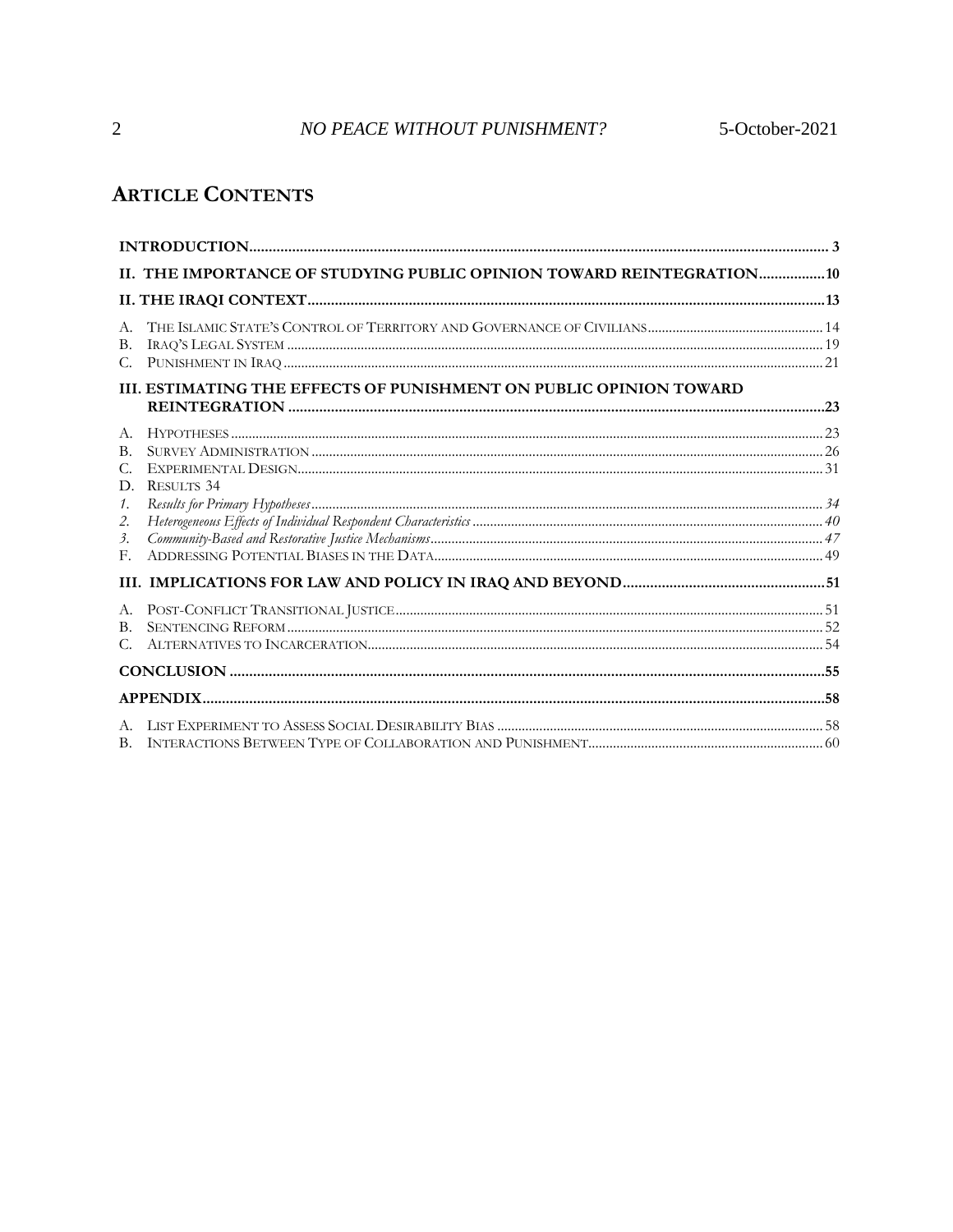#### <span id="page-2-0"></span>**INTRODUCTION**

Since the end of the Cold War, civil wars have replaced inter-state wars as the most common type of armed conflict.<sup>1</sup> In many civil wars, illegal armed groups engage not only in military operations and terrorism, but also aspire to establish state-like political entities that control territory and operate complex systems of law, order, control, and service provision. No insurgency can maintain control over territory without achieving a critical threshold of local "collaboration," which we define as cooperation—either voluntary or involuntary<sup>2</sup>—against an enemy of one's country during a war. Such groups have emerged in diverse regional contexts and are motivated by a range of ideologies. 3

When insurgent groups that govern large numbers of civilians are defeated,<sup>4</sup> prevailing governments are faced with the challenge of reasserting state control and sovereignty over these recaptured territories; they must decide how to hold accountable not only rebel fighters who perpetrated violent crimes, but also the large number of civilians who either worked directly for the group in civilian roles (e.g., as tax collectors, teachers, or cooks) or collaborated with the group in other nonviolent ways (e.g., by providing food, shelter, or paying taxes).<sup>5</sup> Yet in the fog of war's

<sup>1</sup> Stathis N. Kalyvas & Laia Balcells, *International System and Technologies of Rebellion: How the End of the Cold War Shaped Internal Conflict*, 104 AM. POL. SCI. REV. 415 (2010).

<sup>2</sup> See., e.g., Stanley Hoffmann, *Collaborationism in France during World War II*, 40 J. Mod. Hist. 375, 379 (1968)(noting, in the context of Nachi-occupied France during World Word II, "Involuntary collaboration was a reluctant recognition of necessity; voluntary collaboration for reason of state was a foolhardy attempt at exploiting necessity."); Shane Darcy, Coming to Terms with Wartime Collaboration: Post-Conflict Processes & Legal Challenges, 45 Brook. J. Int'l L. 75, 75 (2019)("Parties to an armed conflict will seek to gain the upper hand by turning their opponents' people against them, while individuals may cooperate with the enemy out of conviction, desperation, or under coercion.").

<sup>&</sup>lt;sup>3</sup> The Islamic State in Iraq and Syria and the Taliban in Afghanistan seek to replace governments that they consider to be un-Islamic with new forms of governance based on their strict and selective interpretation of Islamic law. In eastern Congo, the Mai Mai rebel group follows an ideology that combines elements of nationalism and Christianity and provides services to civilians living in its territory. See: Kasper Hoffmann & Judith Verweijen, *Rebel Rule: A Governmentality Perspective*, 118 AFRICAN AFF. 352 (2019). while the Revolutionary Armed Forces of Colombia (FARC) established a Marxist system of governance. *See generally* ANA ARJONA, REBELOCRACY: SOCIAL ORDER IN THE COLOMBIAN CIVIL WAR (2016).

<sup>4</sup> BEN CONNABLE & MARTIN C. LIBICKI, HOW INSURGENCIES END 14 (2010)("Most insurgencies fail, since states, no matter how weak or feckless, are typically stronger, better organized, and more professional than nonstate forces.").

<sup>5</sup> Kristen Kao & Mara R. Revkin, *Retribution or Reconciliation? Post-Conflict Attitudes Toward Enemy Collaborators*, Am. J. Pol. Sci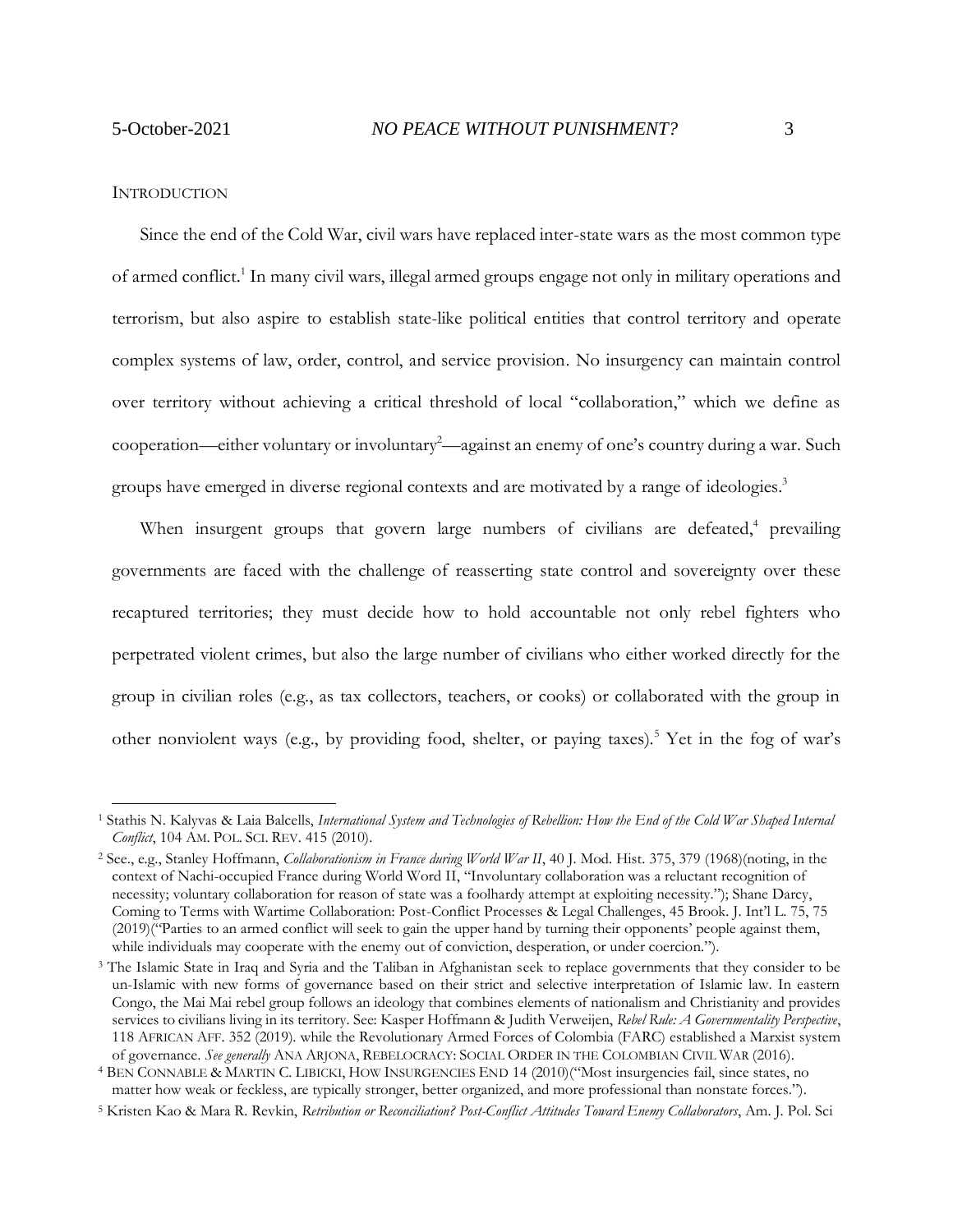aftermath, it is difficult and labor-intensive for state authorities to try to differentiate between civilian collaborators who were acting voluntarily and those who were coerced, as well as between those who committed serious crimes and those who committed lesser nonviolent offenses or are entirely innocent. Fear of potentially dangerous collaborators and victims' demands for justice often lead to collective stigmatization and punishment of all civilians who lived under enemy rule, regardless of their actual guilt or innocence. 6

Mass incarceration of large numbers of alleged enemy collaborators is common after wars, despite being costly for the state and harmful for prisoners. In recent years, a growing body of empirical evidence—both quantitative and qualitative—has called into question the effectiveness of incarceration for achieving its purported objectives of deterrence, incapacitation, retribution, rehabilitation, and reintegration. Although most of this research has been conducted in peacetime societies, we argue that the effectiveness of incarceration in post-conflict settings should also be questioned.<sup>7</sup> Research suggests that experiences with injustice—including arbitrary detention, disproportionately harsh prison sentences, and human rights violations such as torture—generate grievances that increase the likelihood of radicalization and recidivism.<sup>8</sup> For instance, Jeremy Bentham

<sup>(</sup>forthcoming 2021).

<sup>6</sup> GELINADA GRINCHENKO & ELEONORA NARVSELIUS, TRAITORS, COLLABORATORS AND DESERTERS IN CONTEMPORARY EUROPEAN POLITICS OF MEMORY: FORMULAS OF BETRAYAL 22 (2017)("Throughout history, not only individuals but also ethnic, national, and regional groups have been accused of collaboration and subjected to collective punishment."). For example, after the defeat of the Nazis in World War II, civilians accused of collaboration in formerly occupied countries were widely stigmatized and collectively punished both by state-led accountability processes (for example, the Soviet Union's mass prosecutions for the vaguely defined crime of "treason") or through extra-judicial killings and other acts of revenge (for example, a small number of Jewish survivors formed "hit squads" to take revenge on collaborators). See: ALISTAIR DAVIDSON, MIGRATION IN THE AGE OF GENOCIDE: LAW, FORGIVENESS AND REVENGE 22 (2015). After the Greek Civil War (1945-1950), for instance, the government established mass internment camps where former Communist rebels were collectively punished with forced labor, solitary confinement, and involuntary ideological rehabilitation. See: Polymeris Voglis, *Political Prisoners in the Greek Civil War, 1945—50: Greece in Comparative Perspective*, 37 J. CONTEMP. HIST. 523, 529 (2002).

<sup>7</sup> *See infra* Section I.B. and Section I.C.

<sup>8</sup> United Nations Development Programme, *Preventing Violent Extremism Through Promoting Inclusive Development, Tolerance*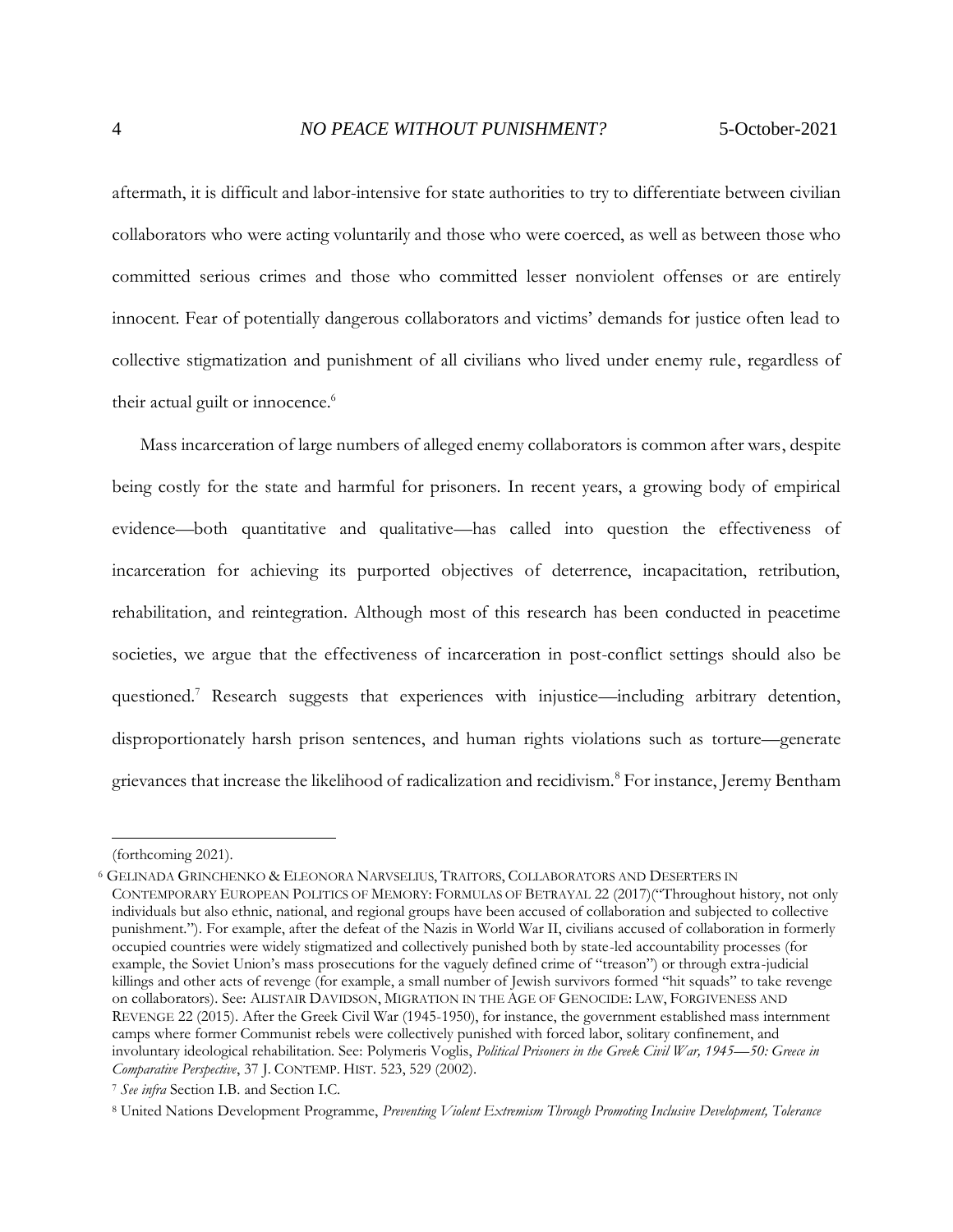warned that prisons may function as "schools of crime" in which inmates learn and adopt new criminal behaviors by learning from each other.<sup>9</sup> There are many examples of organized criminal groups that originated in prisons including the Aryan Brotherhood, a white supremacist group in the United States,<sup>10</sup> the Brödraskapet, a Swedish prison gang,<sup>11</sup> the Primeiro Comando da Capital in Brazil,<sup>12</sup> and the Islamic State in Iraq, many of whose leaders were radicalized during incarceration in U.S. administered prisons after the 2003 invasion and overthrow of Saddam Hussein—prisons that were later described as "jihadi universities."<sup>13</sup>

Given growing evidence that incarceration often fails to achieve its intended objectives and in many cases is counter-productive, there is a need for more empirical research on whether these objectives might be better achieved through noncarceral alternatives in post-war settings. <sup>14</sup> Of the different purported objectives of incarceration noted above, this study focuses on one: reintegration.

*and Respect for Diversity* 21 (2016) ("There appears to be a stronger correlation between political violence and experiences or perceptions of injustice, corruption and systematic discrimination."); Radicalization Awareness Network, *Approaches to Violent Extremist Offenders and Countering Radicalisation in Prisons and Probation* 6 (2016), https://ec.europa.eu/home-affairs/sites/default/files/what-we-

do/networks/radicalisation\_awareness\_network/about-ran/ran-p-and-

p/docs/ran\_pp\_approaches\_to\_violent\_extremist\_en.pdf ("Responses [to terrorist offenses] should be proportionate; otherwise there is a risk of 'detention damage' among individuals, of fuelling the radicalisation process through disproportionate measures.")

<sup>9</sup> JEREMY BENTHAM, THE RATIONALE OF PUNISHMENT 48 (1830)("[W]hen care is not taken to prevent the indiscriminate association of prisoners; but the juvenile and the hoary delinquent are allowed to meet and live together. Such prisons, instead of places for reform, are schools for crime."); Dudley & James Bargent, *The Prison Dilemma: Latin America's incubators of organized crime*, 19 INSIGHT CRIME (Jan. 19, 2017), https://www.insightcrime.org/investigations/prison-dilemma-latin-america-incubators-organized-crime/.

<sup>10</sup> Anti-Defamation League, *White Supremacist Prison Gangs in the United States: A Preliminary Inventory* (2016), https://www.adl.org/sites/default/files/documents/assets/pdf/combating-hate/CR\_4499\_WhiteSupremacist-Report\_web\_vff.pdf.

<sup>11</sup> WALTER ROBERTS, PRISON GANGS: ORGANIZED CRIME BEHIND BARS (2014).

<sup>12</sup> Leonardo Coutinho, *The Evolution of the Most Lethal Criminal Organization in Brazil—the PCC*, 8 PRISM 56 (2019).

<sup>13</sup> Patrice Taddonio, *How U.S. Prisons in Iraq Became "Jihadi Universities" for ISIS*, PBS FRONTLINE (May 17, 2016), https://www.pbs.org/wgbh/frontline/article/how-u-s-prisons-in-iraq-became-jihadi-universities-for-isis/.

<sup>14</sup> Allegra M. McLeod, *Prison Abolition and Grounded Justice*, 62 UCLA L. REV. 1156 (2015)("[Despite persistent and increasing recognition of the deep problems that attend U.S. incarceration and prison-backed policing, criminal law scholarship has largely failed to consider how the goals of criminal law—principally deterrence, incapacitation, rehabilitation, and retributive justice—might be pursued by means entirely apart from criminal law enforcement.").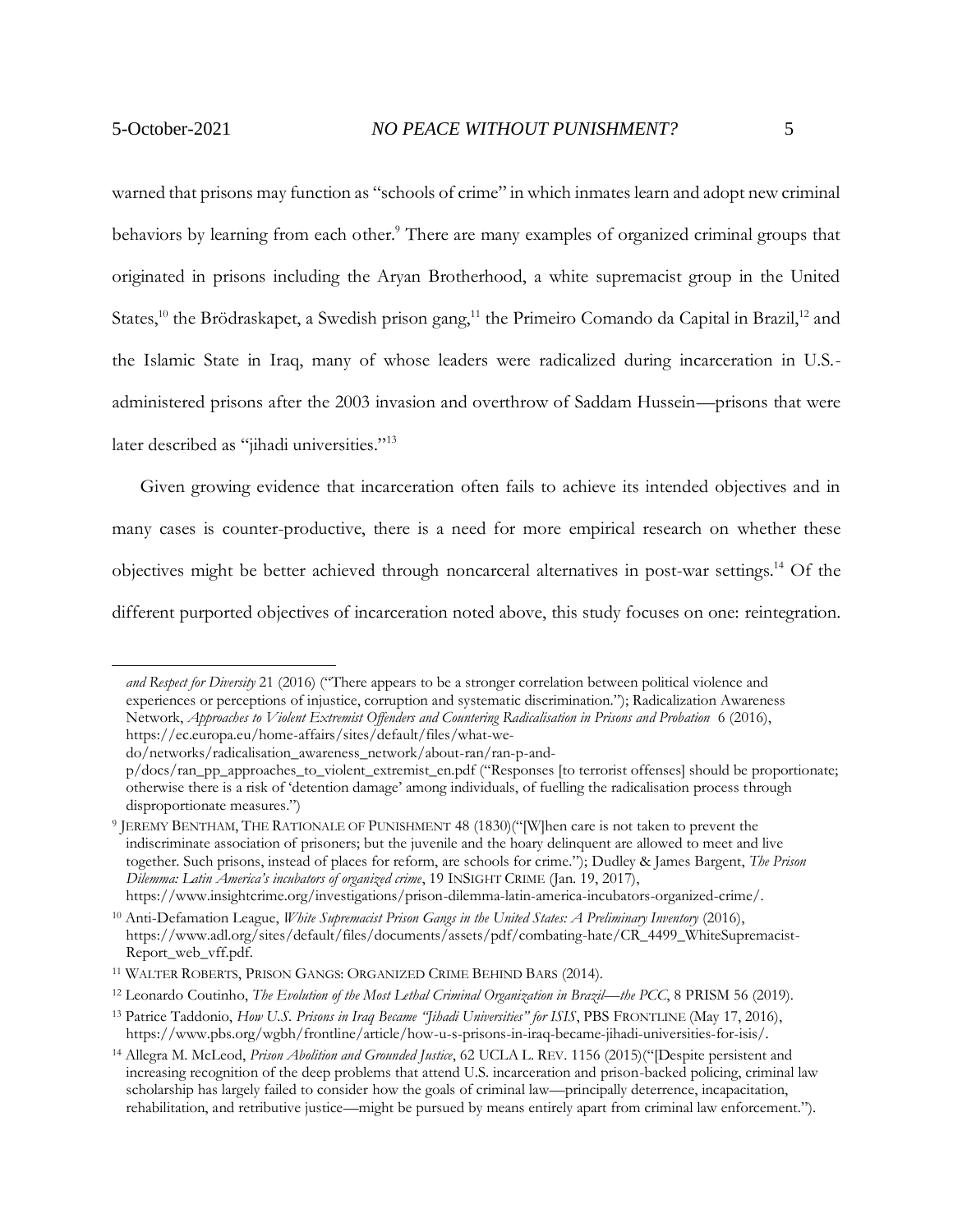Studying the effects of incarceration on reintegration is important because the vast majority of nonviolent offenders who are incarcerated will eventually be released,<sup>15</sup> and will then face the challenge of reintegration into society. Although there has been some quantitative research on how long-term incarceration may affect the likelihood that former nonviolent offenders will be able to successfully return to society after years or decades in prison in peacetime settings, this question has not been wellstudied in post-war settings such as Iraq where large numbers of enemy "collaborators" are incarcerated.

Furthermore, the literature on reintegration often fails to seriously consider the importance of public opinion toward former offenders within the communities to which they return. Theories of incarceration often rely on an implicit assumption that long prison sentences are necessary for former offenders to prove to society that they have been successfully rehabilitated and "paid their debt." However, there is very little empirical evidence to substantiate this belief. There is also a widespread and similarly untested assumption that harsh and carceral punishments are more effective at achieving the objectives of rehabilitation and eventual reintegration than more lenient, restorative, and noncarceral punishments.

<sup>15</sup> The U.S. Department of Justice estimates that 95% of all state prisoners in the U.S. will eventually be released. *See*  Bureau of Justice Statistics, *U.S. Department of Justice, Reentry Trends in the U.S*. (Oct. 2002), https://www.ncjrs.gov/App/abstractdb/AbstractDBDetails.aspx?id=197334. Currently, there is no comparable data available for Iraq, however, we can infer from Iraq's large prison population and capital punishment rate that a high percentage of prisoners will eventually be released there. Iraq's prison population was estimated to be 64,172 in 2017. *See infra* Section II.A, Figure 1. According to Human Rights Watch, Iraqi judges generally interpret a life sentence as 20 years. Human Rights Watch, *Iraq: Change Approach to Foreign Women, Children in ISIS-Linked Trials*, (Jun. 21, 2018), https://www.hrw.org/node/319356/printable/print. In 2018, Iraq had the fifth highest capital punishment rate in the world with 52 executions and at least 271 death sentences. Amnesty International, *Global Report: Death Sentences and Executions* 46, 47 (2018), https://www.amnesty.org/download/Documents/ACT5098702019ENGLISH.PDF. Despite Iraq's high capital punishment rate, its large prison population and the customary reduction of life sentences to 20 years suggests a high rate of eventual release.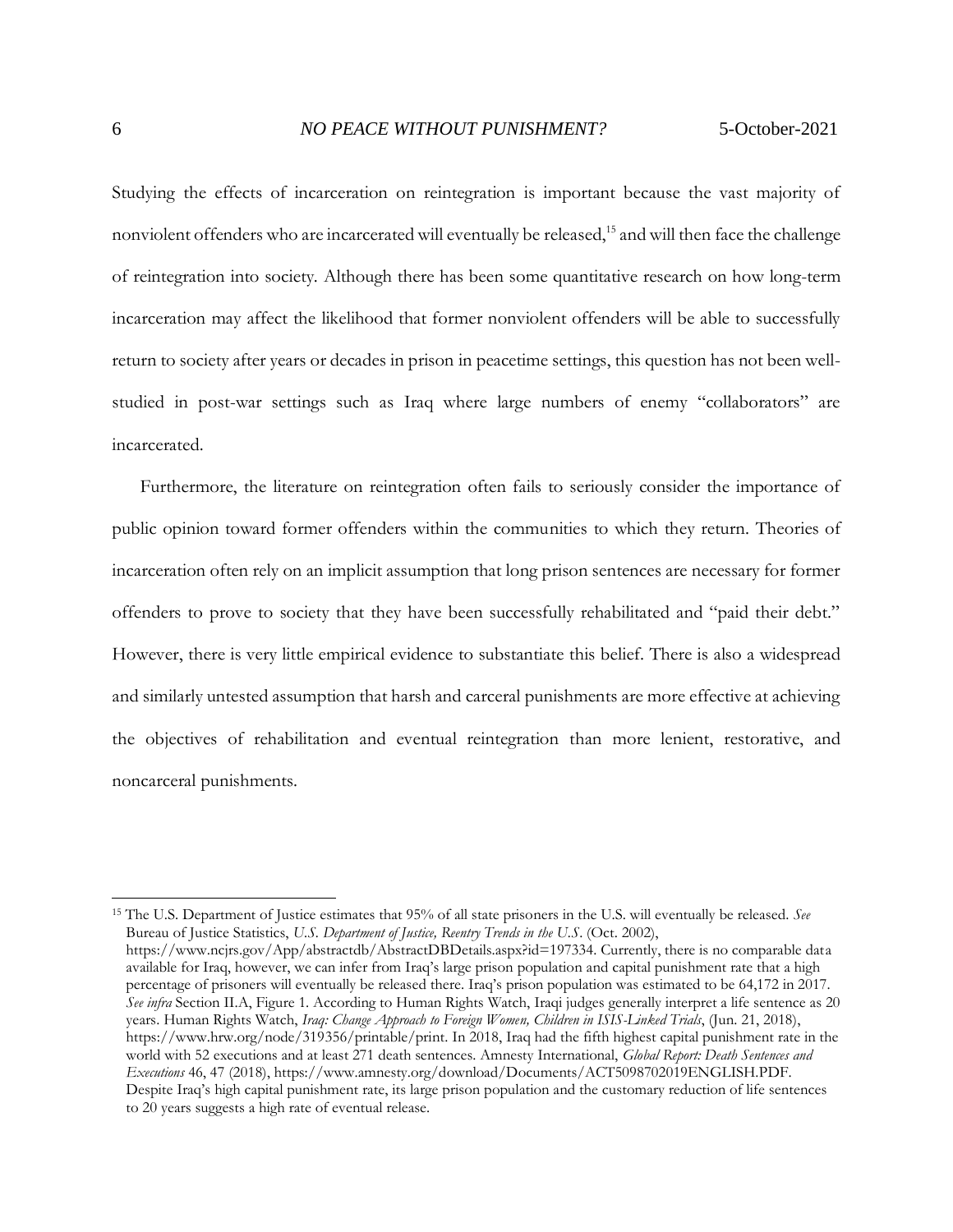In this article, we test and ultimately challenge the validity of these presumptions in the postconflict setting of Iraq by asking and answering three empirical questions. Does incarceration promote perceptions of rehabilitation and increase the willingness of communities to allow the eventual reintegration of civilians who are perceived as enemy collaborators after a war ends? Furthermore, is prolonged incarceration the most effective punishment for facilitating eventual reintegration, or can shorter prison sentences or restorative noncarceral alternatives such as community service be equally or even more effective? Finally, how do the answers to these questions vary among subgroups within the population (e.g. genders, experiences with rebel rule, etc.)?

To study the relationship between punishment and reintegration, we collected original data on Iraqi public opinion toward punishment of hypothetical individuals convicted of nonviolent support for the Islamic State. We employ an experiment embedded in a household survey of 1,458 residents of Mosul. Survey experiments, which randomly assign treatments to respondents in the context of a survey to enable measurement of the causal effects of one or more independent variables on an outcome of interest,<sup>16</sup> have become increasingly common in the social sciences,<sup>17</sup> but are not yet widely used or cited by legal scholars with a few noteworthy exceptions. <sup>18</sup> In this article, we demonstrate how

<sup>16</sup> Yanna Krupnikov & Blake Findley, *Survey Experiments: Managing the Methodological Costs and Benefits, in* THE OXFORD HANDBOOK OF POLLING AND SURVEY METHODS (Lonna Rae Atkeson & R. Michael Alvarez, eds. 2016).

<sup>17</sup> *See, e.g.*, James N. Druckman et al., *The Growth and Development of Experimental Research in Political Science*, 100 AM. POLIT. SCI. REV. 627–635 (2006).

<sup>18</sup> *See, e.g.,* Adam Chilton, *The Influence of International Human Rights Agreements on Public Opinion: An Experimental Study*, 15 CHI. J. INT'L. L. 110 (2014) (using a survey experiment to assess whether information about international law changes perceptions of a domestic human rights issue: solitary confinement); Conor Clarke & Edward Fox, *Perceptions of Taxing and Spending: A Survey Experiment*, 124 YALE L.J. 1252, 1279 (2014)(using a survey experiment to measure perceptions of government spending, finding that the public strongly prefers spending through the tax code over direct expenditures); Bert. I. Huang, *Law's Halo and the Moral Machine*, 119 COLUM. L. REV. 1811, 1812 (2019)(using a survey experiment to assess how law influences moral intuitions about artificial intelligence).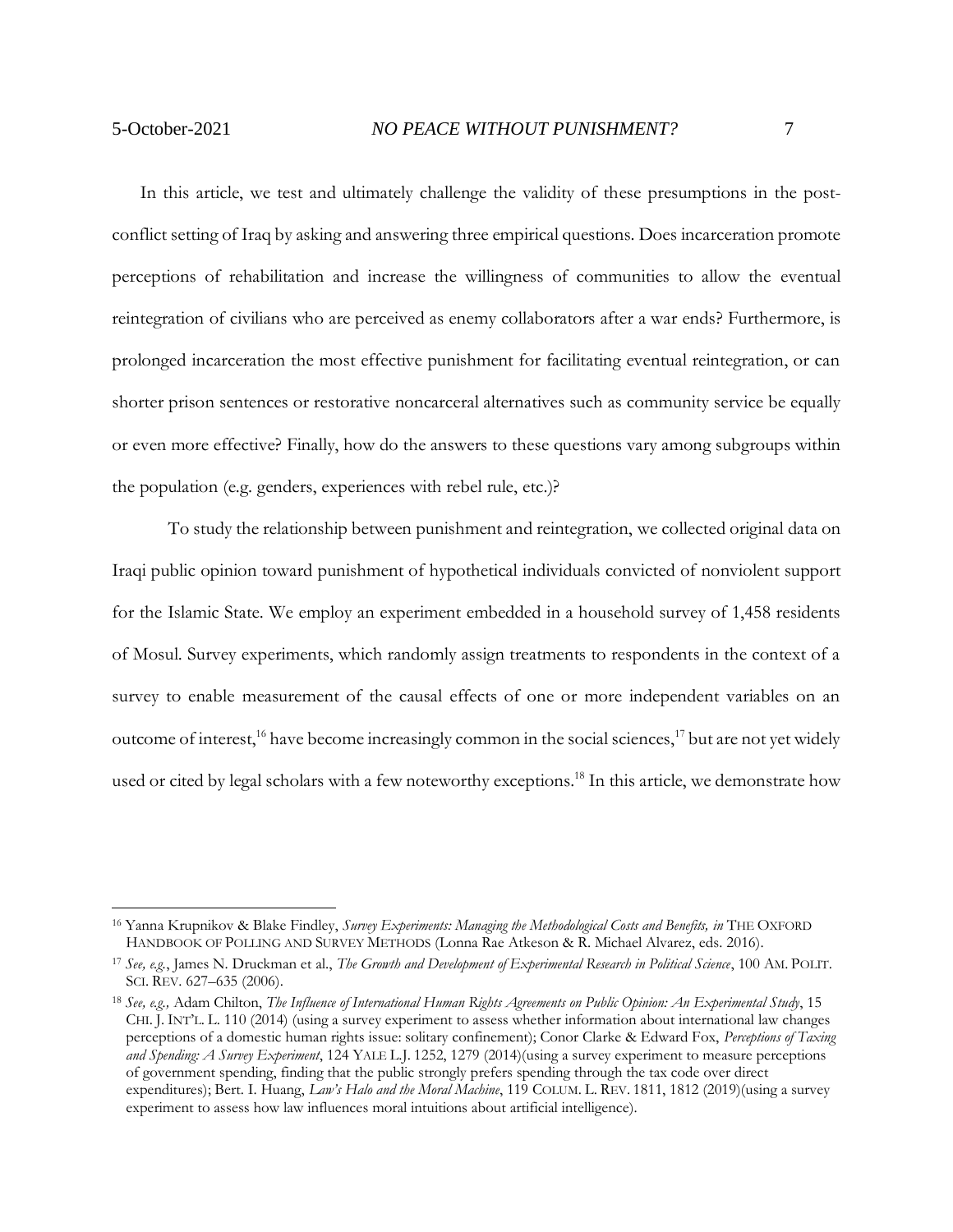survey experiments can be leveraged to answer important empirical questions in legal scholarship, contributing to an emerging field of "experimental jurisprudence."<sup>19</sup>

The survey experiment presented respondents with three hypothetical scenarios of nonviolent Islamic State collaborators who varied in terms of their social intimacy with and physical proximity to rebel fighters. For instance, wives and cooks were closely linked to fighters, interacting with them on a daily basis. In comparison, civilians who worked for non-military institutions of the Islamic State that provided services to civilians, such as janitors working in the municipal department, were more distant from the perpetrators of violent crimes. In the survey experiment, respondents were asked if they would be willing to allow these hypothetical former collaborators to return to their neighborhood after serving a randomly assigned punishment ranging in severity: no punishment, six months of community service, three years in prison, or 15 years in prison. The random assignment of these different punishments to the profiles enables us to estimate the causal effects of punishment on preferences for reintegration of different types of former collaborators.

Overall, the results suggest that long-term incarceration does not increase the likelihood that former Islamic State collaborators will be accepted back into their community of origin. Although a 15-year prison sentence has an insignificant effect on respondents' willingness to allow the reintegration of a former offender in comparison with no punishment, we find that a restorative punishment, 6 months of community service, has a small but statistically significant positive effect. Additionally, we find that among respondents who initially rejected a hypothetical candidate for reintegration, 15% were willing to change their judgment and allow the former offender to return to

<sup>19</sup> Roseanna Sommers, *Experimental Jurisprudence*, BRIEFLY (2020), https://lawreviewblog.uchicago.edu/2020/02/26/briefly-3-12-experimental-jurisprudence/ ("Experimental Jurisprudence is … an emerging field that uses empirical methods, particularly from the cognitive sciences, to clarify important concepts in the law.").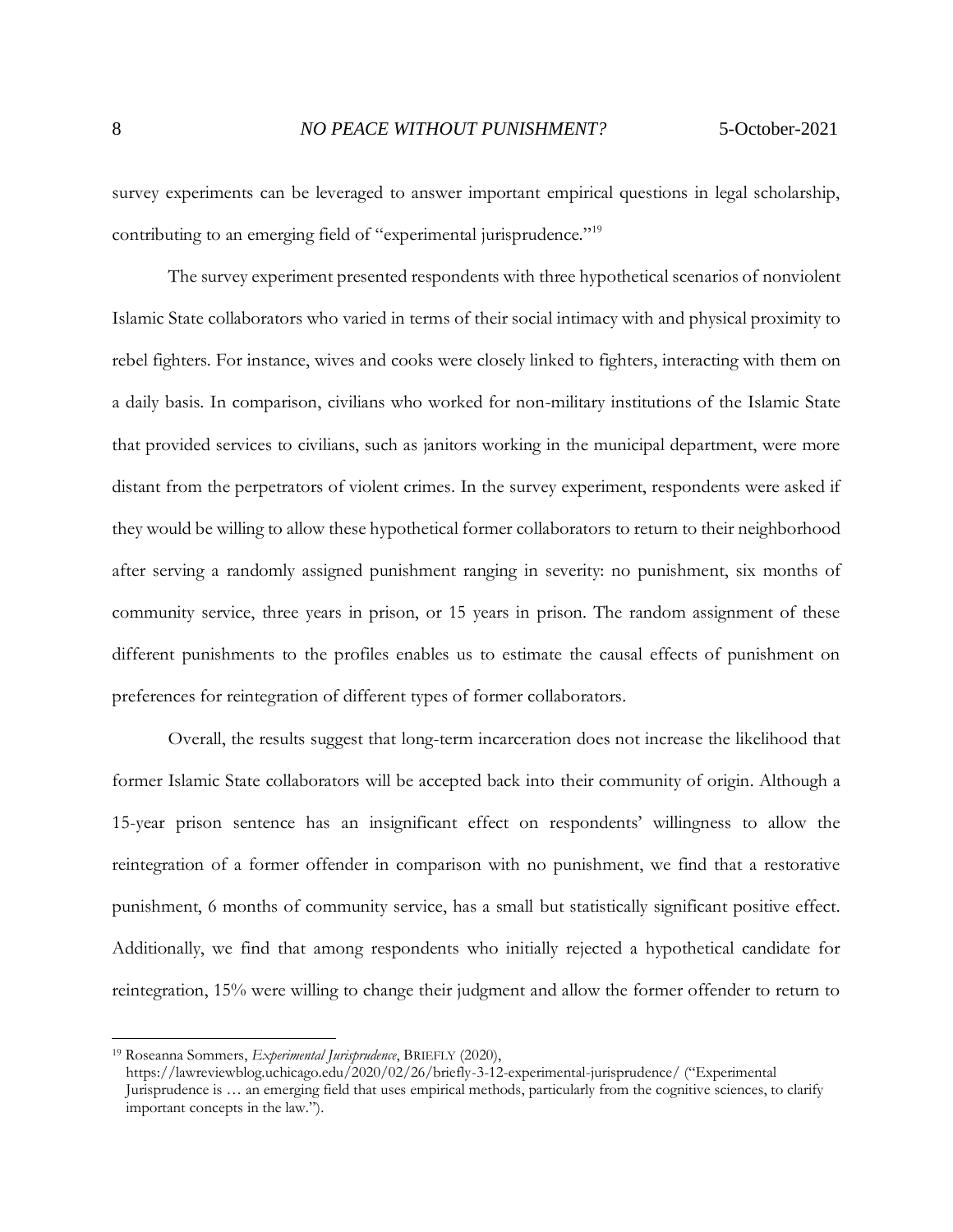reintegration than men.

their community if asked to do so by their religious or tribal leader, or if the former offender successfully completes a rehabilitation program. We also find some noteworthy correlations between individual characteristics of respondents and their preferences for reintegration: those who believe that a given hypothetical collaborator acted voluntarily are less supportive of reintegration, suggesting the importance of intent in determinations of culpability, and women are less supportive of

These results give reason to question the efficacy of incarceration for achieving the important objective of eventual reintegration and provide support for restorative and community-based justice mechanisms. Although collaboration with the Islamic State in Iraq is a uniquely challenging case for reintegration, we argue that our findings may offer lessons for other post-conflict societies where large numbers of civilians are accused of collaboration with a rebel group. Beyond Iraq, many other countries, including the United States, Great Britain, and the member states of the European Union, are grappling with the question of whether or not to repatriate their citizens who traveled to join the Islamic State and have been stranded in prison-like camps in northeast Syria since the group's military defeat there in 2019.<sup>20</sup>

This article proceeds as follows. Part I identifies a gap in the literature on reintegration: the important role of public opinion in the communities to which former collaborators return. Part II provides background on the case of the Islamic State in Iraq. Part III discusses the research design and results of our original survey experiment estimating the causal effects of punishment on public opinion toward reintegration in post-conflict Iraq. Part IV discusses the broader policy and legal

<sup>20</sup> Elian Peltier & Constant Méheut, *Europe's Dilemma: Take In ISIS Families, or Leave Them in Syria?*, N.Y. Times (May 28, 2021), https://www.nytimes.com/2021/05/28/world/europe/isis-women-children-repatriation.html.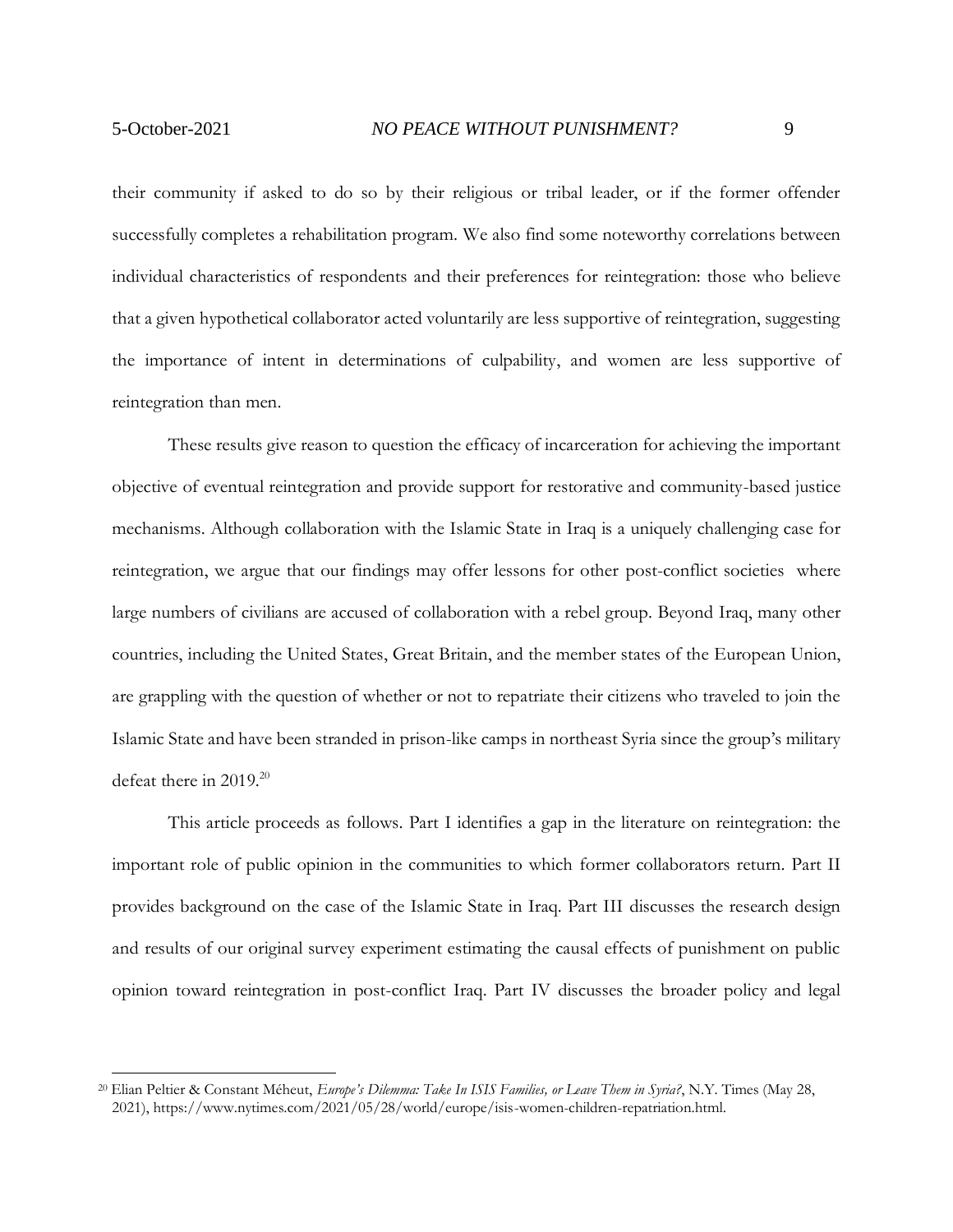implications of these findings for Iraq and beyond in the areas of post-conflict transitional justice, and noncarceral and community-based alternatives to incarceration.

### <span id="page-9-0"></span>II. THE IMPORTANCE OF STUDYING PUBLIC OPINION TOWARD REINTEGRATION

Public opinion is an important factor in successful reintegration of former offenders for several reasons. First, it is well-established that rebuilding social networks and relationships between former offenders and their communities discourages recidivism.<sup>21</sup> Negative public attitudes toward former rebels leads to stigmatization and exclusion, which then makes it more difficult for former rebels to obtain safe housing and employment. Scholars have identified three forms of stigmatization: structural, social, and self.<sup>22</sup> Negative public opinion toward former offenders may contribute not only to stigmatization and marginalization of individual former offenders but also of their families and neighborhoods.<sup>23</sup>

In addition to stigmatization, there are other ways in which public opinion affects reintegration of former offenders. If community members do not feel that a former offender has been sufficiently punished and rehabilitated, there is a risk of retribution or retaliatory violence. Research on transitional justice in post-conflict settings has found that when the state's accountability measures fall short of

<sup>21</sup> *See, e.g.*, Humphreys, Macartan, and Jeremy M. Weinstein. "Demobilization and reintegration." *Journal of conflict resolution* 51.4 (2007): 531-567.; Mark Berg & Beth M. Huebner. *Reentry and the Ties That Bind: An Examination of Social Ties, Employment, and Recidivism*, 28 JUST. Q. 382 (2011)("Scholars consistently find that reentering offenders who obtain steady work and maintain social ties to family are less likely to recidivate.").

<sup>22</sup> Kelly Moore et al., *Jail Inmates' Perceived and Anticipated Stigma: Implications for Post-release Functioning*, 12 J. INT. SOC. SELF IDENTITY 527, 527 (2013); JOAN PETERSILIA, WHEN PRISONERS COME HOME: PAROLE AND PRISONER REENTRY (2003); Moore et al., *supra* note 82 at 527.

<sup>23</sup> DONALD BRAMAN, DOING TIME ON THE OUTSIDE: INCARCERATION AND FAMILY LIFE IN URBAN AMERICA 187 (2007)("As families of prisoners confront incarceration, they also confront a widespread set of assumptions about their loved ones and about themselves, not only in the eyes of society at large but also in the communities where they  $live."$ ).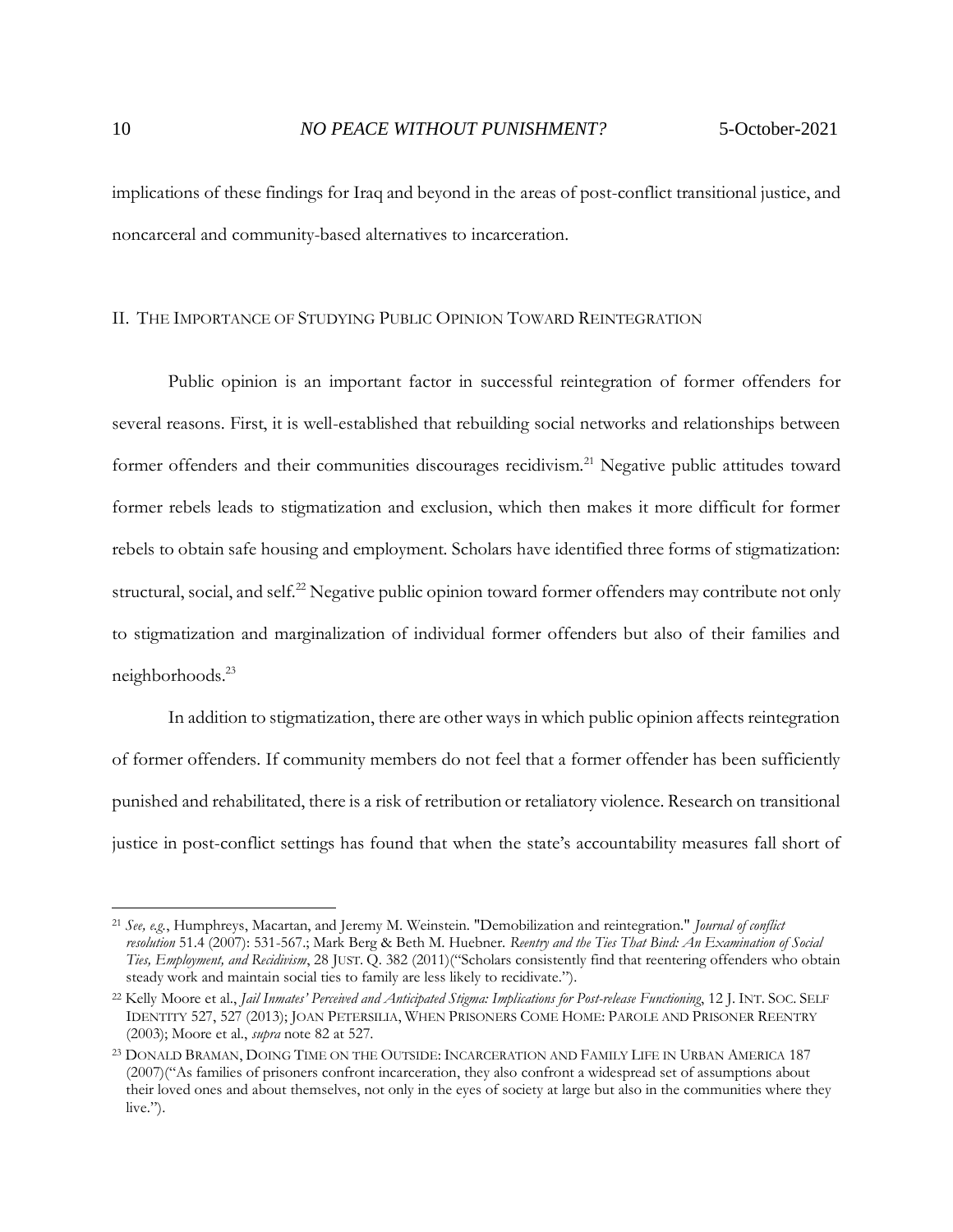what victims believe is proportional to the crime committed, the resulting perception of an "injustice gap" may increase the likelihood that victims will seek revenge through extrajudicial violence.<sup>24</sup> Failure to consider the opinion of local community members and popular conceptions of mismatches between justice mechanisms and crimes committed could result in vigilante justice<sup>25</sup> and further defiance of legal authorities.<sup>26</sup>

Proponents of incarceration often rely on an untested assumption that long prison sentences are necessary for former offenders to prove to society that they have been successfully rehabilitated and "paid their debt." The characterization of incarceration as payment of a "debt to society" had become common in the United States and Europe by the late-1800s.<sup>27</sup> In 1901, *The Anamosa Prison Press*, a newspaper written and published at the Iowa State Penitentiary, published a "Sunday school" lesson stating, "[E]very modern penitentiary is a reformatory—a chance for the convict to pay the penal debt to society and start anew. The sentence of the court is the debt society has fixed against the prisoner for the crime, and when the prisoner has canceled the debt, then he and society are square again and he begins anew."<sup>28</sup> Judges have invoked the concept of debt in sentencing decisions more recently as well.<sup>29</sup> Despite the widespread belief that society expects offenders to repay their debt by

<sup>&</sup>lt;sup>24</sup> EVERETT L. WORTHINGTON, JR. FORGIVENESS AND RECONCILIATION: THEORY AND APPLICATION (2016).

<sup>25</sup> Human Rights Watch. *Iraq: Flawed Prosecution of ISIS Suspects Undermines Justice for Victims*, (2017), https://www.hrw.org/report/2017/12/05/flawed-justice/accountability-isis-crimes-iraq; Daly, Erin. 2001. "Between

Punitive and Reconstructive Justice: The Gacaca Courts in Rwanda." NYU Journal of International Law and Politics 34:355.

<sup>26</sup> Tyler, Tom R. 2003. "Procedural Justice, Legitimacy, and the Effective Rule of Law." *Crime and Justice* 30:283– 357.

<sup>27</sup> *See*: Stephen Bonsal, *The Convict System in Siberia*, 97 HARPER'S NEW MONTHLY MAGAZINE 328 (1898), https://harpers.org/archive/1898/08/the-convict-system-in-siberia/.

<sup>28</sup> Amos Steckel, *Sunday-School Lesson for April 28*, 9 Anamosa PRISON PRESS 26 (1901).

<sup>29</sup> In 1974, the United States District Court for the Eastern District of Pennsylvania stated in *United States of America ex rel James Hoey Fear v. Alfred T. Rundle, Superintendent,* "A prisoner pays his debt to society by serving his time in a penal institution." United States of America ex rel James Hoey Fear v. Alfred T. Rundle, Superintendent, et al, 506 F. 2d 331 (1974). See also the 1909 decision of the Supreme Court of Idaho in *In Re Mallon*, "All convicts having completed the [prison] sentence are supposed to have discharged their full debt to society and the state, and upon the discharge of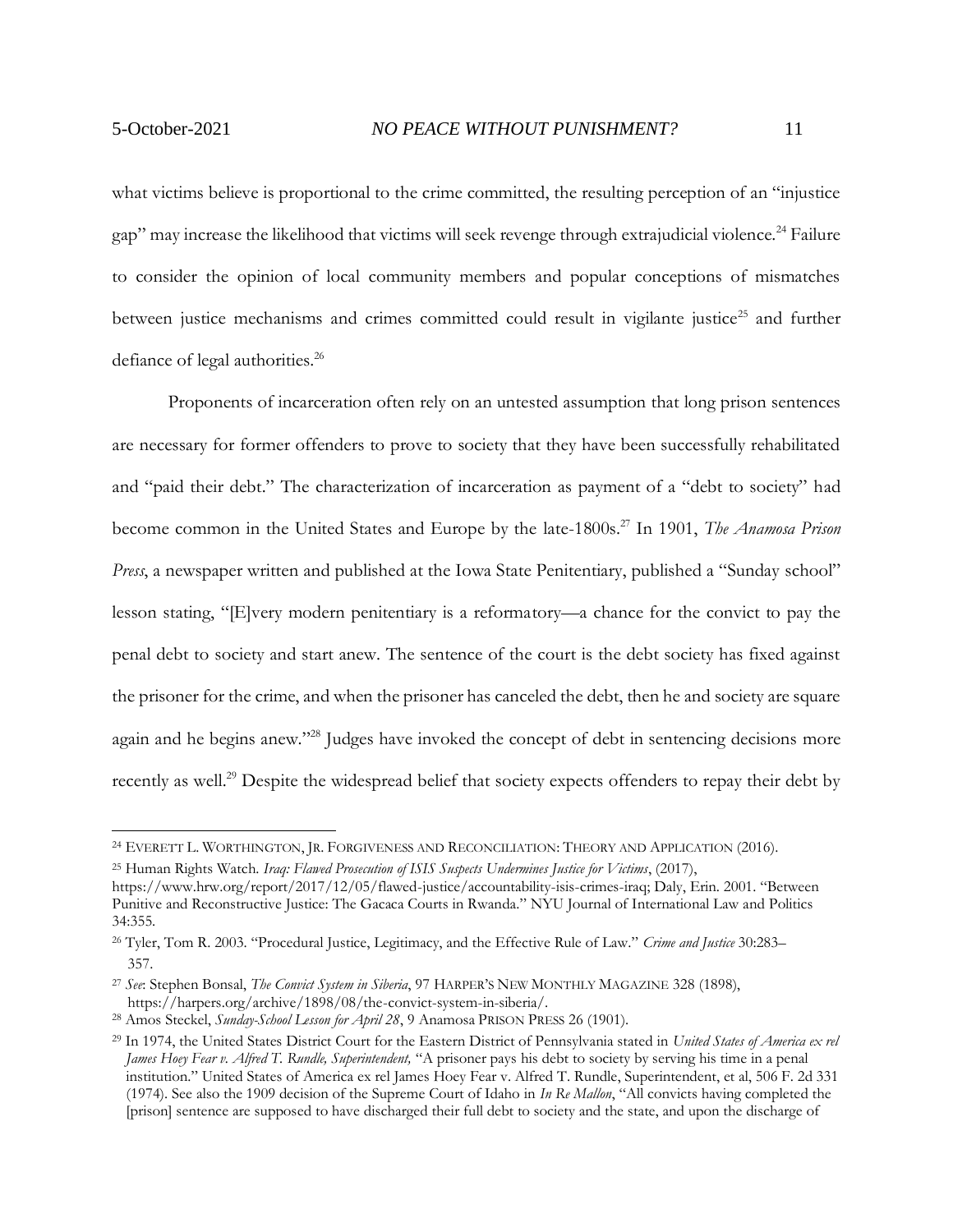serving prison sentences, there is very little empirical evidence to support this assumption, which is best tested with public opinion survey data.

Although there has been substantial public opinion research on preferences for criminal sentencing around the world, we know little about what societies view as necessary conditions for reintegration of former offenders in peacetime settings; we know even less about the necessary conditions for successful reintegration of former enemy collaborators in post-conflict settings. Previous studies have been primarily descriptive, presenting evidence of general trends in public opinion toward former offenders and correlations between different variables such as the severity of the offense and preferences for different types of carceral or noncarceral sanctions. In the United States, several state-level studies indicate strong public support for noncarceral sanctions for nonviolent offenders, although support for these alternatives to incarceration—such as community service, compensation, and restitution—declines as the seriousness of the offense increases.<sup>30</sup> A crossnational study of the social correlates of public attitudes toward criminal punishment in more than 30 countries in Europe, North America, Asia, Africa, and the Middle East found that survey respondents' individual characteristics (e.g., age, gender, education, and income) were not significant predictors of attitudes (with the exception of the finding that men tend to be more punitive than women), but a stronger predictor was income inequality; people in countries with higher levels of income inequality were more likely to prefer harsher sentences.<sup>31</sup>

such debt they are presumed to all be on an equality in so far as being entitled to the protection of the law." In re Mallon, 16 Idaho 737, 102 P. 374 (1909).

<sup>30</sup> Julian V. Roberts & Loretta J. Stalans, *Restorative Sentencing: Exploring the Views of the Public*, 17 SOC. JUST. RES. 315 (2004).

<sup>&</sup>lt;sup>31</sup> John Van Kesteren, Public Attitudes and Sentencing Policies Across the World, 15 EUR. J. CRIM. POL. RES. 25, 45 (2009)("[W]orldwide people in less egalitarian societies are more likely to opt for more severe sentencing options.").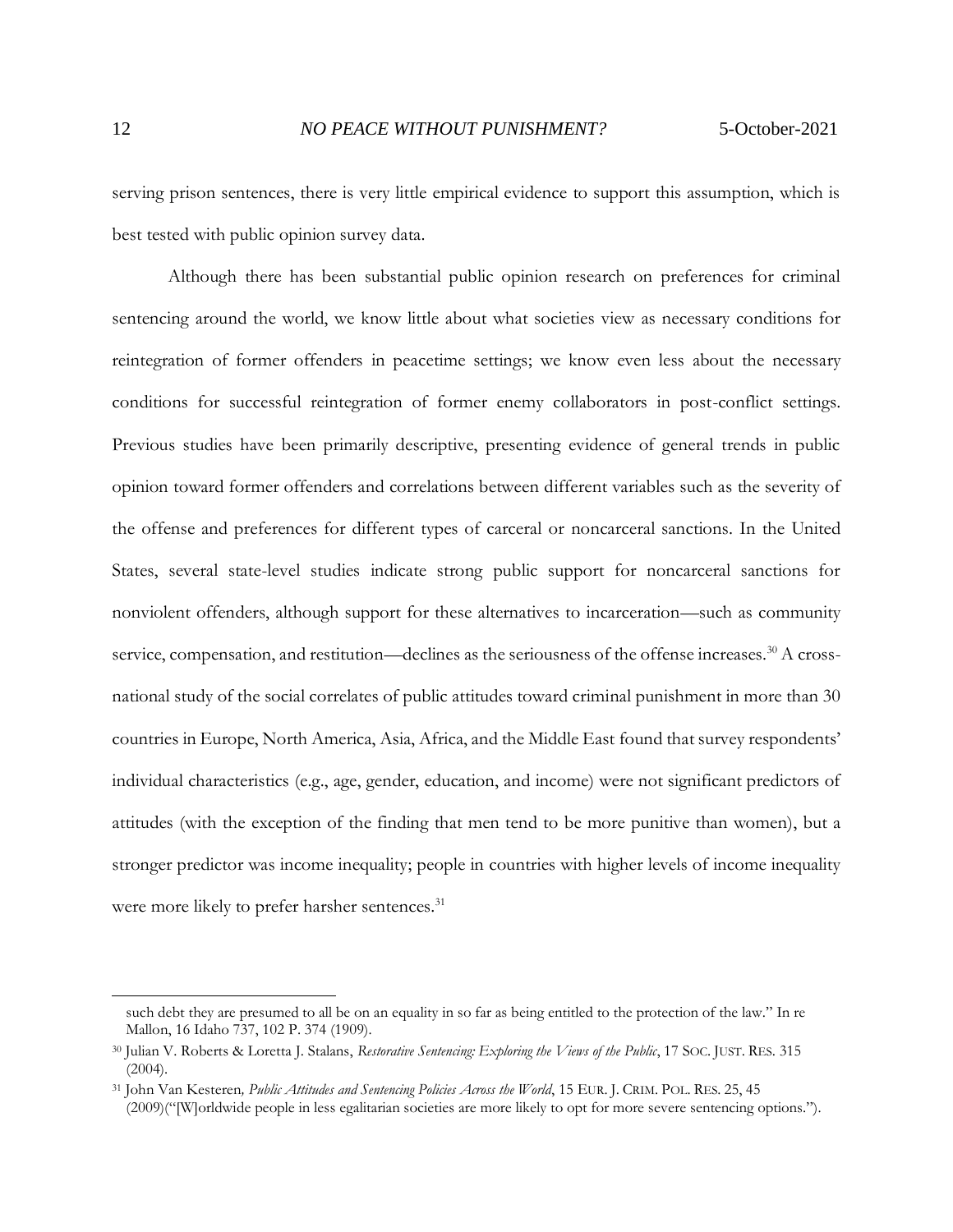Some previous studies that use survey experiments to estimate the causal effects of different individual attributes of former offenders (e.g., age, gender, or racial identity) and variation in the severity of the offenses on public opinion concerning reintegration, culpability, or punishment. One study in the United States experimentally manipulated two offender attributes—type of offense and work qualifications—on the perceived employability of a hypothetical job applicant, finding that violent offenders received significantly lower employability ratings than nonviolent offenders.<sup>32</sup> Another study in Israel randomized the ethnicity of offenders in crime scenarios and found that when the offender was a member of the same ethnic group as the respondent (either Arab or Israeli), the offense was perceived as significantly less serious than if the same act was committed by a member of the other ethnic group.<sup>33</sup> A third set of studies in Denmark and the United States used survey experiments to estimate the effects of a criminal's "association value" (the person's value as a potential social associate) and the seriousness of the crime on preferences for punishment, finding that the former was a more important determinant than the latter.<sup>34</sup>

Extending these previous studies, we designed an experiment to explore the poorly understood relationship between punishment and reintegration. To our knowledge, the present study is the first to manipulate *severity of punishment* in order to estimate the causal effects of different types and degrees of justice mechanisms on attitudes toward reintegration of former offenders.

#### <span id="page-12-0"></span>II. THE IRAQI CONTEXT

<sup>32</sup> Jessica A. Cerda et al., *The Role of Type of Offense and Work Qualifications on Perceived Employability of Former Offenders*, 40 AM. J. CRIM. JUST. 317 (2015).

<sup>33</sup> Sergio Herzog, *Does the Ethnicity of Offenders in Crime Scenarios Affect Public Perceptions of Crime Seriousness? A Randomized Survey Experiment in Israel*, 82 SOC. FORCES 757 (2003).

<sup>34</sup> Michael Bang Petersen et al., *To Punish or Repair? Evolutionary Psychology and Lay Intuitions About Modern Criminal Justice*, 33 EVOLUTION HUM. BEHAV. 682, 693 (2012).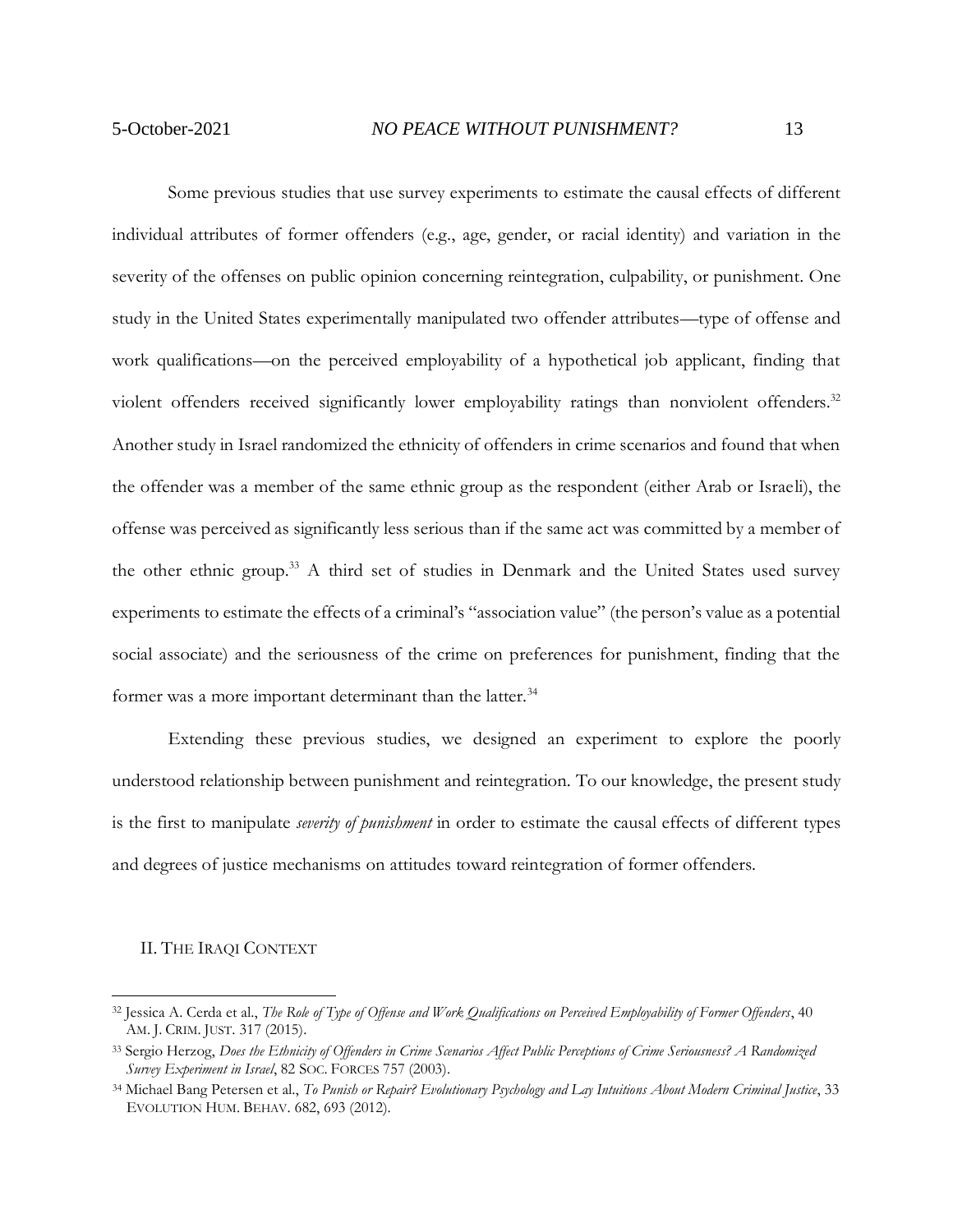# <span id="page-13-0"></span>*A. The Islamic State's Control of Territory and Governance of Civilians*

The Islamic State is a Sunni Islamist rebel group that captured and governed substantial territory in Iraq between 2014 and 2017. The group's objective was to build a modern-day "caliphate" purportedly based on the original model of Islamic governance developed by the Prophet Mohammed in the sixth century, although the vast majority of the world's Muslims reject its extreme and selective interpretation of Islam.<sup>35</sup> At the height of its expansion in 2014, the Islamic State controlled 20 major cities in Iraq, a territory the size of Great Britain with more than 5 million residents—many of whom still seek reintegration back into their communities.<sup>36</sup> During its rule, the group functioned as an unrecognized "de facto state"<sup>37</sup> and operated a variety of institutions that provided protection, public goods, and basic services for the civilian population living in areas under its control. These institutions employed thousands of civil servants who previously worked for the Iraqi government. When the Islamic State captured cities and towns, the group usually banished or assassinated the heads of local government and service offices but allowed lower-level personnel to keep their jobs. These civilian employees of the Islamic State's bureaucracy were paid salaries by the group, but they did not receive any military training, carry weapons, or directly participate in hostilities as combatants.<sup>38</sup>

Iraq's Anti-Terrorism Law criminalizes the vague status-based offenses of "membership" in or "association" with a terrorist group without requiring any evidence of a specific criminal or violent

<sup>35</sup> Andrew F. March & Mara R. Revkin, *Caliphate of Law: ISIS' Ground Rules*, FOREIGN AFF. (2015), https://www.foreignaffairs.com/articles/syria/2015-04-15/caliphate-law.

<sup>36</sup> Eric Robinson et al*., When the Islamic State Comes to Town: The Economic Impact of Islamic State Governance in Iraq and Syria*, RAND CORPORATION (2017).

<sup>&</sup>lt;sup>37</sup> A "de facto state" is a political entity that controls territory and engages in some degree of governance of the population therein but lacks international recognition. Harris Mylonas & Ariel Ahram, *De Facto States Unbound*, 374 PONARS Eurasia 1 (2015).

<sup>38</sup> Mara R. Revkin, *When Terrorists Govern: Protecting Civilians in Conflicts with State-building Armed Groups*, 9 HARV. NAT'L SEC. J. 100, 127 (2018).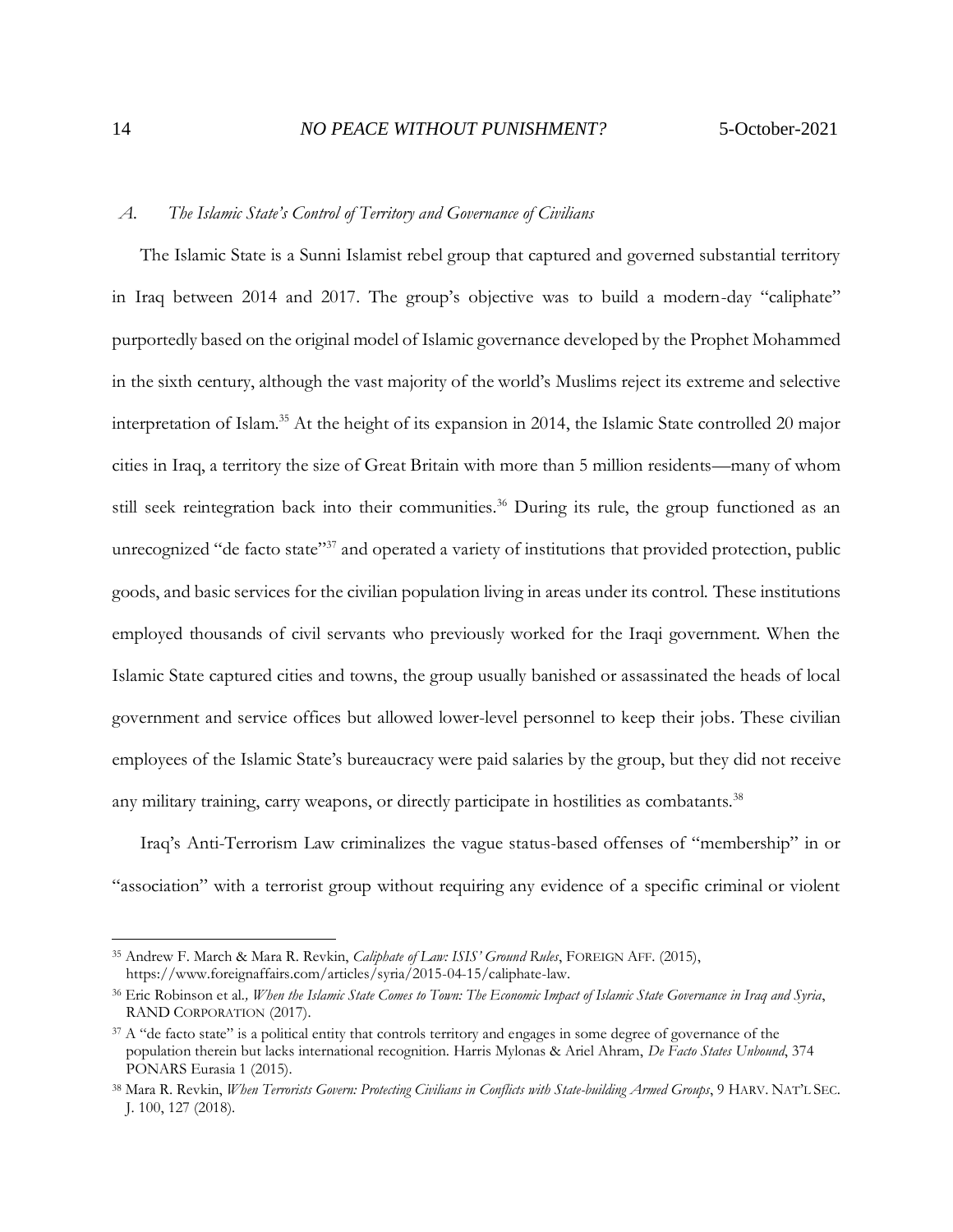act. As a result, large numbers of nonviolent civilian collaborators accused of providing non-military support to the Islamic State by working as sanitation workers, cooks, clerks, and in many other civilian jobs within the group's administrative bureaucracy are receiving long prison sentences.<sup>39</sup> For example, in one case documented by United Nations observers, a woman was sentenced to three years in prison "based on evidence provided by an informant that she used to prepare meals for her husband and fellow ISIL fighters."40

In many cases, civilians living in Islamic State-captured areas disagreed with the group's ideology, were victims of its violence, and only cooperated in order to stay alive under conditions of extreme coercion. As one employee of the department of municipal services in Mosul explained why he decided to continue working in his job after the Islamic State captured the city, "Quitting was not an option because it would have been an act of rebellion, which would have put me and my family at risk

<sup>39</sup> Article 4 of Iraq's counterterrorism law (no.13/2005) stipulates the same penalty for violent and non-violent affiliates of the Islamic State. *See e.g.,* Human Rights Watch. *Iraq: Flawed Prosecution of ISIS Suspects Undermines Justice for Victims*, (2017), https://www.hrw.org/report/2017/12/05/flawed-justice/accountability-isis-crimes-iraq ("The judiciaries of the Iraqi government and the KRG are relying on their respective counterterrorism courts to rapidly prosecute all of these ISIS suspects on charges brought under their counterterrorism laws, primarily and often exclusively on the charge of membership in ISIS, with no distinction made for the severity of the charges brought against suspects and no effort to prioritize the prosecution of the worst offenses." p. 1, also see fn. 74, page 30); United Nations Assistance Mission for Iraq Office of the United Nations High Commissioner for Human Rights, *Human Rights in the Administration of Justice in Iraq: Trials Under the Anti-Terrorism Laws and Implications for Justice, Accountability and Social Cohesion in the Aftermath of ISIL,* (January 2020)*,* 

https://www.ohchr.org/Documents/Countries/IQ/UNAMI\_Report\_HRAdministrationJustice\_Iraq\_28January2020 .pdf, ("Those who incite, plan, finance, or assist terrorists face the same penalty as the main perpetrator of the terrorist act." p. 4); Kristen Kao & Mara Revkin, *How the Iraqi Crackdown on the Islamic State May actually Increase Support for the Islamic State*, Wash. Post (Jan. 7, 2019), https://www.washingtonpost.com/news/monkey-cage/wp/2019/01/07/isiraqs-post-islamic-state-justice-strategy-misguided/ ("Iraq's anti-terrorism law criminalizes membership in a terrorist group without requiring proof of a specific criminal act. Anyone with a plausible connection to the Islamic State including family members and unarmed civilian employees can be sentenced to life in prison, the minimum punishment allowed by the law.")

<sup>40</sup> Page 10. United Nations Assistance Mission for Iraq Office of the United Nations High Commissioner for Human Rights, *Human Rights in the Administration of Justice in Iraq: Trials Under the Anti-Terrorism Laws and Implications for Justice, Accountability and Social Cohesion in the Aftermath of ISIL,* (January 2020)*,* 

https://www.ohchr.org/Documents/Countries/IQ/UNAMI\_Report\_HRAdministrationJustice\_Iraq\_28January2020 .pdf.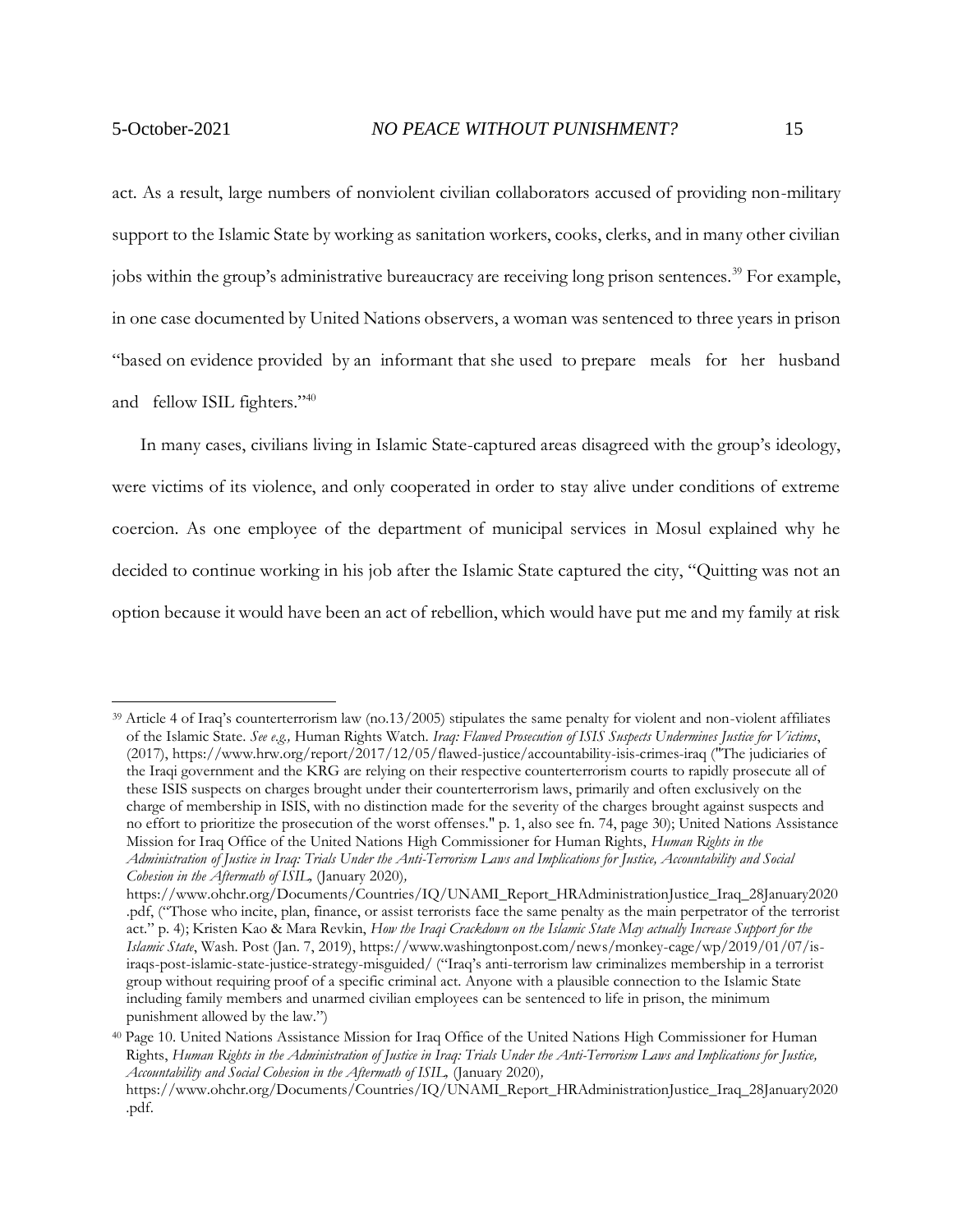for severe punishment."<sup>41</sup> Nonetheless, there is a widespread belief among Iraqi security forces, prosecutors, and judges that anyone who lived under or worked for the Islamic State is complicit in the group's crimes, regardless of whether they acted voluntarily or involuntarily.<sup>42</sup> As another interviewee explained, "People assume that everyone who stayed in Mosul is an Islamic State supporter or member, but many of us were victims."<sup>43</sup> Although Islamic State fighters are usually sentenced to death, civilian collaborators are generally punished with long but still less-than-life sentences of 15 years or less, depending on mitigating circumstances or good behavior, and will eventually be released. Understanding how variation in the severity of punishment affects public opinion toward these former nonviolent offenders is crucial to identifying the determinants of successful reintegration.

The Iraqi government has taken a very harsh approach to individuals accused of supporting the Islamic State. The accused are prosecuted under Iraq's Anti-Terrorism Law in rapid-fire trials that are often decided by judges in less than 10 minutes with a conviction rate of around 98 percent,<sup>44</sup> some on the basis of circumstantial evidence or false confessions extracted through torture, which is widespread in terrorism investigations and detention facilities in Iraq.<sup>45</sup> The United Nations and

<sup>41</sup> Author interview with "Zyad" (35, municipal services) in Mosul, Iraq (April 2017). To ensure anonymity, all interviewees are identified by pseudonyms.

<sup>42</sup> Mara R. Revkin, *Competitive Governance and Displacement Decisions Under Rebel Rule: Evidence from the Islamic State in Iraq*, J. CONFLICT RESOL. 3 (2020), https://papers.ssrn.com/sol3/papers.cfm?abstract\_id=3365503.

<sup>43</sup> Author interview with "Khaled" (38, accountant) in Mosul, Iraq (April 2017).

<sup>44</sup> Author observations of trials of alleged Islamic State members in Tel Kaif, Iraq (December 2017); *see also* Margaret Coker & Falih Hassan, *A 10-Minute Trial, a Death Sentence: Iraqi Justice for ISIS Suspects*, N.Y. TIMES (Apr. 17, 2018), https://www.nytimes.com/2018/04/17/world/middleeast/iraq-isis-trials.html.

<sup>45</sup> Human Rights Watch, Submission by Human Rights Watch to the UN Human Rights Committee in advance of its review of Iraq (Aug. 2020), https://www.hrw.org/news/2020/08/07/submission-human-rights-watch-un-humanrights-committee-advance-its-review-iraq ("Human Rights Watch has received reports of the widespread use of torture, including of children, by Iraqi and KRG forces to extract confessions. Detainees in Nineveh, where authorities are holding the most ISIS suspects, have shared graphic accounts of torture during interrogations in Mosul's prisons … in some cases leading to the deaths of detainees."); United Nations Assistance Mission for Iraq, *Human Rights in the Administration of Justice in Iraq* 4 (Aug. 2021),

https://www.ohchr.org/Documents/Countries/IQ/UNAMI\_Report\_Administration\_of\_Justice\_EN.pdf.(Interview s with 235 prisoners found that more than half of them provided credible and reliable accounts of torture).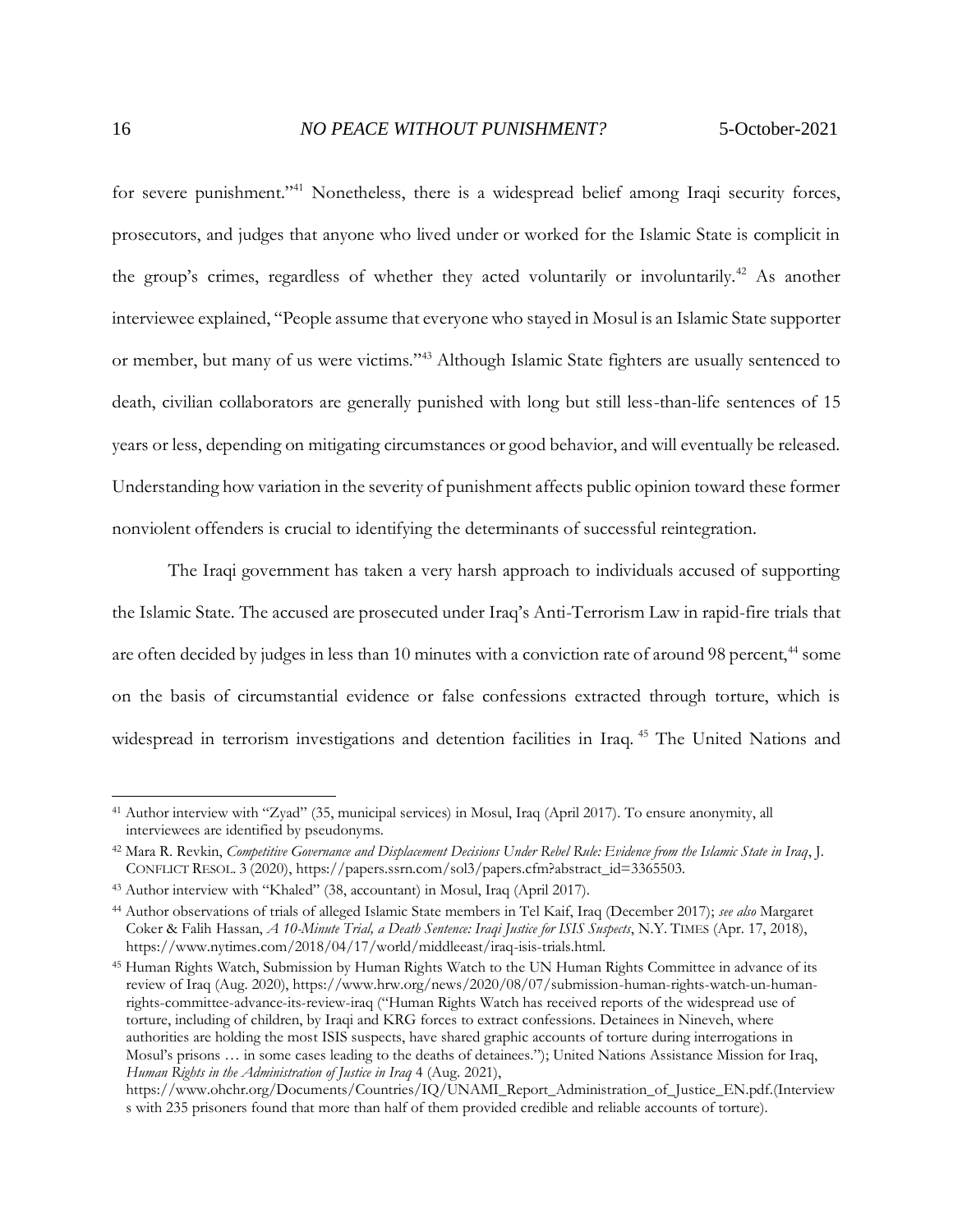Human Rights Watch have criticized these prosecutions for failing to differentiate between more serious violent crimes and lesser nonviolent offenses or those that were committed voluntarily and those that were committed under extreme duress and coercion.<sup>46</sup> In some cases, wives and children<sup>47</sup> of Islamic State members and nonviolent civilian collaborators—such as doctors and cooks—who only provided medical services or other nonviolent aid to the group—have been sentenced to life in prison.<sup>48</sup> Harsh punishment of perpetrators without adequate differentiation between more serious crimes and lesser offenses may be perceived by the broader population as "victors' justice," undermining the legitimacy of transitional justice efforts.<sup>49</sup>

Many of these nonviolent civilian collaborators are serving less-than-life sentences and therefore will eventually return to their former communities. Given the overcrowding of prisons in Iraq and the human rights violations that occur therein, the question of whether such long prison sentences are really necessary—or if some prisoners might be rehabilitated with shorter sentences or noncarceral alternatives—is critically important. The case of Iraq after the defeat of the Islamic State provides an important opportunity to assess the relationship between punishment and public opinion toward reintegration.

Although successful reintegration may not be possible for every non-violent enemy

<sup>46</sup> *See, e.g.,* United Nations Assistance Mission for Iraq, *Human Rights in the Administration of Justice in Iraq: Trials under the anti-terrorism laws and implications for justice, accountability and social cohesion in the aftermath of ISIL* (2020), https://www.ecoi.net/en/file/local/2025174/Iraq\_-\_ISIL\_trials\_under\_the\_antiterrorism\_laws\_and\_the\_implications\_for\_justice\_28012020.pdf; Human Rights Watch, *Flawed Justice: Accountability for ISIS Crimes in Iraq* (2017), https://www.hrw.org/report/2017/12/05/flawed-justice/accountability-isis-crimes-iraq.

<sup>47</sup> Jane Arraf, *ISIS Wives, With Children on Tow, Are Handed Long Jail Sentences or Death Penalty*, NAT'L PUB. RADIO (2018), https://www.npr.org/2018/06/09/613067263/isis-wives-with-children-in-tow-are-handed-long-jail-sentences-ordeath-penalty.

<sup>48</sup> Human Rights Watch, *Flawed Justice: Accountability for ISIS Crimes in Iraq* (2017), https://www.hrw.org/report/2017/12/05/flawed-justice/accountability-isis-crimes-iraq.

<sup>49</sup> Pablo de Greiff, *Report of the Special Rapporteur on the Promotion of Truth, Justice, Reparation and Guarantees of Non-Recurrence*, United Nations General Assembly, Human Rights Council A/HRC/27/56 (2014).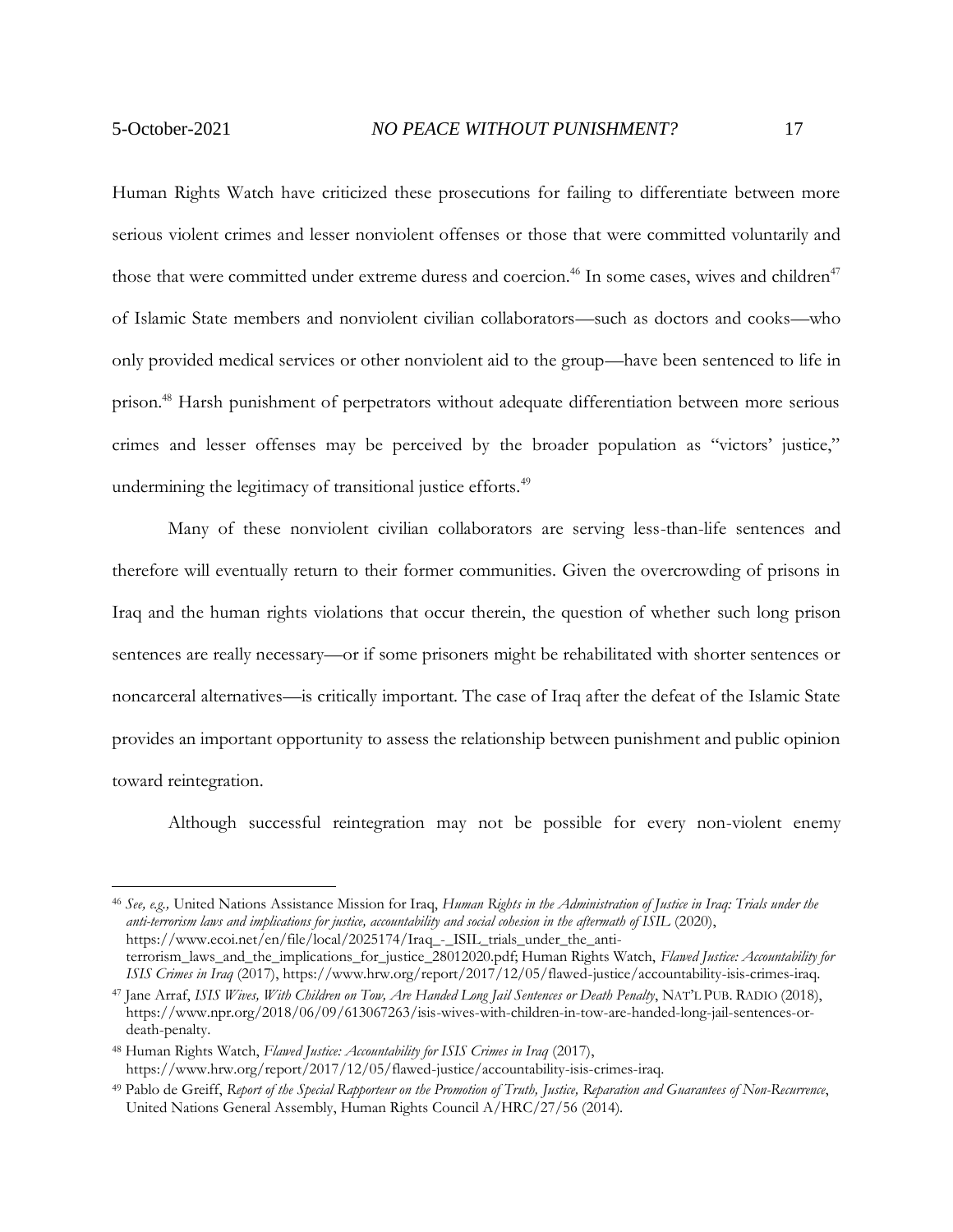collaborator, United Nations agencies as well as local and international nongovernmental organizations in Iraq have documented the successful cases. In particular, thousands of Islamic Stateaffiliated families and other nonviolent civilians have reintegrated back into their Sunni-majority communities of origin. Tribal leaders and "local peace committees" that include respected community members and representatives of different social, religious, and ethnic groups have negotiated written agreements to guarantee the safe return of thousands of displaced persons with family ties to the Islamic State who had previously been at risk for revenge killings or permanent banishment from their communities.<sup>50</sup> In Fallujah, a formerly Islamic State-controlled city in Anbar governorate, a local peace committee negotiated an agreement to allow the safe return of 27 displaced families with perceived ties to the Islamic State which included the removal of stigmatizing red "X" marks that had been painted on their houses—to identify them as collaborators—in exchange for the families' renunciation of ties to the Islamic State, their commitment to good behavior, and endorsement by a local sponsor ("kafeel" in Arabic, referring to a respected member of the community who can vouch for their character). 51

Despite examples of successful reintegration, there are some situations in which return and reintegration of former nonviolent Islamic State collaborators is impossible for security or ethical reasons at least in the near-term because the risks of harm to victims as well as the potential for violent retribution against collaborators outweigh the potential benefits and would be counter-productive to reconciliation and peacebuilding efforts. In 2017, we interviewed widows and mothers of Islamic State

<sup>50</sup> See, e.g., United Nations Development Programme, *Pathways to Reintegration: Iraq Families Formerly Associated with ISIL*, (Mar. 4, 2021), https://www.iq.undp.org/content/iraq/en/home/library/Stabilization/pathways-to-reintegration.html.

<sup>51</sup> See, e.g., United Nations Development Programme, *Pathways to Reintegration: Iraq Families Formerly Associated with ISIL*, 22 (Mar. 4, 2021), https://www.iq.undp.org/content/iraq/en/home/library/Stabilization/pathways-to-reintegration.html.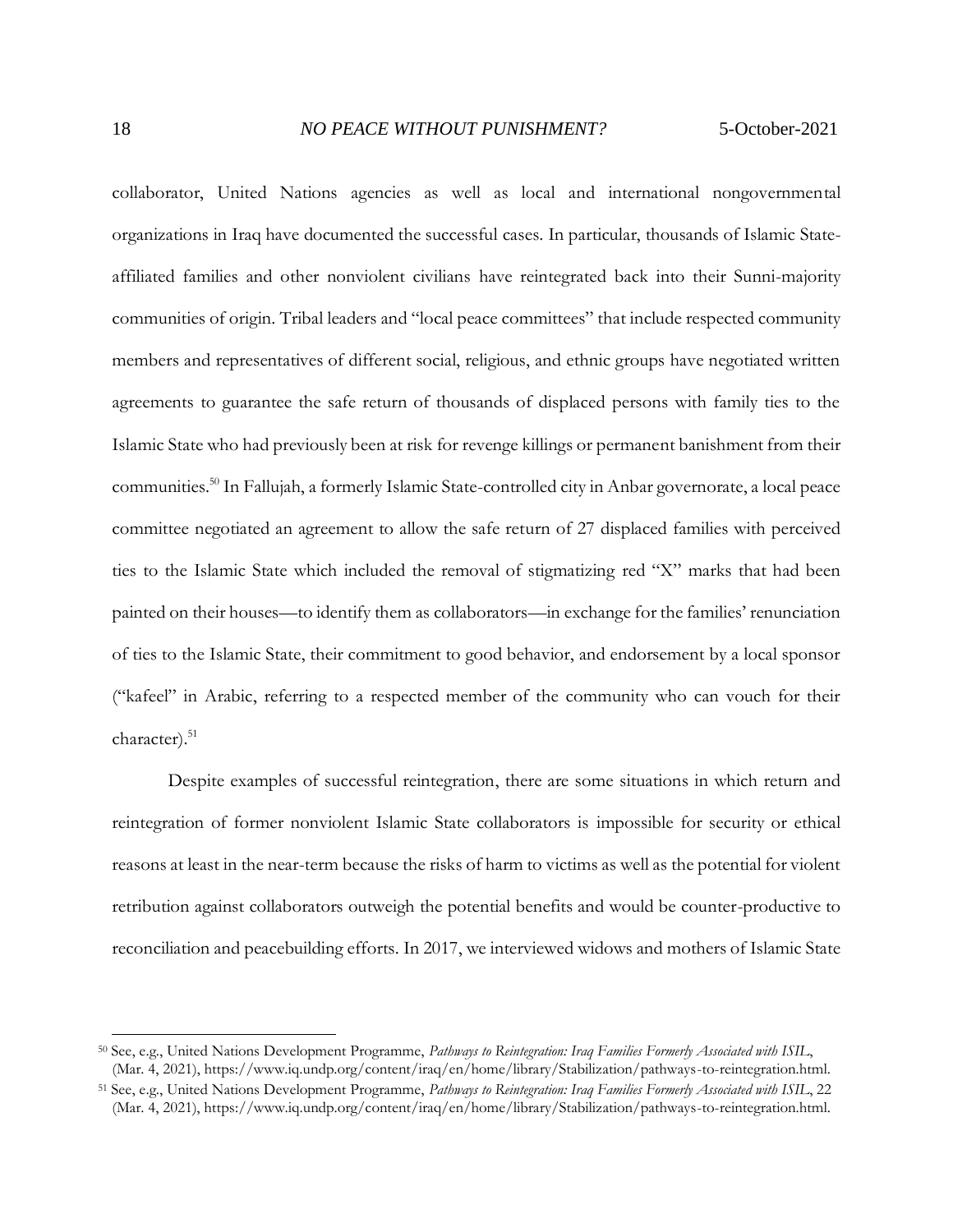fighters who were living in IDP camps at the time, and many said that they hoped to stay in these camps indefinitely because they believed that they and their children would be safer there than in their former homes, where they would be at risk for violent retribution including honor killings. As one woman said, "I am afraid that if I return, my neighbors would kill me in my sleep."<sup>52</sup> In Iraq, reintegration of former Islamic State collaborators into their communities of origin in sometimes but not always possible, and must be handled carefully to prevent retaliatory violence and renewal of intergroup conflict.

#### <span id="page-18-0"></span>*B. Iraq's Legal System*

Iraq has one of the oldest legal traditions in the world dating back to Code of Hammurabi composed around 1755-1750 BC, which governed the Kingdom of Babylon in ancient Mesopotamia and is considered one of the first codified constitutions.<sup>53</sup> Iraq's contemporary legal system is based primarily on civil law and the 2005 Constitution, which incorporates some elements of Islamic law by designating Islam as "the official religion of the state and a foundational source of legislation."<sup>54</sup> This constitution governs the internationally recognized state known as "federal Iraq," which is a founding member of the United Nations.<sup>55</sup> Within federal Iraq, Kurds have been advocating for selfdetermination since the early twentieth century. In 1970, the Iraqi government agreed to create an autonomous Kurdish region—later recognized in the 2005 constitution—to allow for self-governance

<sup>52</sup> Author interview with "Laila" (40, widow of an Islamic State fighter from a village near Hawija) in the Hajj Ali IDP camp in Ninewa, Iraq (December 2017).

<sup>53</sup> Luay Al-Khateeb & Omar Al Saadoon, *Iraq's Rule of Law*, BROOKINGS INSTITUTION (Jul. 26, 2015), https://www.brookings.edu/opinions/iraqs-rule-of-law/.

<sup>54</sup> Constitution of Iraq, art. 2.1 (2015), https://www.refworld.org/pdfid/454f50804.pdf.

<sup>55</sup> United Nations Library, *Founding Member States*, https://research.un.org/en/unmembers/founders.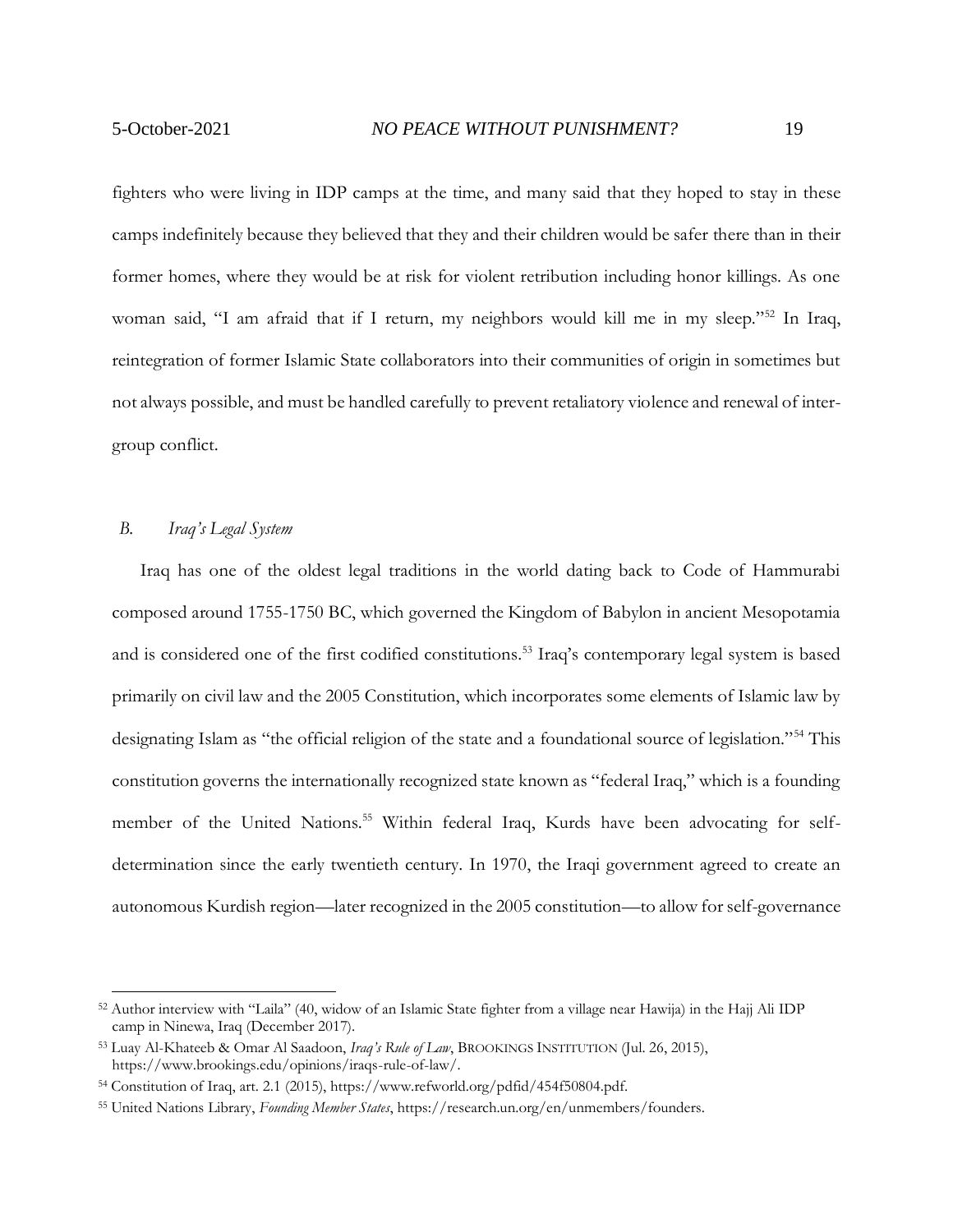of the Kurdish-majority provinces in northern Iraq, although the boundaries of this region remain in dispute today. Most recently, the Kurdistan Region of Iraq (KRI) attempted and failed to gain international recognition as an independent state in a 2017 referendum.<sup>56</sup>

Although not a *de jure* state, the KRI is considered a de facto state with its own president, parliament, and government ministries based in its capital city of Erbil. As a result, Iraq and the KRI have two separate legal systems and judiciaries with some overlapping laws including the 2005 constitution, but also important differences.<sup>57</sup> Of most relevance to this article, the key elements of federal Iraqi criminal law are the Criminal Procedure Code No. 23 (1971), the Penal Code No. 111 (1969), and the more recent Anti-Terrorism Law No. 13 (2005), which criminalizes terrorism-related offenses. The KRI applies the federal Iraqi Criminal Procedure Code and Penal Code, but amended federal Iraq's Juvenile Welfare Law No. 76 (1983)<sup>58</sup> to increase the minimum age of criminal responsibility from 9 years in federal Iraq to 11 years in the KRI.<sup>59</sup> The KRI also enacted its own Anti-Terrorism Law in 2006, which was renewed in 2018.<sup>60</sup> Although federal Iraq and the KRI have different legal systems, in practice, they are deeply intertwined both in legislation (through KRI's adoption of some but not all elements of federal Iraqi law) and on the ground because their jurisdictions overlap in several disputed territories of northern Iraq, creating a number of problems particularly in terrorism cases that are the focus of this article.

<sup>56</sup> Kamaran Palani, Jaafar Khidir, Mark Dechesne, & Edwin Bakker, *Strategies to Gain International Recognition: Iraqi Kurdistan's September 2017 Referendum for Independence*, ETHNOPOLITICS (2019): 1-22.

<sup>&</sup>lt;sup>57</sup> The 2005 constitution applies to the KRI, but Kurdish authorities have been trying to ratify their own draft constitution since 2008. The Committee for Revising the Draft Constitution of the Iraqi Kurdistan Region, Draft Constitution of the Iraqi Kurdistan Region (2008, amended 2009), https://collections.lib.utah.edu/details?id=318869.

<sup>58</sup> Juvenile Welfare Law No. 67 (1983).

<sup>59</sup> KRI Law No. 14 (2001).

<sup>60</sup> KRI Anti-Terrorism Law (No. 3 of 2006).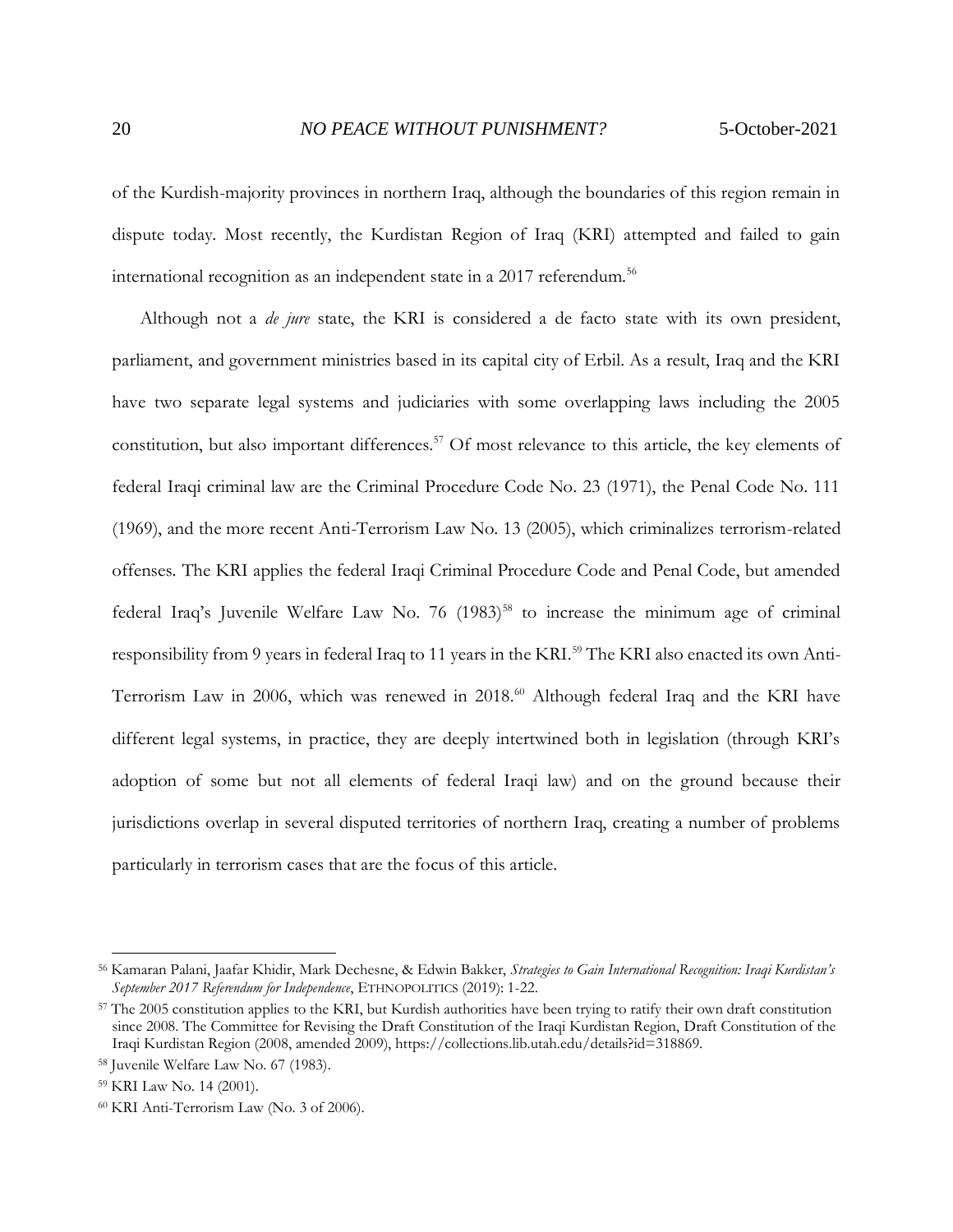#### <span id="page-20-0"></span>*C. Punishment in Iraq*

Incarceration is the dominant form of criminal punishment in Iraq. Between 2004 and 2020, the number of persons officially imprisoned in Iraq increased from 7,000 to at least 129,368 according to United Nations reports.<sup>61</sup> Publicly available data on Iraq's criminal justice system is extremely limited, but in 2020, the United Nations obtained official Iraqi government data.<sup>62</sup> As of November 2020, the prison population of federal Iraq included 11,595 on death row and 1,464 juveniles—a per capita rate of 335 prisoners per 100,000 people out of the total population of 39 million, which is significantly higher than the global average (145 per 100,000).<sup>63</sup> The data also indicates that Iraqi prisons are severely overcrowded, housing 200 percent more than their intended capacity of prisoners, on average.<sup>64</sup>

The increase in the number of Iraqi prisons and the size of Iraq's prison population over time is largely due to the United States' significant role in the design and development of new legal institutions after overthrowing Saddam Hussein's dictatorship in 2003.<sup>65</sup> Since then, the United States has allocated hundreds of million dollars in assistance for the construction and maintenance of Iraqi prisons.<sup>66</sup> The purpose of this support was to promote rule of law and counter-terrorism objectives in the context

<sup>61</sup> World Prison Brief, "Iraq," https://www.prisonstudies.org/country/iraq.

<sup>62</sup> United Nations Assistance Mission for Iraq, *Human Rights in the Administration of Justice in Iraq* 16 (Aug. 2021), https://www.ohchr.org/Documents/Countries/IQ/UNAMI\_Report\_Administration\_of\_Justice\_EN.pdf.

<sup>63</sup> Roy Walmsley, *World Population Prison List*, Institute for Criminal Policy Research 2 (2018), https://www.prisonstudies.org/sites/default/files/resources/downloads/wppl\_12.pdf. The much lower estimate of Iraq's per capita prison population stated in this report (126 per 100,000) appears to be based on incomplete and outof-date statistics; our estimate of 335 per 100,000 in federal Iraq is the United Nations' latest estimated based on official Iraqi government data.

<sup>64</sup> United Nations Assistance Mission for Iraq, *Human Rights in the Administration of Justice in Iraq* 16 (Aug. 2021), https://www.ohchr.org/Documents/Countries/IQ/UNAMI\_Report\_Administration\_of\_Justice\_EN.pdf.

<sup>65</sup> John Hagan & Anna Hanson, *The Militarization of Mass Incapacitation and Torture during the Sunni Insurgency and American Occupation of Iraq*, 5 SOC. SCI. 78 (2016).

<sup>66</sup> In 2008 alone, the United States allocated 159 million in assistance for Iraq "to build additional prisons to meet anticipated shortfalls." United States Office of Management and Budget, *Budget of the United States Government: Appendix* 1171 (2008).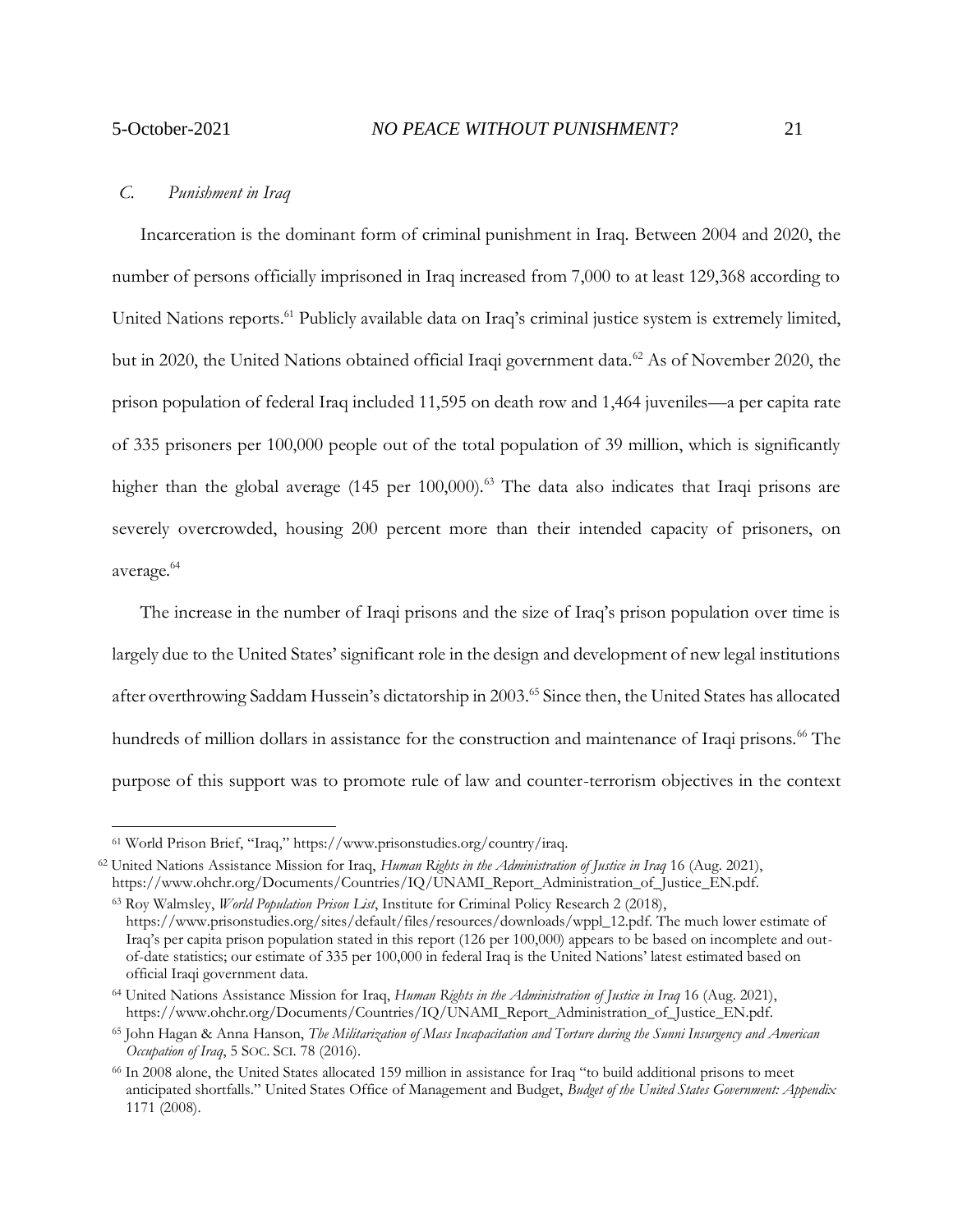of a growing al-Qaeda-led insurgency.<sup>67</sup> In addition, the United States provided training for Iraqi judges, prosecutors, and police officers, which continues today.<sup>68</sup>

Although the United States' involvement in the reconstruction of Iraq's criminal justice system after 2003 was intended to promote rule of law and respect for human rights, those objectives were not realized. Torture was widespread in U.S.-administered prisons during the occupation, including Abu Ghraib and Camp Bucca,<sup>69</sup> and remains widespread today, particularly in prisons.<sup>70</sup> The rapid growth of Iraq's prison population has given rise to additional human rights concerns. The limited available data does not distinguish between different types of crimes committed, but it is likely that some of the sharp increase in the prison population after 2012 is due to an increase in the number of terrorism-related convictions during and since the conflict with the Islamic State. Between 2014 and 2017, at least 19,000 people were detained on terrorism-related charges alone (excluding other types of crimes) as the Iraqi government and U.S.-led international coalition fought a protracted war against the Islamic State.<sup>71</sup>

<sup>67</sup> John Hagan & Anna Hanson, *The Militarization of Mass Incapacitation and Torture during the Sunni Insurgency and American Occupation of Iraq*, 5 SOC. SCI. 78 (2016).

<sup>68</sup> RICHARD R. BRENNAN, JR., ET AL., ENDING THE US WAR IN IRAQ: THE FINAL TRANSITION, OPERATIONAL MANEUVER, AND DISESTABLISHMENT OF UNITED STATES FORCES-IRAQ 197 (2013)(DoJ … began training police officers and border security personnel in 2003 … [and] trained prosecutors and judges.").

<sup>69</sup> David Enders, *Camp Bucca: Iraq's Guantánamo Bay*, NATION (Oct. 8, 2008), https://www.thenation.com/article/archive/camp-bucca-iraqs-guantaacutenamo-bay/.

<sup>70</sup> Human Rights Watch, *Iraq: Events of 2019* (2020), https://www.hrw.org/world-report/2020/country-chapters/iraq.

<sup>71</sup> Qassim Abdul-Zahra & Susannah George, *Iraq Holding More Than 19,000 Because of IS, Militant Ties*, ASSOC. PRESS (Mar. 21, 2018), https://apnews.com/aeece6571de54f5dba3543d91deed381/Iraq-holding-more-than-19,000-because-of-IS, militant-ties.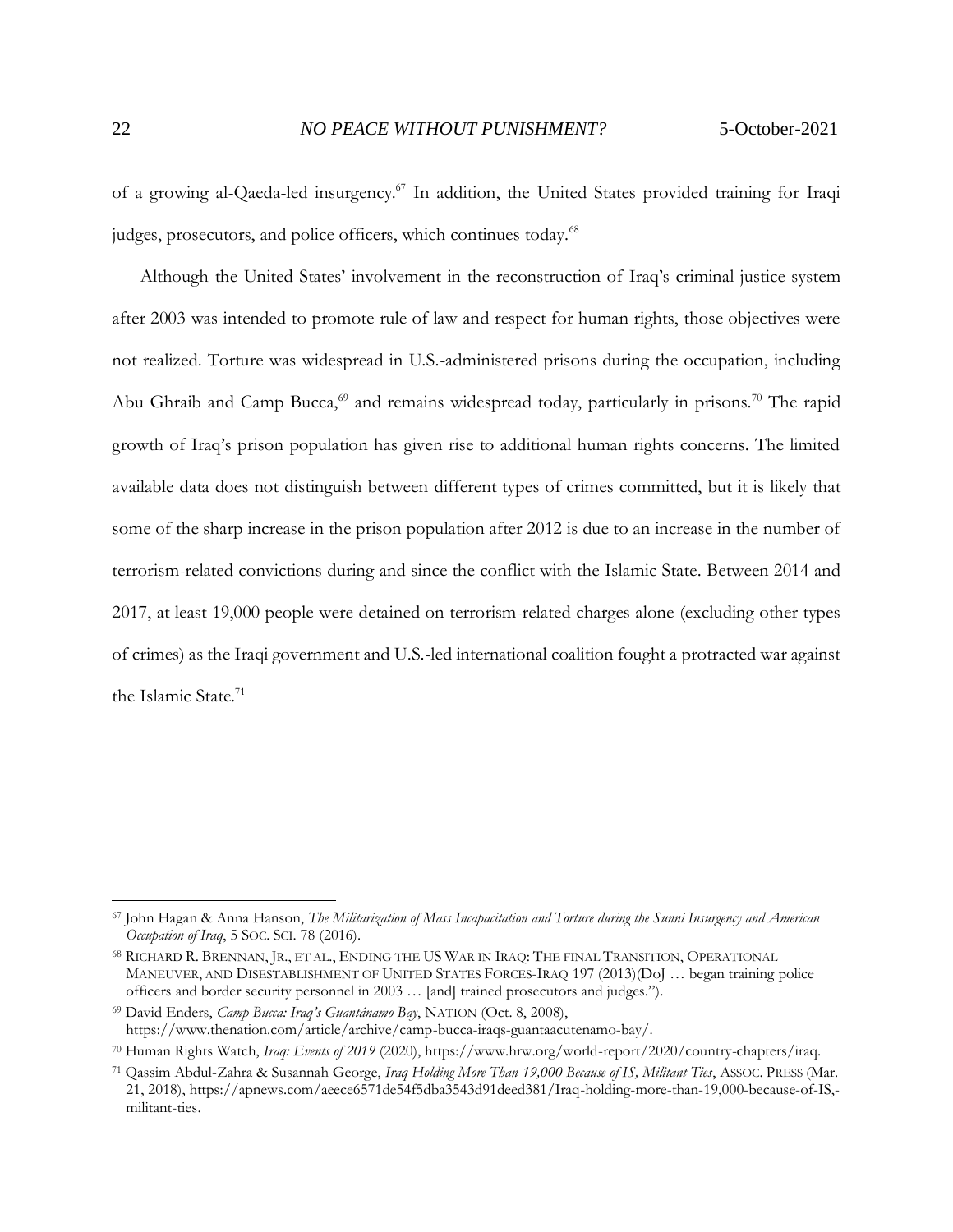## **Figure 1.**



Changes in Iraq's Prison Population: 2004-2017

#### <span id="page-22-0"></span>III. ESTIMATING THE EFFECTS OF PUNISHMENT ON PUBLIC OPINION TOWARD REINTEGRATION

We conducted an original study to estimate the effects of different types of punishments on public opinion toward the reintegration of non-violent offenders accused of collaborating with Islamic State rebels in the context of Iraq. This study focuses on nonviolent collaborators because they are more plausible candidates for reintegration than fighters and other violent offenders who committed severe crimes against Iraqi civilians.<sup>72</sup>

# <span id="page-22-1"></span>*A. Hypotheses*

To address our research questions, we developed three hypotheses and then tested them with original survey data from Mosul, which was the Islamic State's de facto capital city between 2014 and

<sup>72</sup> Communities that were traumatized by the Islamic State are extremely resistant to the reintegration of violent offenders and in practice, most individuals who are found to have committed violent crimes for the Islamic State are sentenced to death, so asking hypothetical questions about the reintegration of former fighters would have been unrealistic.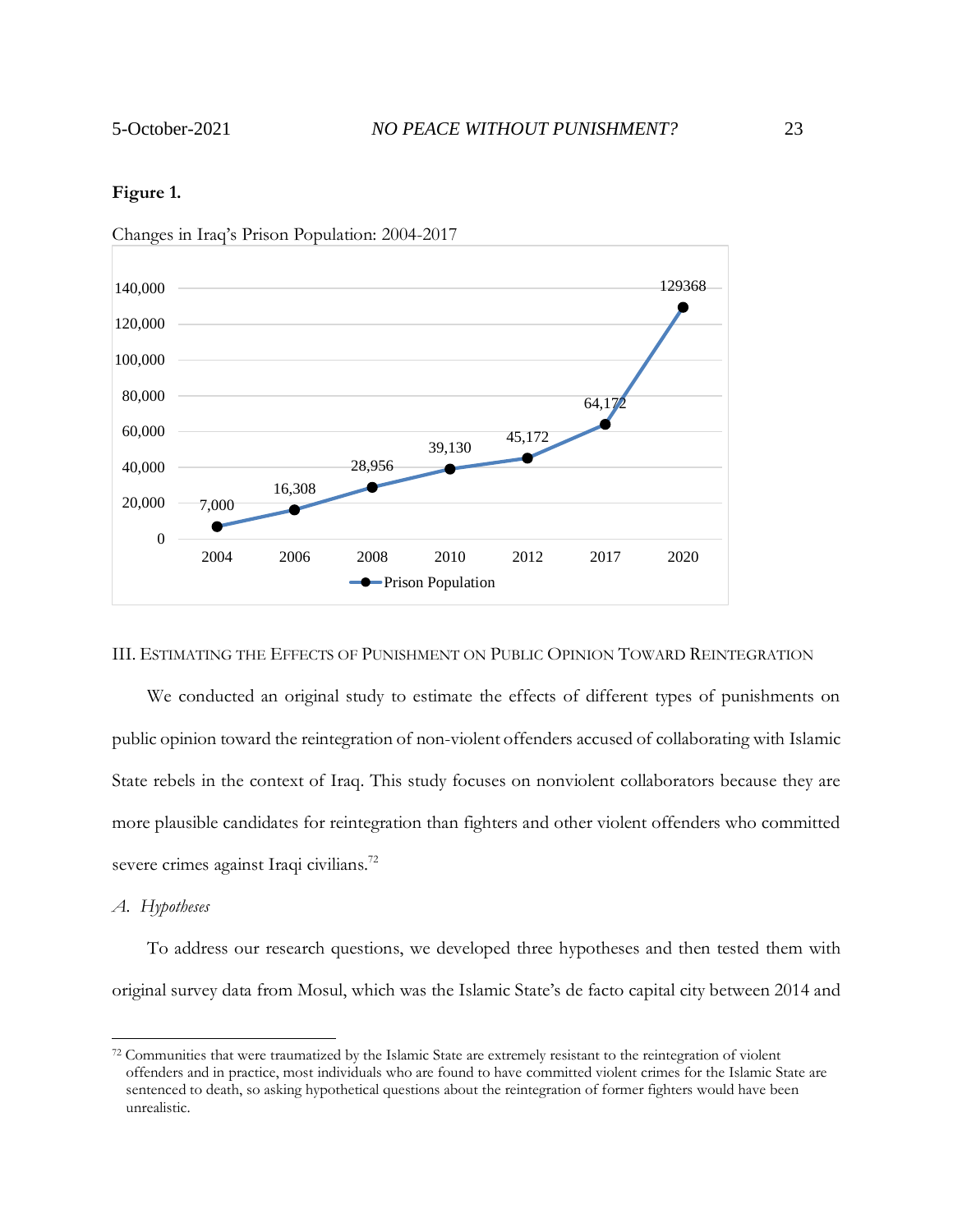2017.<sup>73</sup> First, we assess the effects of long prison sentences on attitudes toward reintegration of former collaborators in comparison with shorter sentences and noncarceral restorative sanctions such as community service. Proponents of incarceration often rely on a retributive theory of punishment, arguing that incarceration facilitates the eventual reintegration of former offenders into society after they are released by convincing the public that a former offender has paid his or her "debt to society" by completing a prison sentence, as discussed above.<sup>74</sup> Despite the widespread belief that society expects offenders to repay their debt by serving prison sentences, there is very little empirical evidence to support this assumption, which is best tested with public opinion survey data. If long-term incarceration does promote support for eventual reintegration among the public, we should expect:

# **Hypothesis 1. Long Prison Sentences Increase the Community's Willingness to Allow Reintegration of Former Collaborators:**

Respondents will be more likely to accept the reintegration of former collaborators who have received harsher incarceration sentences (i.e. those who received 15) than those who have received lighter sentences (i.e. those who received 3 years imprisonment or 6 months of community service or no punishment).

In contrast with Hypothesis 1, many critics of incarceration argue that rehabilitation is best achieved through "restorative justice" mechanisms. Restorative justice refers to "a variety of different practices, including apologies, restitution, and acknowledgments of harm and injury, as well as to other efforts to provide healing and reintegration of offenders into their communities, with or without additional punishment."<sup>75</sup> This approach aims to repair damaged relationships between victims,

<sup>&</sup>lt;sup>73</sup> We pre-registered these hypotheses and plans for heterogeneous analysis of sub-groups prior to the completion of data collection. "Pre-Analysis Plan: 'Reintegration of Rebel Collaborators: Survey Experiments in Mosul,'" EVIDENCE IN GOVERNANCE AND POLITICS (Mar. 29, 2018), available at https://egap.org/registration/4395.

<sup>74</sup> *See infra* Section II.

<sup>75</sup> Carrie Menkel-Meadow, *Restorative Justice: What Is It and Does It Work?*, 3 ANNU. REV. LAW SOC. SCI. 161, 162 (2007).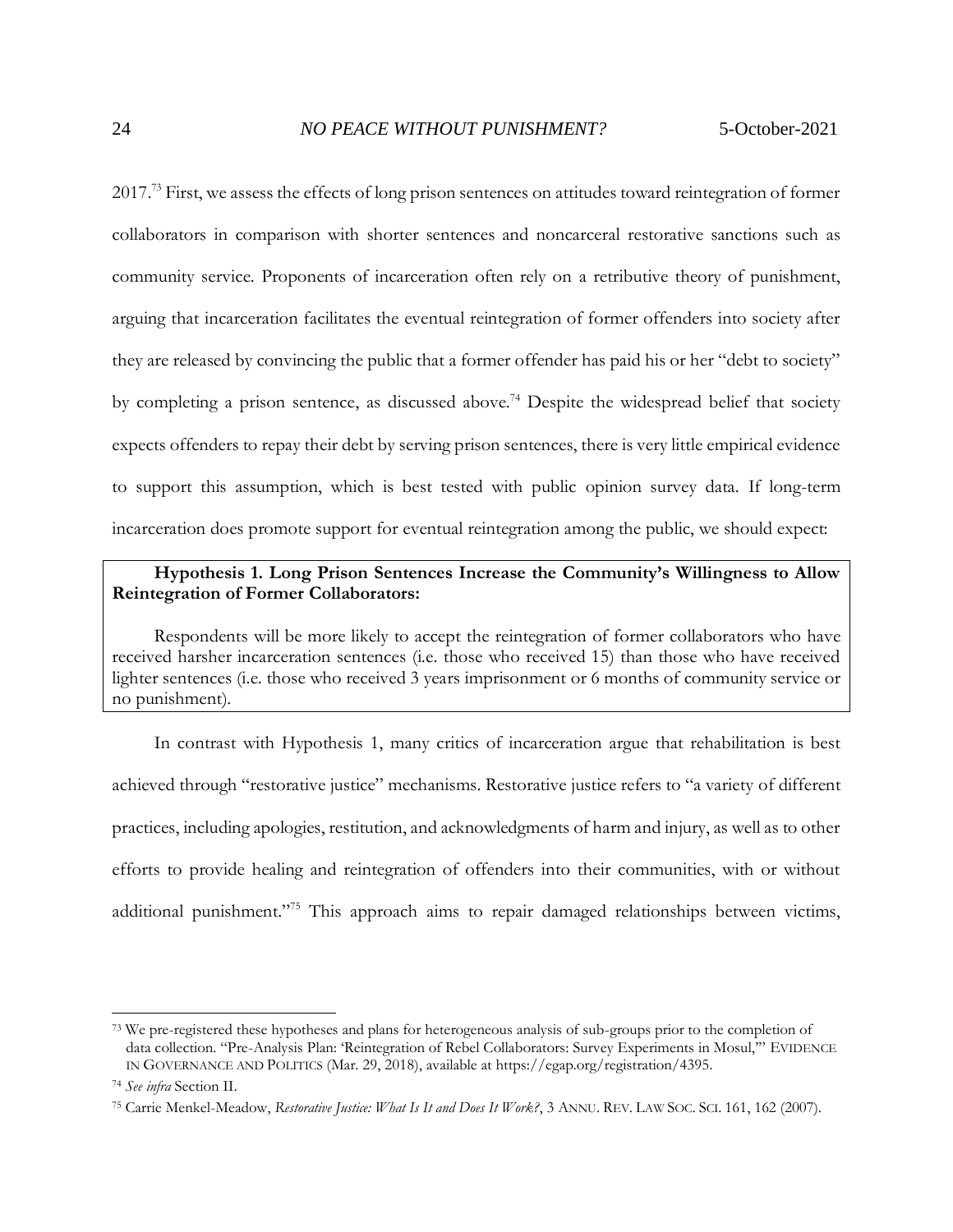perpetrators, and communities<sup>76</sup> through active participation of both victims and perpetrators in restorative justice processes.<sup>77</sup> Whereas incarceration relies heavily on state institutions—judges, courts, and prisons—restorative justice is often associated with "community-based,"<sup>78</sup> "bottom-up,"<sup>79</sup> and "informal"<sup>80</sup> processes. If restorative justice facilitates reintegration, we should expect:

# **Hypothesis 2. Restorative Justice Increases the Community's Willingness to Allow Reintegration of Former Collaborators:**

Respondents will be more likely to accept the reintegration of former collaborators who have received a restorative punishment (i.e., 6 months of community service) than those who received no punishment.

In addition to our two primary hypotheses concerning the effects of punishment on attitudes

toward reintegration, we also test a third hypothesis concerning how variation in the severity of an

offense affects attitudes toward reintegration of the former collaborator.

# **Hypothesis 3. The Severity of the Offense Affects Attitudes Toward Reintegration:**

Respondents will be more likely to accept the reintegration of former collaborators who committed less serious transgressions in comparison with those who committed more serious transgressions.

To test these three hypotheses in the context of Iraq, our survey experiment—discussed in more

detail below—randomized the attributes of three profiles of hypothetical Islamic State collaborators,

enabling us to estimate the causal effects of these different attributes on our dependent variable

<sup>76</sup> BANKS, *supra* note 66.

<sup>77</sup> *Id.*

<sup>78</sup> *See, e.g*., Leena Kurki, *Restorative and Community Justice in the United States*, 27 CRIME JUSTICE 235–303 (2000); GORDON BAZEMORE & MARA SCHIFF, RESTORATIVE COMMUNITY JUSTICE: REPAIRING HARM AND TRANSFORMING COMMUNITIES (2015).

<sup>79</sup> John Braithwaite, *Setting Standards for Restorative Justice*, 42 BR. J. CRIMINOL. 563, 563 (2002) ("[T]op-down lists motivated by UN instruments or the ruminations of intellectuals are only important for supplying a provisional, revisable agenda for bottom-up deliberation on restorative justice standards appropriate to distinctively local anxieties about injustice.").

<sup>80</sup> THEO GAVRIELIDES, RESTORATIVE JUSTICE: IDEALS AND REALITIES (2017).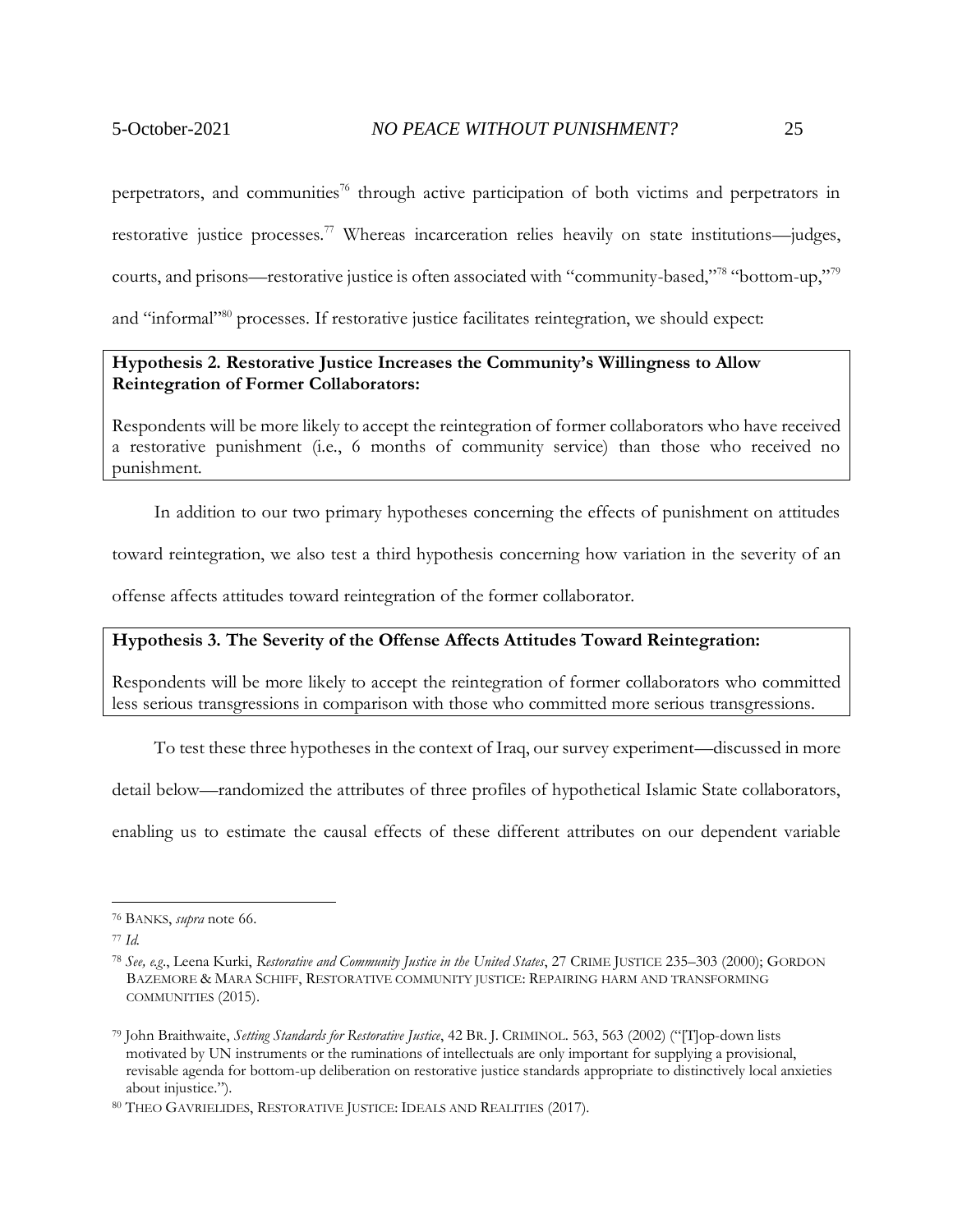(attitudes toward reintegration). We also expected that the results might vary between different subgroups within our sample: (1) women, as compared against men; (2) those who perceived acts of collaboration to be involuntary rather than voluntary; (3) those with grievances against the Islamic State as measured by the death or injury of a family member during the Islamic State's rule or the subsequent battle for Mosul; and (4) those who trust the Iraqi courts as a measure of state legitimacy.

#### <span id="page-25-0"></span>*B. Survey Administration*

This article draws on evidence from a quantitative household survey containing a survey experiment as well as qualitative data from fieldwork in Mosul and other areas of northern Iraq. Conducting fieldwork in conflict-affected areas can pose a number of potentially serious risks to participants and researchers have a professional and moral responsibility to do no harm. Potential participants in research conducted in post-conflict settings are a particularly vulnerable population for several reasons including possible recent exposure to violence, the risk of retraumatization, and unequal power dynamics between international researchers and local populations. To ensure that we took all possible steps to minimize the risk of harm to participants, including a detailed informed consent process and a mechanism for study participants to report adverse events or concerns, and we went through the rigorous process of obtaining ethics approval from Yale University's Institutional Review Board (IRB).<sup>81</sup>

We conducted an original survey of a random sample of 1,458 Mosul residents in March-April 2018 working with an experienced Iraqi research firm.<sup>82</sup> A team of 10 Iraqi enumerators from Mosul

<sup>&</sup>lt;sup>81</sup> Yale University's Institutional Review Board (IRB) approved the survey instrument including the experimental design on December 14, 2017 (Protocol #2000022022), observations of trials of alleged Islamic State members on September 22, 2017 (Protocol #2000021840), and interviews with Iraqis from Islamic State-controlled areas on June 24, 2015 (Protocol #1506016040).

<sup>82</sup> The Independent Institute for Administration and Civil Society Studies, an Iraqi research firm.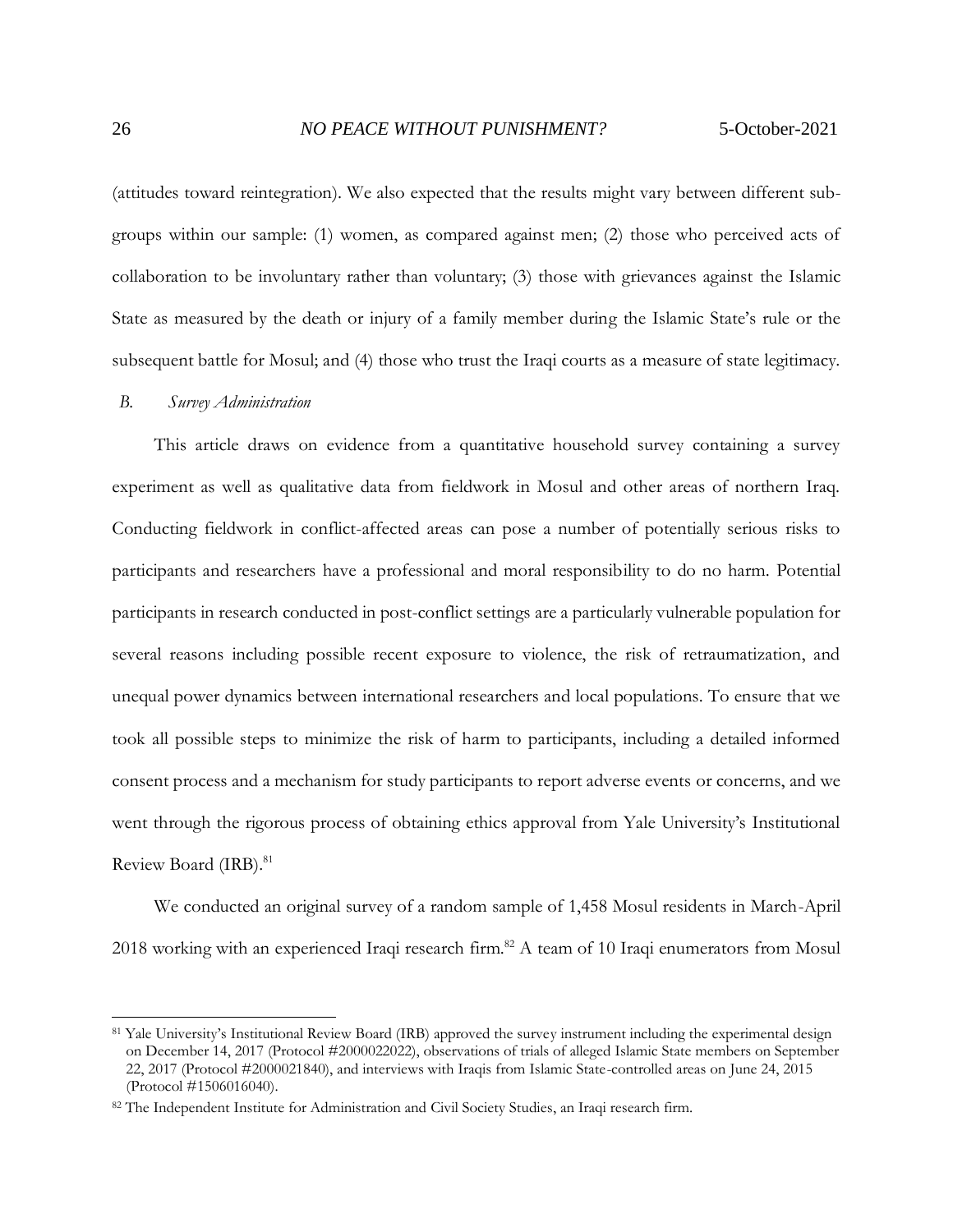conducted the face-to-face survey with mobile computer tablets. After our initial pilot survey indicated that the population of Mosul was around 97 percent Sunni Arab at the time of the study, we intentionally limited the survey sample to Sunni Arab Iraqis with a filter question at the beginning of the survey that excluded the very small number of other national, religious, and ethnic groups in the city for both theoretical and practical reasons.

The issue of reintegration of former Islamic State collaborators (who are themselves Sunni Arabs) is primarily relevant for Sunni-majority communities in northern Iraq where these collaborators are originally from, and where they are now seeking to return. At the national level, Iraq has substantial religious and ethnic diversity. According to the most recent census data from 2010, the population is 97 percent Muslim with 3 percent belonging to small religious minority groups: Christians, Yazidis, Sabean-Mandeans, Baha'i, and Kaka'i. Among the Muslim majority, 55 to 60 percent are Shia of different ethnicities (primarily Arabs but also Kurds and Turkmen) and around 40 percent are Sunni of different ethnicities (primarily Arabs but also Kurds, and Turkmen).<sup>83</sup> However, Sunni Arabs accounted for the vast majority of the estimated 5 million Iraqi civilians who lived under the Islamic State's rule due to the group's persecution of minorities,<sup>84</sup> most of whom fled or were killed, and the vast majority of Sunni Arabs who are now stigmatized as Islamic State "collaborators" are attempting to return to their former homes in Sunni Arab communities. In general, Islamic State collaborators are not seeking to reintegrate into Yazidi, Christian, Kurdish, or Shia-majority communities.<sup>85</sup> Moreover, an important methodological reason for intentionally limiting the sample to Sunni Arabs is

<sup>83</sup> United Kingdom Foreign Office, *Iraq: Religious Minorities* 12 (Jun. 15, 2021),

https://assets.publishing.service.gov.uk/government/uploads/system/uploads/attachment\_data/file/1006265/Iraq\_ - Religious Minorities CPIN v3.0 July 2021.pdf.

<sup>84</sup> Eric Robinson et al*., When the Islamic State Comes to Town: The Economic Impact of Islamic State Governance in Iraq and Syria*, RAND CORPORATION (2017).

<sup>85</sup> *Supra*, pp. 22-23.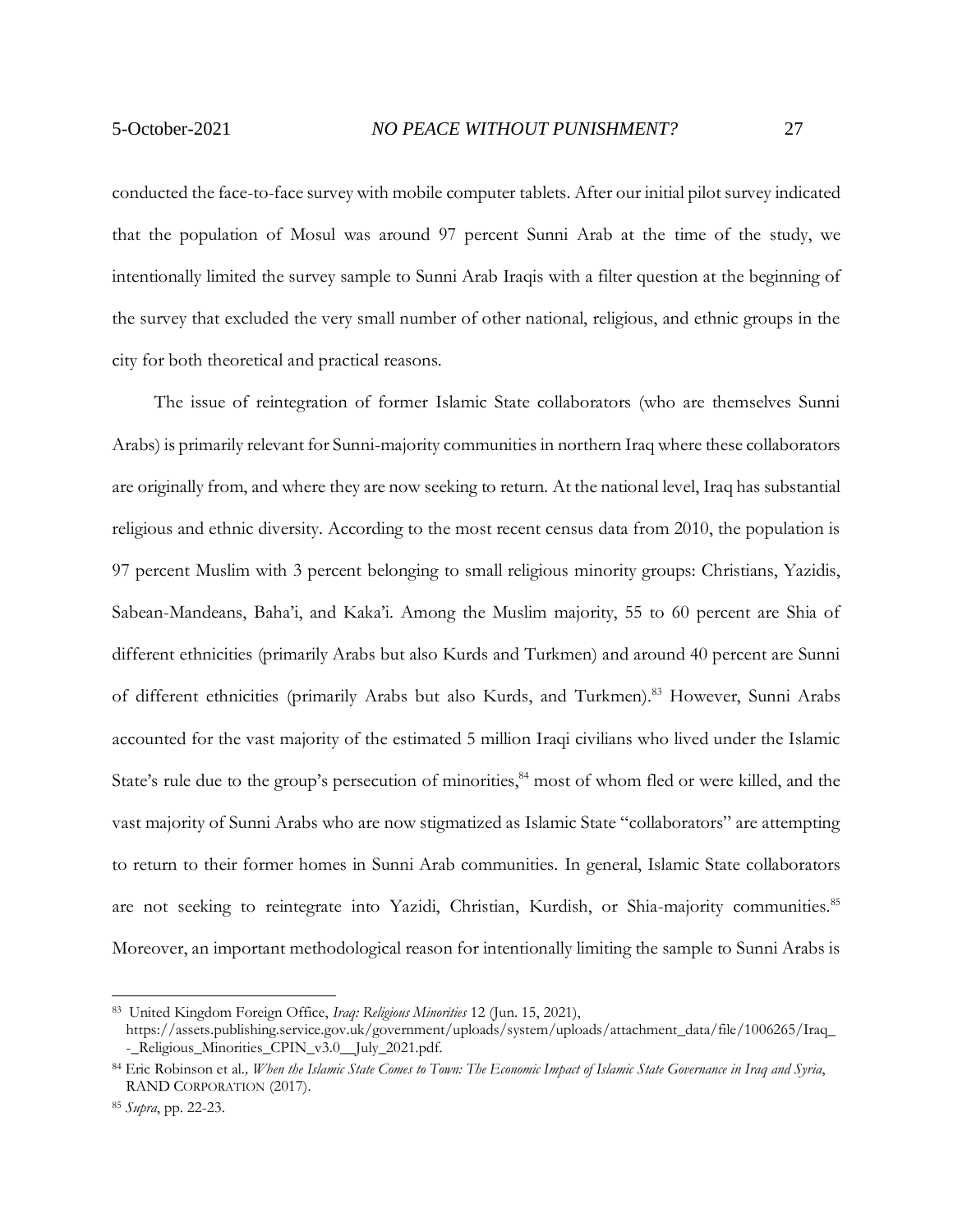that, at the time of the survey, fewer than 3% of randomly selected respondents in Mosul belonged to non-Sunni religious groups and the numbers of respondents belonging to these minority groups would have been too small to draw any statistically significant inferences about the larger populations to which they belong.

Islamic State collaborators still face significant barriers to reintegration in Sunni-majority communities including Mosul. <sup>86</sup> Despite sharing a common ethnic and religious identity as Sunni Arabs, former Islamic State collaborators are still heavily stigmatized and feared in Sunni-majority communities that were controlled for up to three years by the Islamic State and therefore experienced some of its worst violence and repression. Sunni Muslims were killed by the Islamic State at higher rates than any other religious or ethnic group.<sup>87</sup> Sunni Arabs suffered enormously under the Islamic State's rule and experienced severe crimes including public executions, amputations, torture, being used as human shields to discourage airstrikes,<sup>88</sup> and mass-executed by the hundreds when they were trying to flee the fierce fighting between the Islamic State and the international military coalition that ultimately defeated the group in 2017.<sup>89</sup> So although the Sunni Arab participants in our survey share a common religious and ethnic identity with former Islamic State collaborators, they have good reasons to fear, distrust, and oppose their reintegration into society. Given the limitation of our sample to

<sup>86</sup> Mara R. Revkin & Delair Jabari, *West Mosul: Perceptions on Return and Reintegration Among Stayees, IDPs, and Returnee*s, INT'L. ORG. MIGRATION (2019).

<sup>87</sup> Verini, James, *Surviving the Fall of ISIS*, NAT'L GEOGRAPHIC (Oct. 16, 2016), https://www.nationalgeographic.com/culture/article/islamic-state-isis-iraq-mosul-syria-offensive.

<sup>88</sup> Louisa Loveluck, *U.N. urges pause in Raqqa fighting as humanitarian crisis mounts*, WASH. POST (Aug. 24, 2017), https://www.washingtonpost.com/world/middle\_east/un-urges-pause-in-raqqa-fighting-as-humanitarian-crisismounts/2017/08/24/2142fd32-88d2-11e7-9ce7-9e175d8953fa\_story.html.

<sup>89</sup> Nick Cummings-Bruce, *ISIS Has Killed Hundreds of Civilians in Mosul, U.N. Says*, N.Y. TIMES (Jun. 8, 2017), https://www.nytimes.com/2017/06/08/world/middleeast/iraq-mosul-isis.html ("At least 163 civilians, including women and children, were killed near a Pepsi factory as they headed out of the Shifa neighborhood of Mosul…'They were gunned down as they were fleeing."").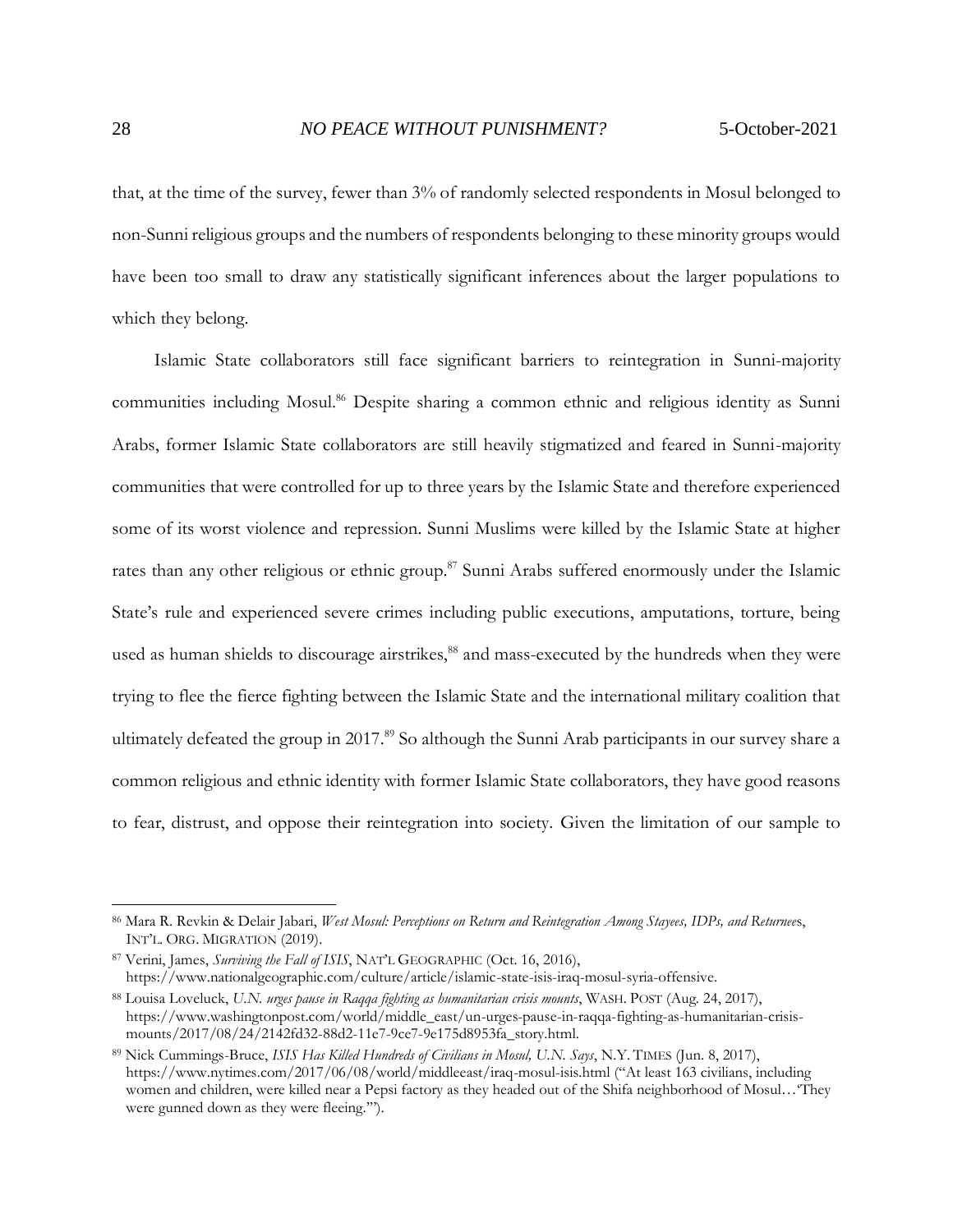Sunni Arabs, we do not expect the findings of our study to generalize to other religious or ethnic groups who were more severely victimized by the Islamic State such as Yazidis, Christians and Shias.

The sample of 1,458 respondents was drawn from 47 Primary Sampling Units (PSUs), corresponding to census blocks that were randomly selected from a sampling frame of all 209 of the city's PSUs (Figure 2).<sup>90</sup> Eight PSUs in West Mosul were excluded from the sampling frame because these areas experienced severe collateral damage during the 2017 battle to recapture Mosul from the Islamic State and remained largely uninhabited at the time of the survey. Within each PSU, streets were randomly selected and from those streets, enumerators selected households using a random-walk procedure.<sup>91</sup> Each PSU was allocated 30 interviews.<sup>92</sup> The tablets were programmed with a Kish grid that randomly selected a respondent from the pool of adult household members (at least 18 years old).

<sup>&</sup>lt;sup>90</sup> This map was generated with shapefiles provided by Ivan Thung of the United Nations Human Settlements Programme in Iraq.

<sup>&</sup>lt;sup>91</sup> Enumerators counted the number of houses on each street and divided by seven to determine the interval of houses skipped between interviews.

 $92$  It was not impossible to sample based on probability proportional to size due to conflict-related changes in demography that make it impossible to accurately estimate the true populations of the PSUs. For this reason, we assigned a consistent number of interviews (30) to each PSU.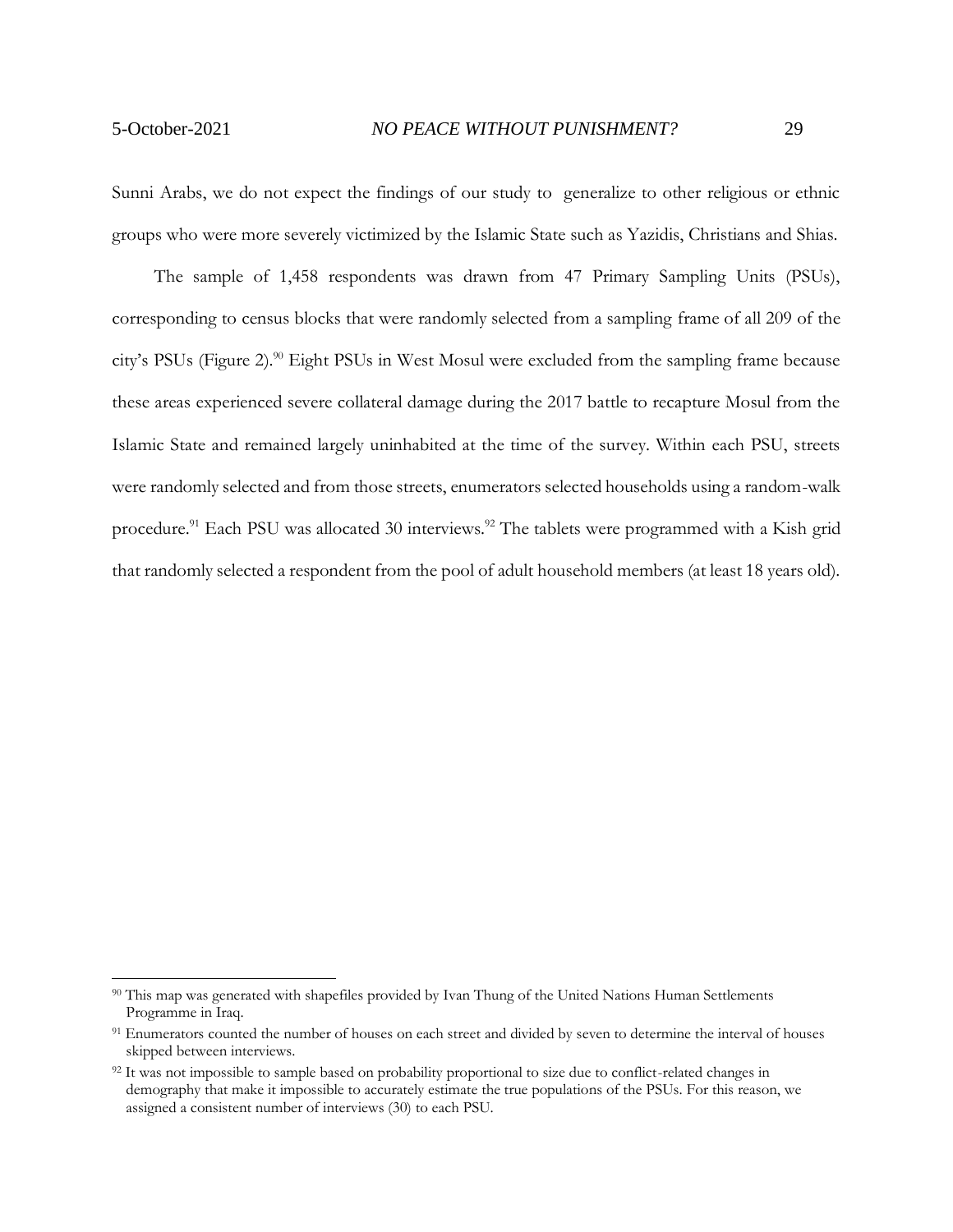## **Figure 2.**

Map of the Sampling Frame in Mosul, Iraq



The design of the survey questionnaire was informed by extensive qualitative field research and semi-structured interviews. The field research included visits to public institutions (schools, the department of municipal services, and the main hospital in Mosul) that were previously administered by the Islamic State, as well as observations of trials of alleged Islamic State fighters and civilian collaborators. We conducted interviews with 61 individuals from areas previously controlled by the Islamic State, as well as 17 lawyers, judges and experts involved in prosecuting and defending suspected Islamic State collaborators. These interviews and observations helped us to ensure the cultural and contextual appropriateness of the survey questions as well as the realism of the hypothetical scenarios that were the basis for the two survey experiments discussed below. The design of the survey questionnaire was informed by extensive qualitative field research and<br>semi-structured interviews. The field research included visits to public institutions (schools, the<br>department of municipal se

30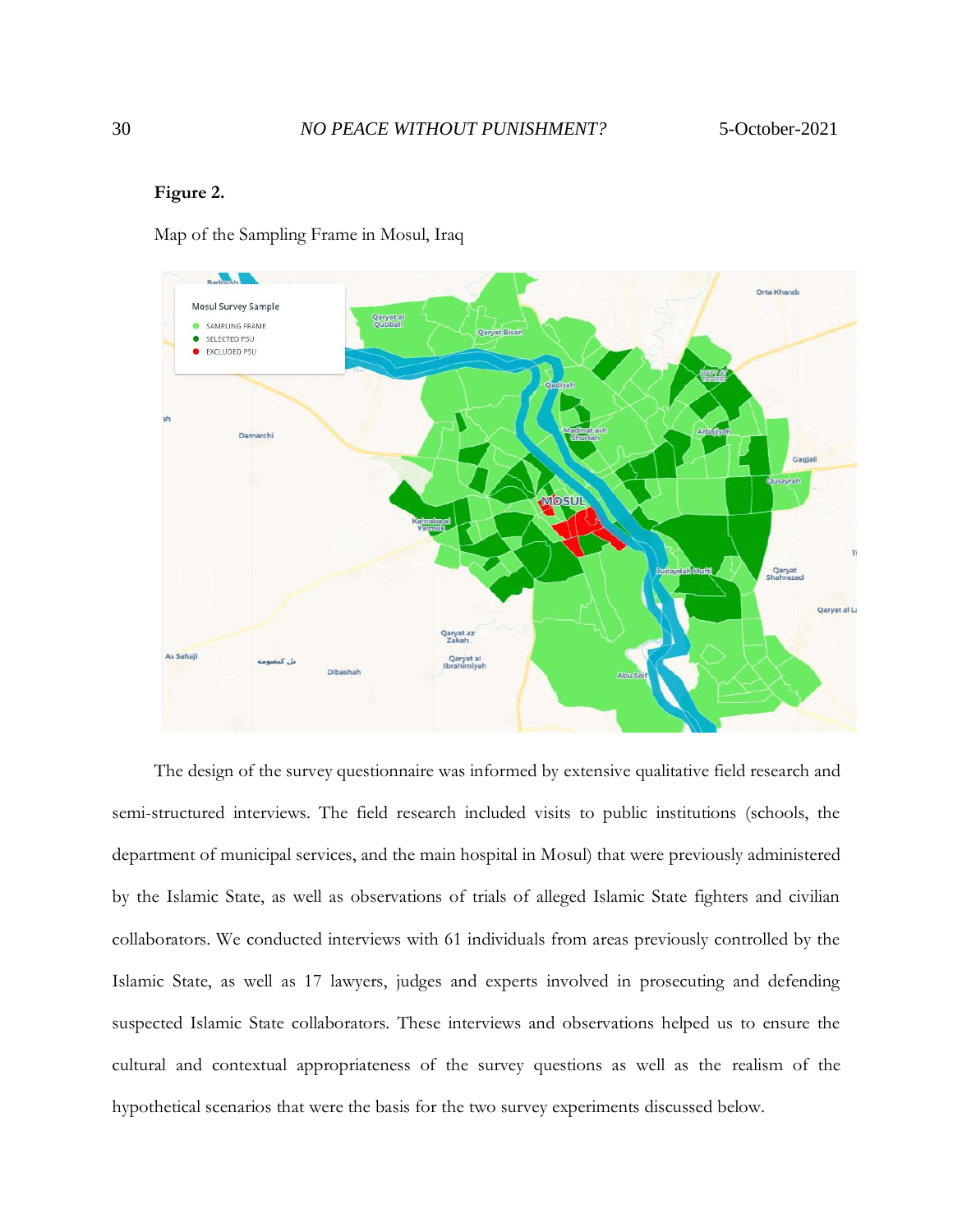#### <span id="page-30-0"></span>*C. Experimental Design*

To assess the preferences of Mosul residents concerning reconciliation with and reintegration of former Islamic State collaborators, we conducted two survey experiments. Survey experiments attempt to apply the scientific method to the study of social phenomena. They do so by randomly assigning participants in a survey to treatment groups and control groups for comparison and testing whether there are statistically significant differences between the groups, which can be attributed to the treatment(s) applied. This process not only allows for causal inference (i.e. that A actually causes B) when sample sizes of participants are large enough to ensure statistical power to detect differences, but also provides a sizable measure of the effect. Another benefit of experimental methodology is that each step can be transparently reported so as to produce fully replicable results, ensuring that findings are verifiable.

The first experiment, which we discuss more extensively in a related article,<sup>93</sup> identified the causal effects of different attributes of hypothetical Islamic State collaborators—including the severity of the offense, age, and gender—on participants preferences for punishment by randomly varying these attributes in a series of hypothetical collaborator profiles. After viewing each profile, participants were asked to choose the punishment that they believed was punishment for the collaborator given their identity traits and the crime they had committed. We find that the type of offense committed matters much more than individual identity traits (e.g. age, gender, and tribe) in determining preferences for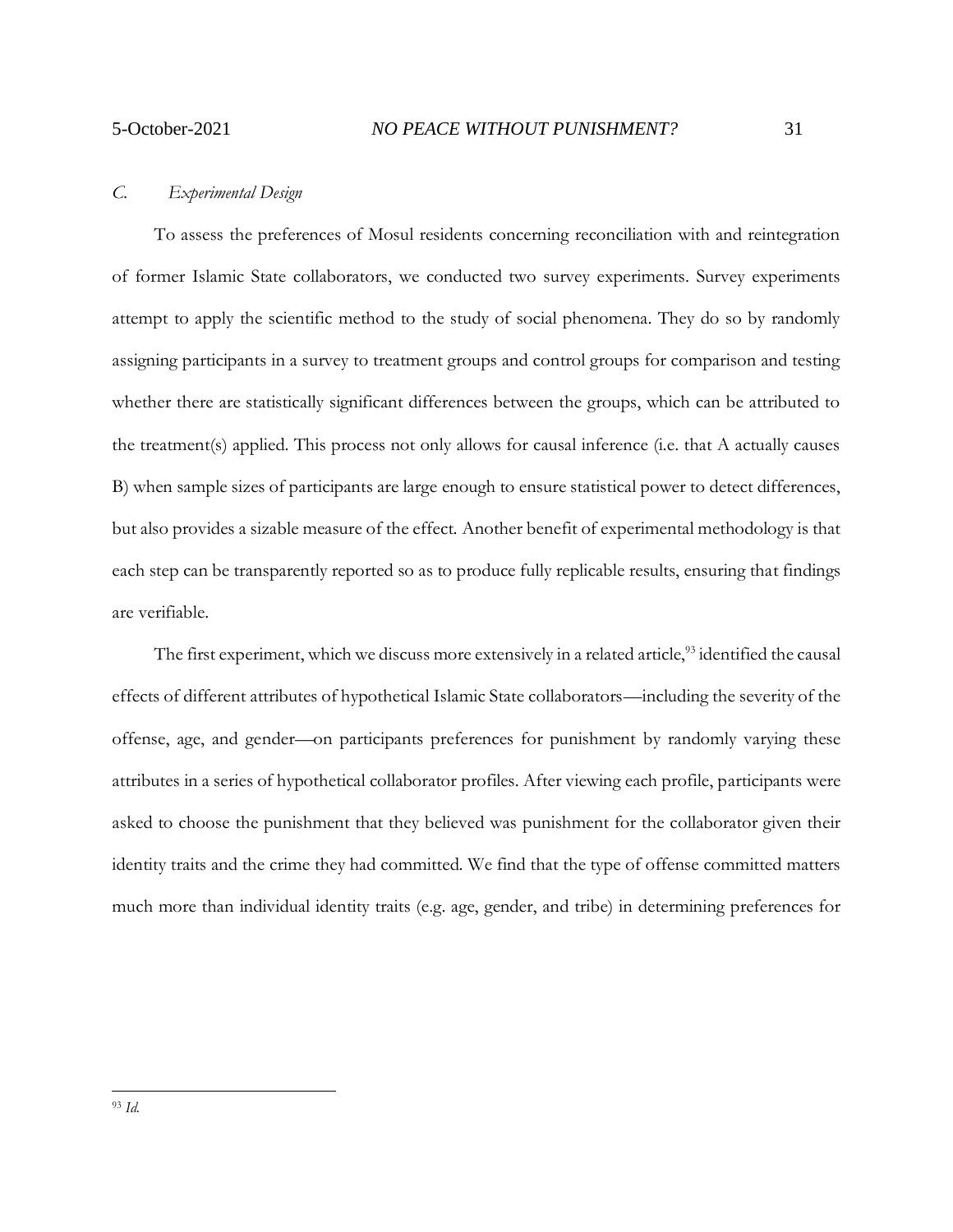punishment, with respondents choosing harsher punishments for and being less willing to forgive more severe offenses. 94

In the second experiment, which is the subject of this article, we attempted to measure how different punishments affect respondents' willingness to reintegrate hypothetical "collaborators" who were associated with the Islamic State in nonviolent roles. To do this, we randomized the type of punishment that a given Islamic State collaborator receives and then asked if the respondent would be willing to allow this person to become their neighbor—a measure of reintegration.<sup>95</sup> Since the respondent has no control over the assigned punishment, we can better assess how different types of punishment affect the respondent's willingness to allow a former collaborator back into his or her community.

The experiment displays three profiles of nonviolent Islamic State collaborators: a cook for Islamic State fighters, a woman married to an Islamic State fighter, and a janitor who worked for the Islamic State's department of municipal services. Every respondent was presented with all three profiles, increasing our sample of evaluated profiles to 4,374 from the survey sample of 1,458.<sup>96</sup> We designed these hypothetical profiles to be highly realistic based on interviews with residents of Mosul. By the time of the survey in March-April 2018, many Iraqis who had been displaced from Mosul

<sup>94</sup> We also found that perceptions of the volition behind an offense had significant effects on preferences for different punishments. Personal experiences with violence at the hands of the Islamic State also mattered, although these effects diminished after accounting for the severity of the act. [citation removed for blinding].

<sup>&</sup>lt;sup>95</sup> We follow other survey-based studies that attempt to measure prejudice against outsiders in terms of whether or not a respondent will accept people of differing backgrounds as their neighbors. See, e.g, Howard Schuman & Lawrence Bobo, *Survey-Based Experiments on White Racial Attitudes Toward Residential Integration*, 94 AM. J. SOC. 273–299 (1988); Zan Strabac & Ola Listhaug, *Anti-Muslim Prejudice in Europe: A Multilevel Analysis of Survey Data from 30 countries*, 37 SOC. SCI. RES. 268–286 (2008).

<sup>&</sup>lt;sup>96</sup> In our statistical analysis, robust standard errors are clustered at the respondent level to account for covariances in their responses.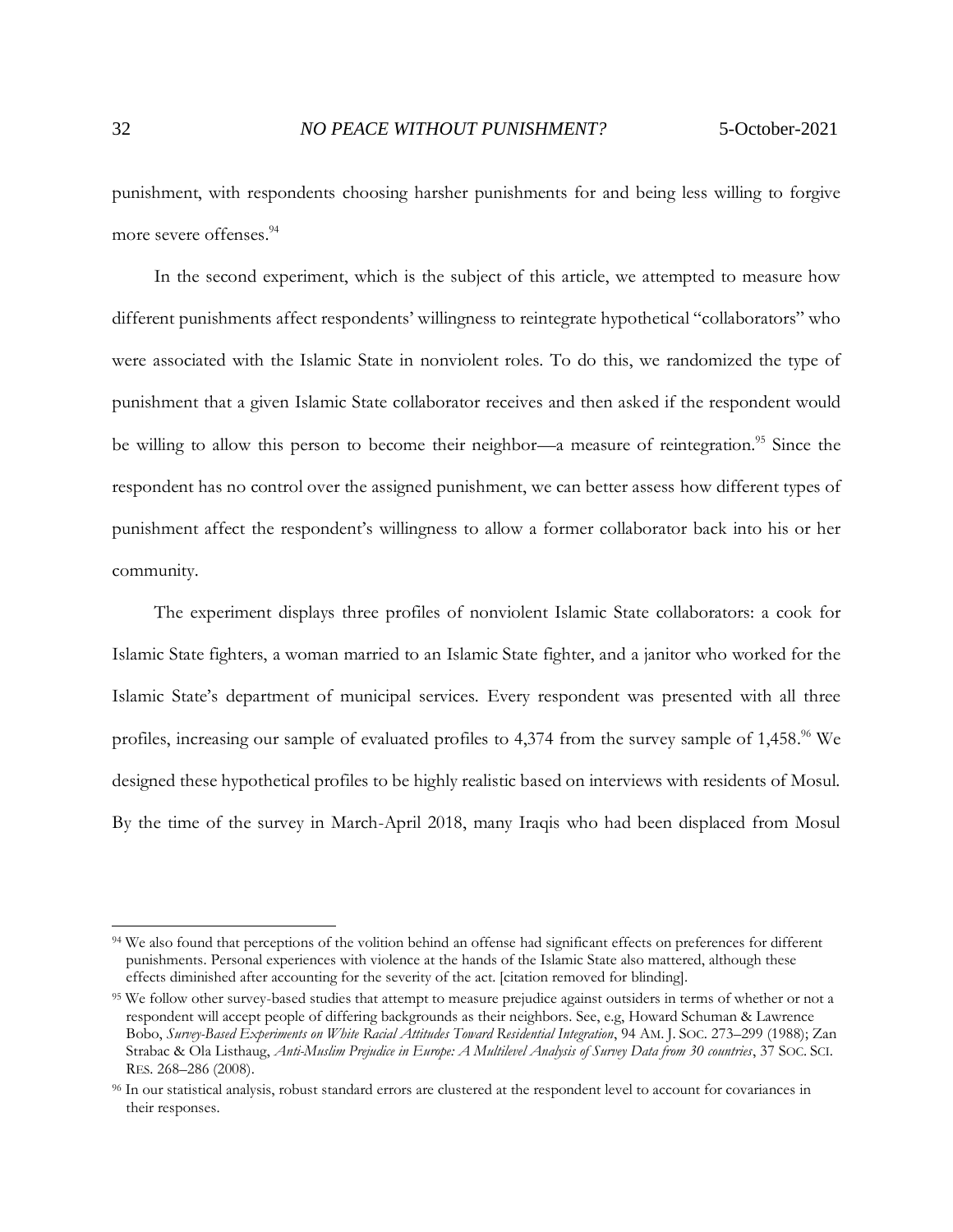during the conflict with the Islamic State were returning to the city.<sup>97</sup> Therefore, questions about the return and reintegration of former neighbors including individuals accused of collaborating with the Islamic State were salient and realistic.

The experimental prompt read: "Now I am going to read you some more hypothetical scenarios

of Mosul residents who cooperated with the Islamic State. I would like to know if, given the

punishment they have received, you would accept these former Islamic State collaborators back into

your community."<sup>98</sup> Figure 3 shows an example of how candidate descriptions were displayed.

#### **Figure 3.**

Randomization of the Hypothetical Collaborator Profiles

**Respondents were presented with each of the three profiles below in a random order generated by tablets. Punishments were randomly assigned from among the four options listed:**

1. The candidate for reintegration into your community is a 35-year-old man who was a cook for Islamic State fighters.

2. The candidate for reintegration into your community is a 35-year-old woman who was married to an Islamic State fighter.

3. The candidate for reintegration into your community is a 35-year old man who was a janitor for the Islamic State's department of municipal services

… and will be sentenced to [...]

- 15 years in prison
- three years in prison
- six months of community service (e.g., picking up trash, rebuilding homes)
- will not receive any punishment

<sup>97</sup> International Organization for Migration, Number of Returns Exceeds Number of Displaced Iraqis: UN Migration Agency, (Jan. 12, 2018), https://www.iom.int/news/number-returns-exceeds-number-displaced-iraqis-un-migrationagency ("For the first time since the beginning of the Iraq crisis in December 2013, the number of people returning to their area of origin has surpassed the number of people displaced in the country.").

<sup>98</sup> The survey questions referred to the Islamic State with its Arabic acronym pronounced "Daesh."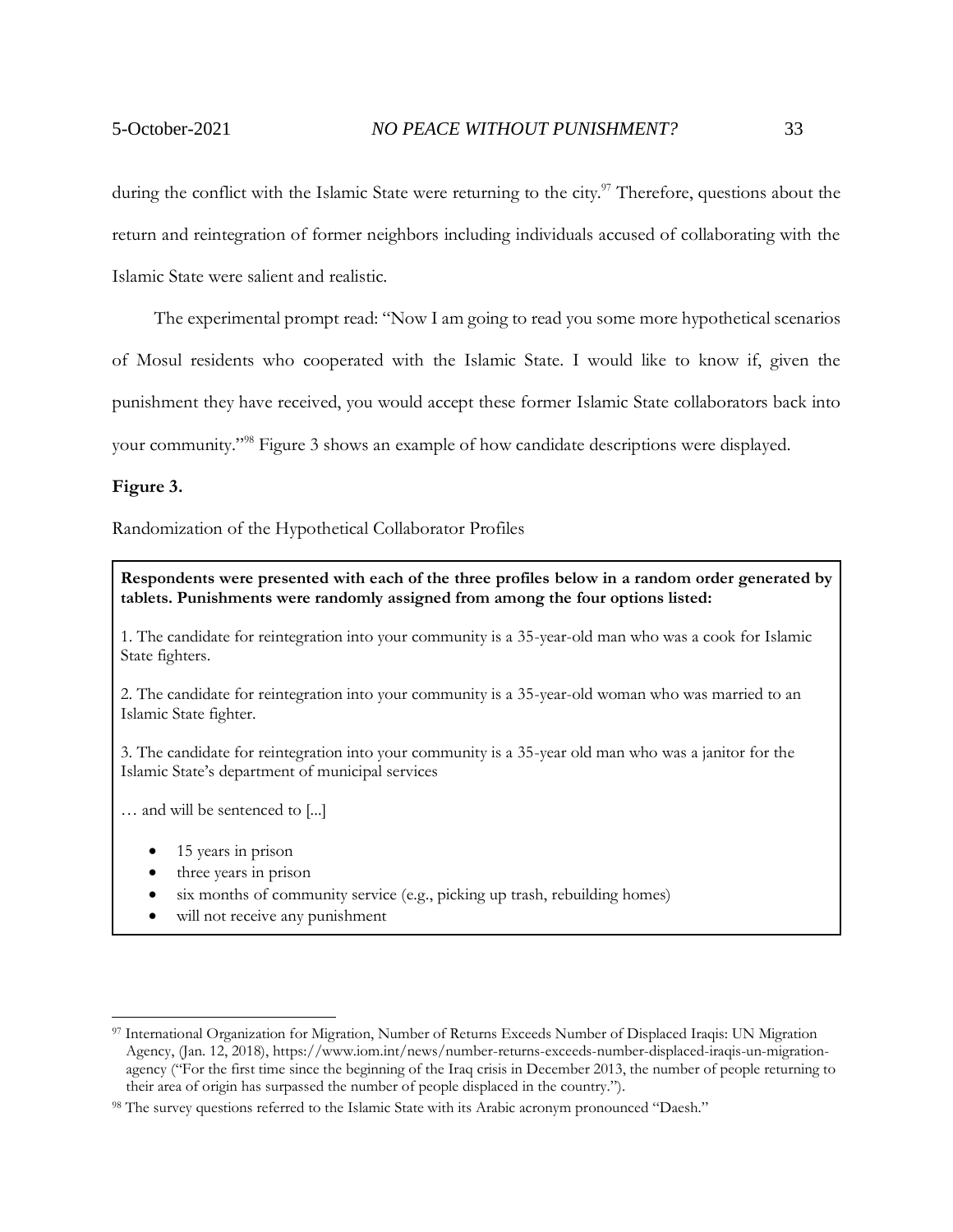After seeing each candidate, respondents are asked: "Given this [punishment/outcome], would you allow this former Islamic State collaborator to become your neighbor?" Respondents could answer either "yes" or "no" and we used these responses to measure our dependent variable: attitudes toward reintegration.

#### *D. Results*

<span id="page-33-0"></span>The design of the survey experiment allows us to estimate the effects of varying degrees of punishment as well as different types of acts of collaboration on reported willingness to accept a collaborator as a neighbor through the following equation:

$$
Acceptance_{ik} = \theta_0 + \theta_1 Punishment_{ik} + \theta_2 ActofCollaboration_{ik} + \varepsilon_{ik}
$$

where *i* denotes the respondent and *k* denotes which round of three rounds each respondent completes. *Acceptanceik* is a binary outcome: The respondent is either willing to allow the reintegration of a given collaborator profile or not.

Figure 4 below shows the point estimates from an ordinary least squares (OLS) regression where the cook for Islamic State fighters is the base category of comparison for other types of collaborators and "no punishment" is the base for comparison of other randomized punishments. The dependent variable is acceptance of the collaborator as a neighbor, in which 1 acceptance and 0 is rejection. Overall, about 70% of our sample did not accept collaborators back into their communities.

#### **1. Results for Primary Hypotheses**

<span id="page-33-1"></span>To test our two primary hypotheses concerning the effects of punishment on attitudes toward reintegration of former Islamic State collaborators, we employ an OLS analysis of the pooled data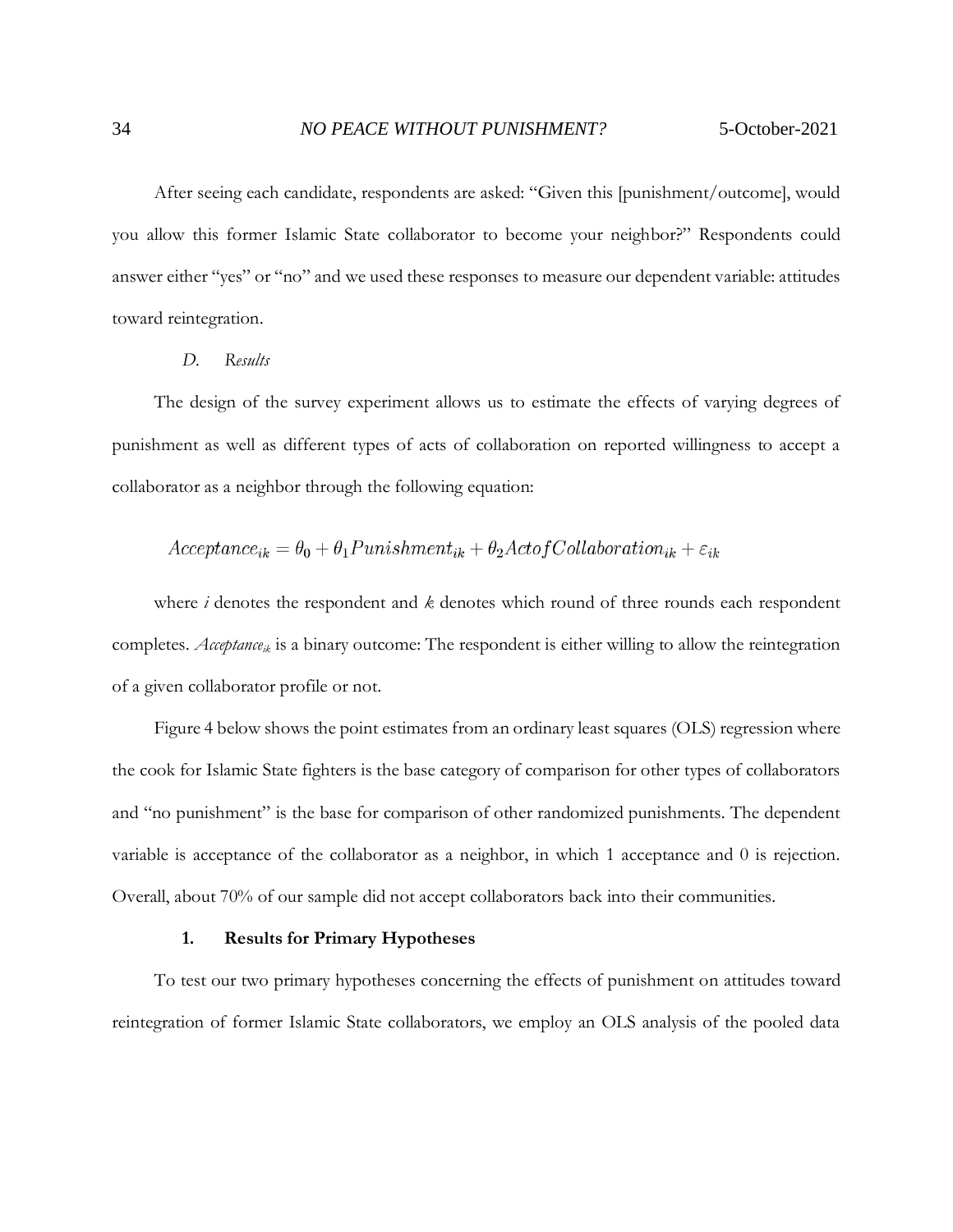across the three collaborator profiles.<sup>99</sup> We include control variables for standard demographic indicators including age, wealth, and education. The results are depicted in Figure 4 showing coefficient point estimates. This method enables us to examine the effects of a randomized punishment a collaborator has received as well as the type of collaboration on the willingness of the respondent to accept him or her as a neighbor.

# **Hypothesis 1:** Longer Prison Sentences Increase the Community's Willingness to Allow Reintegration of Former Offenders

Contrary to Hypothesis 1, we find that longer prison sentences do not significantly affect respondents' willingness to allow the reintegration of hypothetical Islamic State collaborators in comparison with more lenient alternatives. Those who serve 15-year prison sentences are not more likely to be reintegrated than those who receive no punishment at all, as indicated by the fact that the confidence intervals surrounding the point estimate crosses the dashed vertical line, representing an effect of zero. A shorter prison sentence of three years appears to have a small but statistically significant positive effect on respondents' willingness to reintegrate former offenders: Respondents are around 4 percentage points more likely to allow the reintegration of collaborators who serve threeyear prison sentences in comparison with those who receive no punishment. This result is statistically significant at the conventional level of  $p<0.05$ , however, a more basic model without controls reveals that this finding is not very robust and only approaches statistical significance at a level of  $p<0.10$ (Figure 4).

#### **Figure 4:**

Effects of Type Punishment and Type of Act on Probability of Reintegration of Former Islamic State Collaborators

<sup>&</sup>lt;sup>99</sup> As a robustness check, we also conducted a binary logistic analysis and the results did not differ significantly from that of OLS.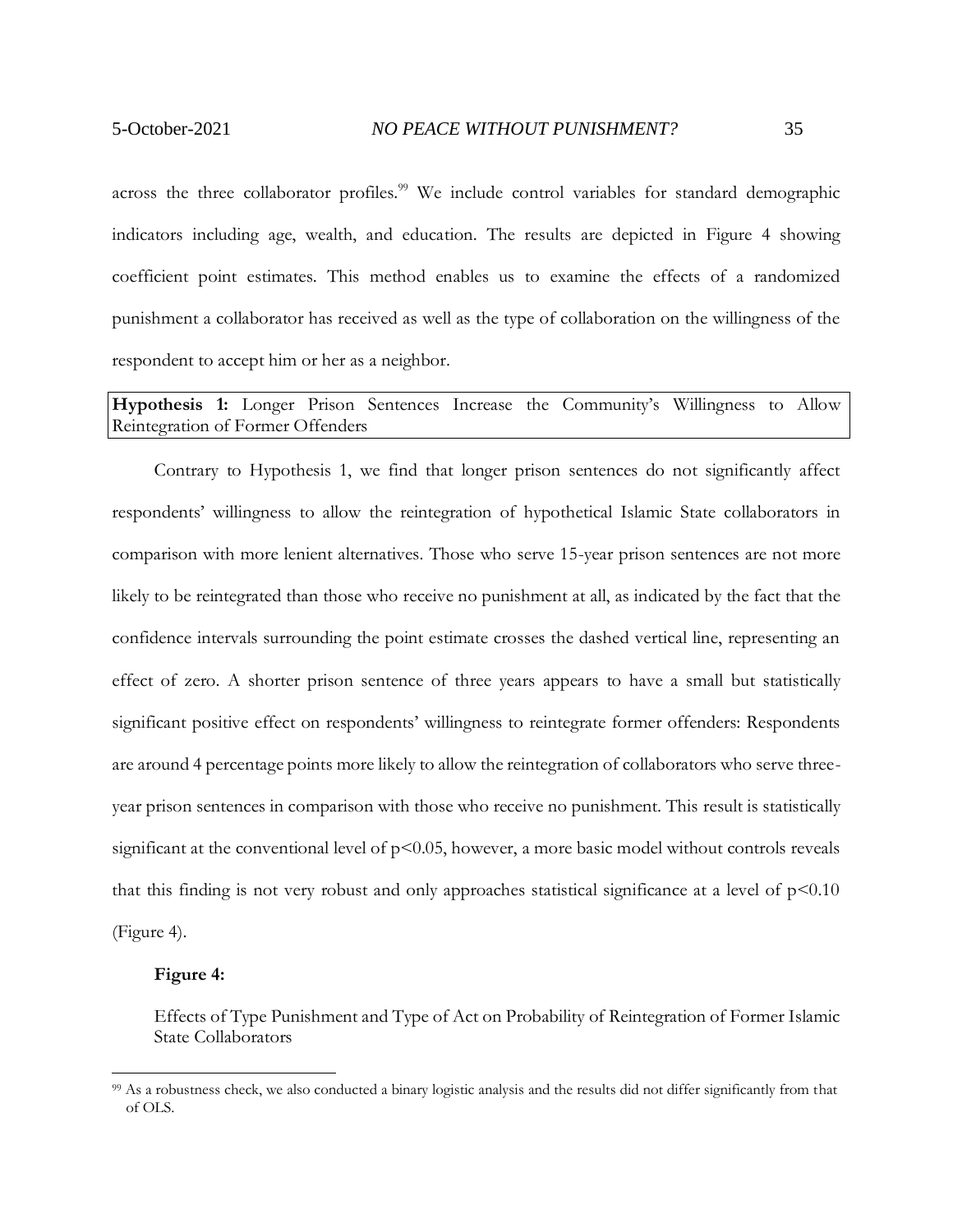

Note: Figure depicts point estimates (circles) with 95% confidence intervals (horizontal lines). Robust standard errors are clustered at the individual level. The circles on the vertical dashed line at 0 denote the reference category for comparison against.

**Hypothesis 2:** Restorative Justice Increases the Community's Willingness to Allow Reintegration of Former Offenders

Although we did not find support for Hypothesis 1, we find some evidence in support of Hypothesis 2, predicting that restorative justice approaches should increase the community's willingness to allow reintegration of former collaborators. In the experiment, a restorative punishment (six months of community service) has a statistically significant positive effect (4 percentage points) on respondents' willingness to allow the reintegration of collaborators  $(p<0.05)$  and this finding is robust to the exclusion of controls (Figure 4).<sup>100</sup> Substantively, the size of the effect of six months of

<sup>100</sup> In experimental research, "control variables" refer to participant characteristics that remain constant over the course of the experiment such as age or gender. Since these characteristics may be associated with the outcome of interest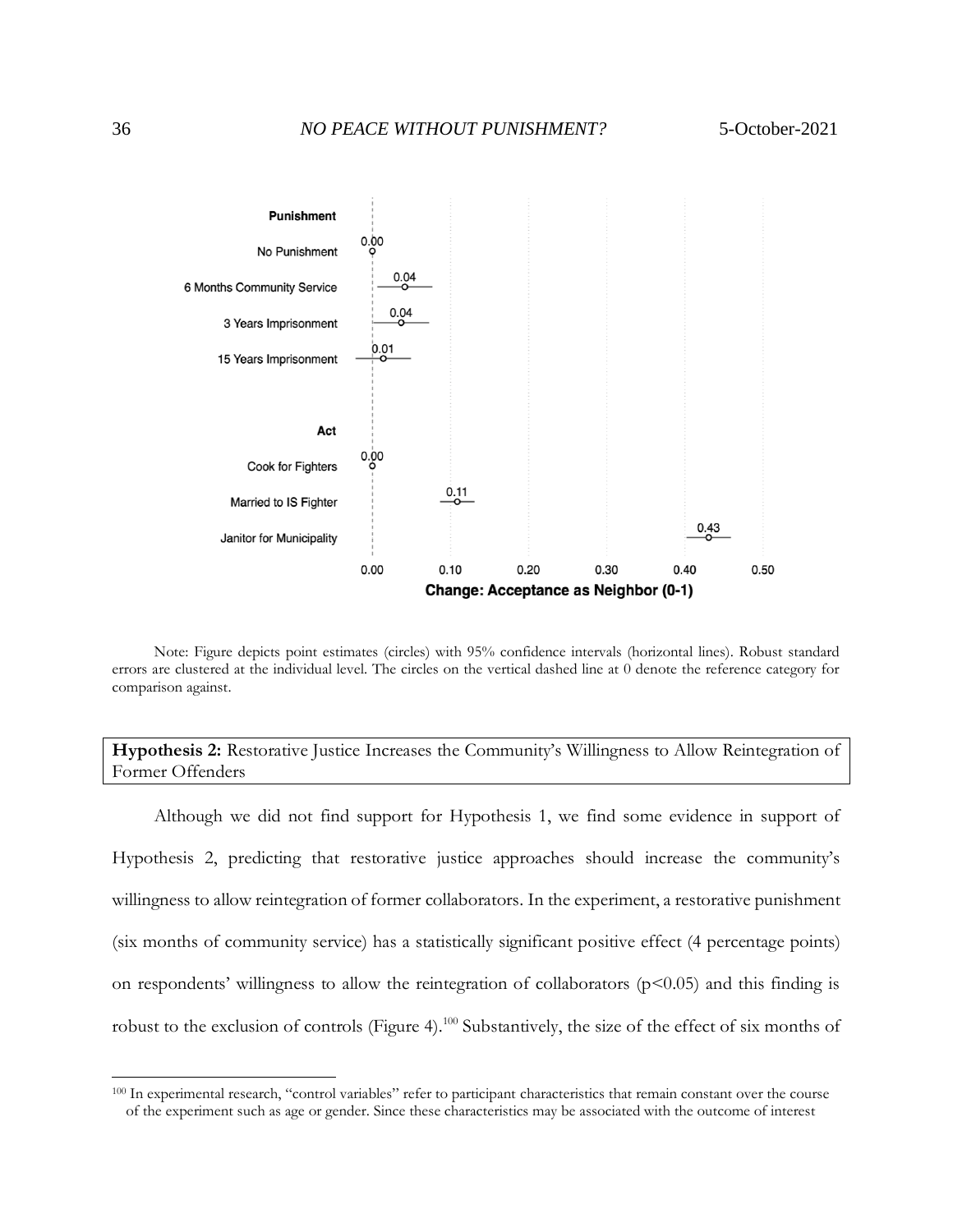community service is greater than the effect of a 15-year prison sentence (zero) and similar to the effect of a 3-year prison sentence (4 percentage points) although the latter result loses significance with robustness checks as noted above. Overall, these results suggest that a noncarceral and much less costly sanction of community service may be equally or more conducive to reintegration than incarceration.

#### **Hypothesis 3:** The Severity of the Offense Affects Attitudes Toward Reintegration

In addition to our two primary hypotheses concerning the effects of punishment on attitudes toward reintegration, we also tested a third hypothesis predicting that the severity of the offenses committed by former Islamic State collaborators should affect the community's attitudes toward reintegration. To evaluate Hypothesis 3, we employ OLS analysis to assess whether acceptance as a neighbor depends on the type of offense.<sup>101</sup> The results indicate that the type of offense—rather than the type of punishment—is the most important driver of public opinion toward reintegration, consistent with Hypothesis 3.

Respondents are least likely to allow the reintegration of collaborators who were physically closest to the Islamic State (those who worked as cooks for fighters) and those with family ties (wives of fighters) in contrast with collaborators in civilian roles who were working for institutions that provided services to other civilians (janitors working in the Islamic State's department of municipal services). Where the base of comparison is a cook for fighters, respondents are 11 percentage points more likely to accept women married to fighters and 43 percentage points more likely to accept janitors

<sup>(</sup>the dependent variable), they must be included in statistical analysis ("controlled for") to ensure the validity of inferences about the relationship between the independent variable and the dependent variable.

<sup>&</sup>lt;sup>101</sup> As with our analysis for Hypothesis 1, we employed logit analysis as a robustness check on the use of OLS and did not find substantive differences in results.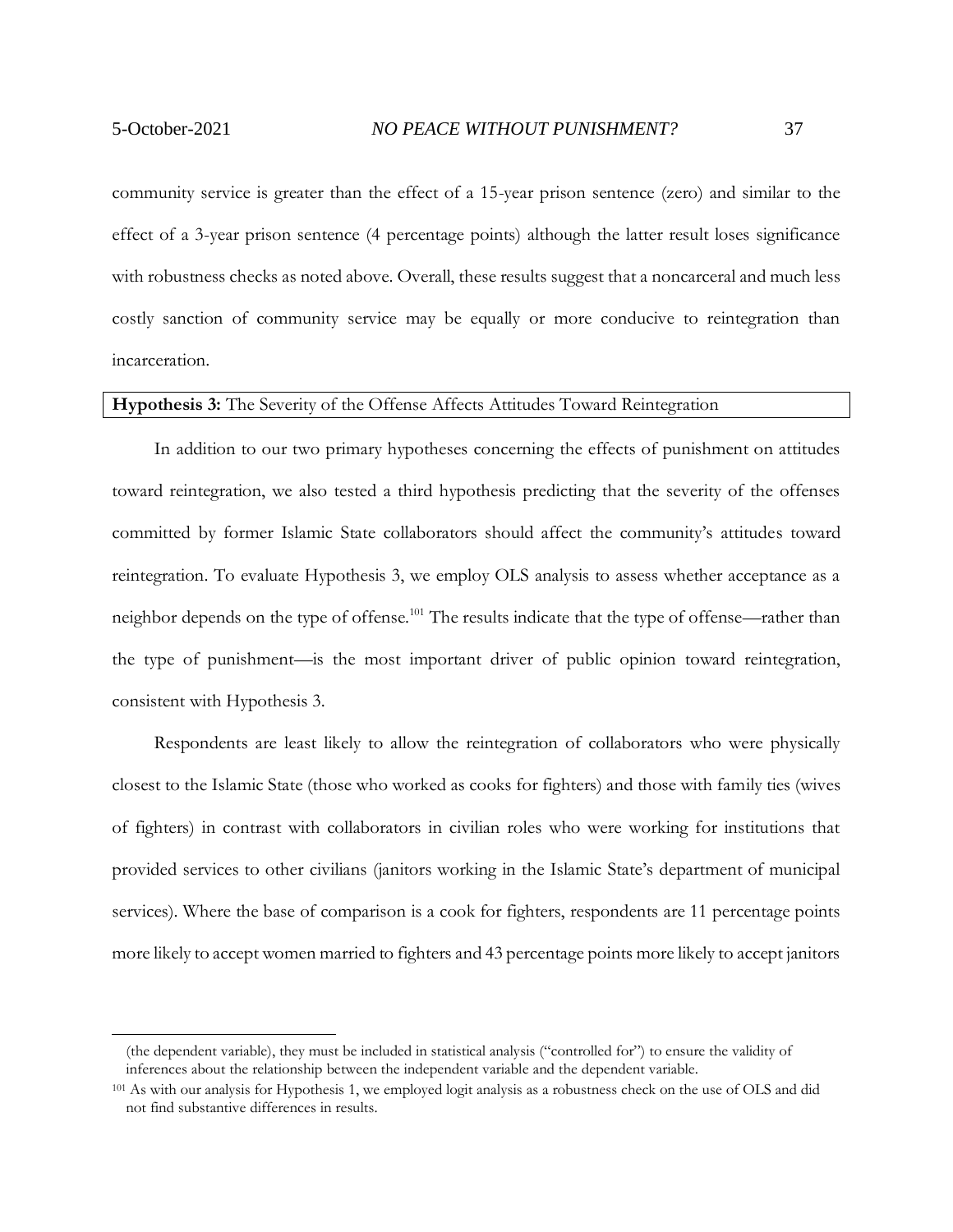working for the Islamic State's department of municipal services (Figure 4). These results are robust to controlling for the respondent's age, income, education, and loss of a family member either under the Islamic State's rule or during the battle for Mosul.

Theories of retribution emphasize the importance of individual moral responsibility for wrongdoing as a basis for determining the punishment that an offender deserves ("just deserts"). To explore whether retribution might play a role in preferences for reintegration of the former offenders in our scenario, we asked a follow-up question after the experiment to assess whether respondents associate different types of collaboration with varying degrees of moral condemnation.<sup>102</sup>

Respondents were asked to rank five different types of collaboration (an Islamic State fighter, a cook for fighters, a woman married to a fighter, a janitor who worked in the Islamic State's department of municipal services, and a civilian who paid taxes to the Islamic State) from least to most condemnable (Table 1). Unsurprisingly, respondents overwhelmingly viewed Islamic State fighters as the most morally condemnable (98% of the sample). Cooks for fighters were judged to be the second most condemnable, ranked as such by 77% of the sample. Respondents seemed to view women married to fighters and janitors in the Islamic State's department for municipal services about evenly, between third and fourth most reprehensible among the five types of hypothetical collaborators. Finally, 81% of the sample viewed the civilian taxpayer as least condemnable. The perception of taxpayers as much less blameworthy than the other types of collaborators is likely due to widespread recognition of the coercive nature of the Islamic State's tax system. Refusal to pay zakat (a mandatory charitable contribution that is the functional equivalent of an income tax) was considered an act of

<sup>&</sup>lt;sup>102</sup> Since these ranking questions are cognitively burdensome, we randomly asked approximately 50% of the sample only one of each of these questions.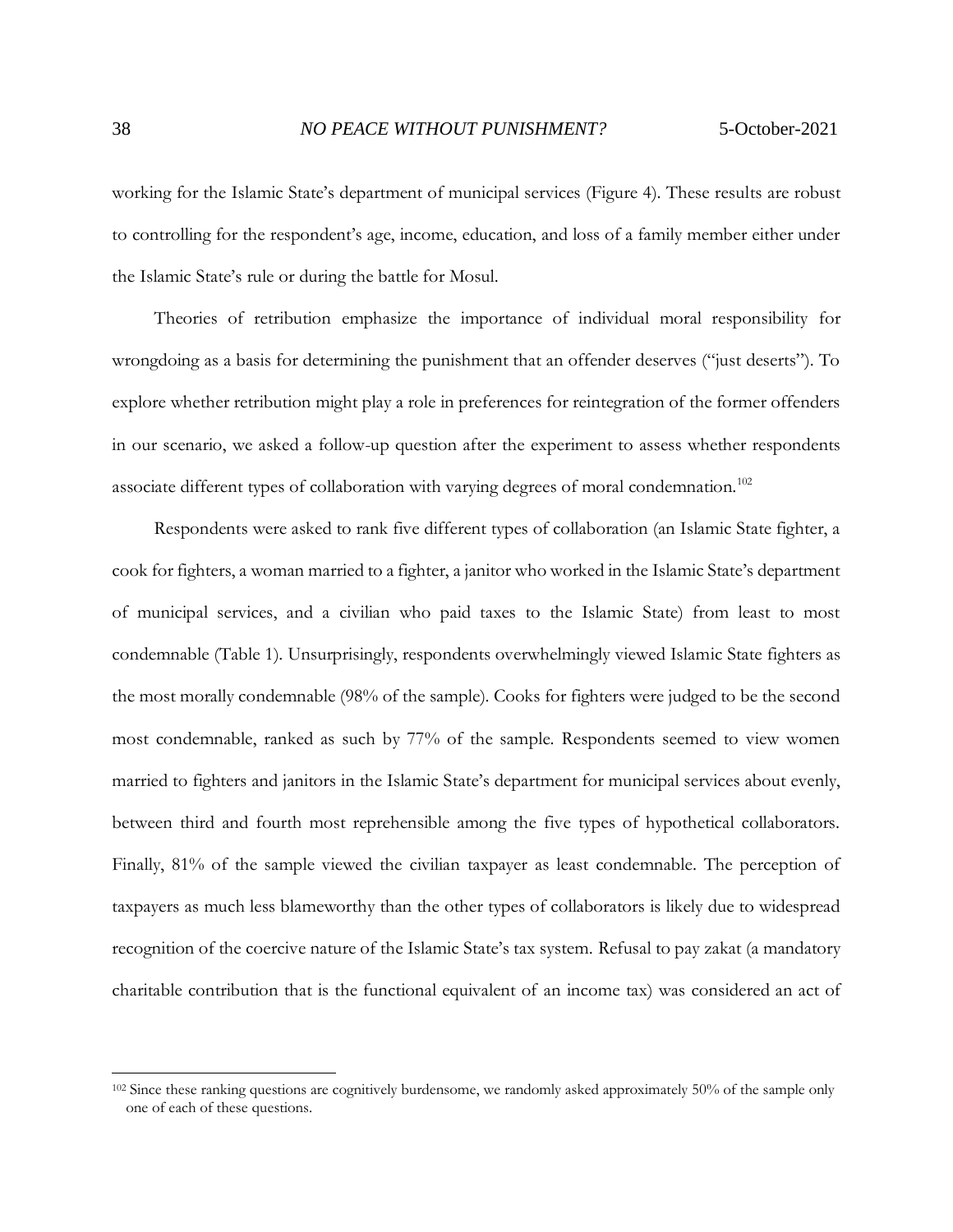apostasy and therefore punishable by death, resulting in widespread compliance with the Islamic State's tax policies.<sup>103</sup>

Although we did not randomize the moral culpability of the different hypothetical collaborator scenarios and therefore cannot estimate the causal effects of this variable on attitudes toward reintegration, these descriptive findings nonetheless indicate that respondents attribute different degrees of moral culpability to different hypothetical collaborators depending on their proximity to the most culpable category of fighters.

#### **Table 1.**

Five-Point Ranking of Collaborators from Least (1) to Most Condemnable (5)

| Ranking                    | <b>Type of Collaboration</b>                                                                                                                        | % of Respondents                        |
|----------------------------|-----------------------------------------------------------------------------------------------------------------------------------------------------|-----------------------------------------|
| (1) Not condemnable at all | An Islamic State [IS] fighter<br>A woman married to an IS fighter<br>A cook for IS fighters<br>A janitor at the IS municipality<br>A taxpayer to IS | $1\%$<br>$1\%$<br>$0.4\%$<br>16%<br>81% |
| (2) Not very condemnable   | An Islamic State [IS] fighter<br>A woman married to an IS fighter<br>A cook for IS fighters<br>A janitor at the IS municipality<br>A taxpayer to IS | $0\%$<br>$4\%$<br>$3\%$<br>77%<br>15%   |
| (3) Neutral                | An Islamic State [IS] fighter<br>A woman married to an IS fighter<br>A cook for IS fighters<br>A janitor at the IS municipality<br>A taxpayer to IS | $0.3\%$<br>37%<br>57%<br>$4\%$<br>$1\%$ |
| (4) Somewhat condemnable   | An Islamic State [IS] fighter<br>A woman married to an IS fighter<br>A cook for IS fighters<br>A janitor at the IS municipality<br>A taxpayer to IS | $1\%$<br>57%<br>39%<br>$2\%$<br>$1\%$   |

<sup>103</sup> Mara R. Revkin, *What Explains Taxation by Resource-Rich Rebels? Evidence from the Islamic State in Syria*, 82 J. POL 757, 762 (2020).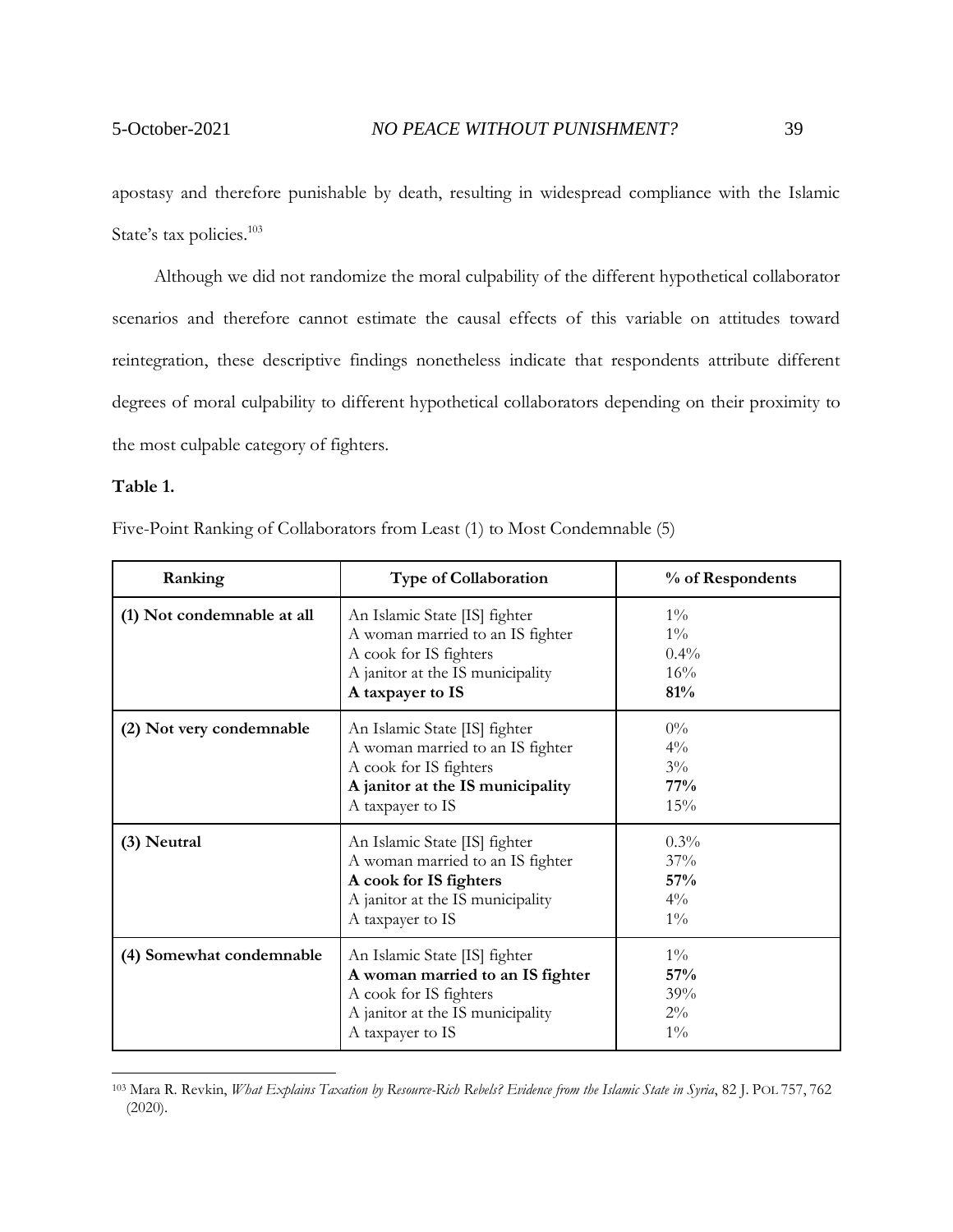| (5) Completely condemnable   An Islamic State [IS] fighter |                                  | 98%   |
|------------------------------------------------------------|----------------------------------|-------|
|                                                            | A woman married to an IS fighter | $1\%$ |
|                                                            | A cook for IS fighters           | $0\%$ |
|                                                            | A janitor at the IS municipality | $0\%$ |
|                                                            | A taxpayer to IS                 | $1\%$ |

#### **2. Heterogeneous Effects of Individual Respondent Characteristics**

<span id="page-39-0"></span>In addition to our primary hypotheses, we also examined how the varying individual characteristics and experiences of survey respondents may affect their attitudes toward reintegration (a "heterogeneous effects" analysis). Specifically, we consider associations between: (1) willingness to allow the reintegration of collaborators and the respondent's gender; (2) whether the respondent stayed in Mosul for the duration of the Islamic State's three-year rule as opposed to fleeing; (4) the respondent's perception of the offense as either voluntary or involuntary; (5) whether the respondent lost a family member during the Islamic State's rule over Mosul or the battle to recapture the city; and (6) whether the respondent perceives the Iraqi government as legitimate or illegitimate.<sup>104</sup> Figure 5 presents the results of this analysis.

<sup>104</sup> In these analyses, we still control for the randomized punishment and type of act.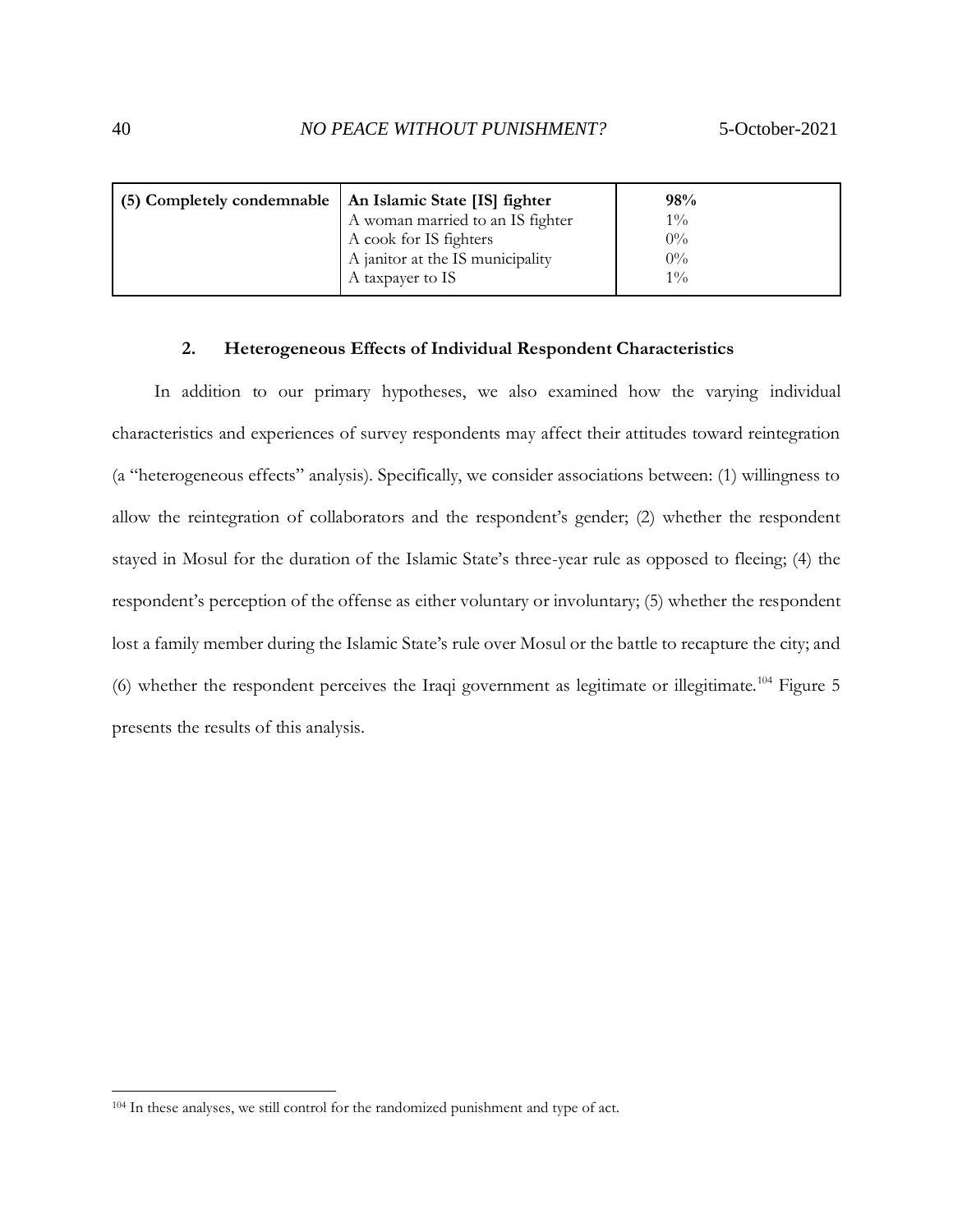#### **Figure 5.**

Associations Between Respondent Characteristics and the Probability of Reintegration of Former Islamic State Collaborators



Note: Figure depicts point estimates (circles) with 95% confidence intervals (horizontal lines). Robust standard errors are clustered at the individual level. The circles on the vertical dashed line at 0 denote the reference category for comparison against.

#### *Gender*

Some studies have found that women are more likely than men to forgive transgressions, suggesting that women might be more willing to allow the reintegration of former offenders.<sup>105</sup>

<sup>105</sup> Andrea J. Miller et al., *Gender and Forgiveness: A Meta–Analytic Review and Research Agenda*, 27 J. SOC. CLINICAL PSYCHOL. 843-876 (2008).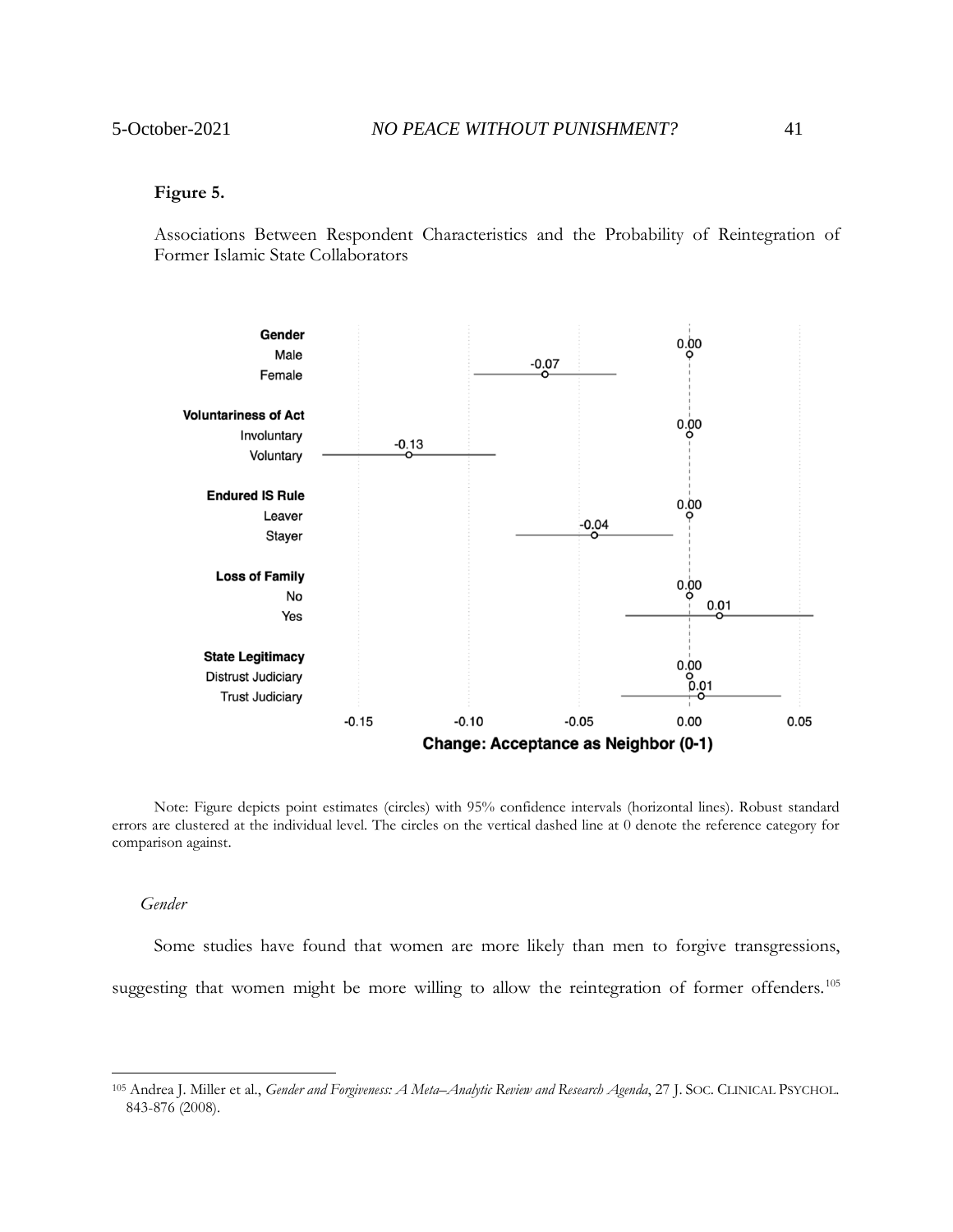However, the results of our study are inconsistent with this expectation. We found that women were in fact *less* likely to allow the reintegration of former Islamic State collaborators by 6 percentage points on average. This finding might be explained by the varying experiences of men and women living in Islamic State-controlled areas. In general, women were more negatively affected by the Islamic State than men given the group's extremely patriarchal ideology, which severely restricted the rights of women—for example, prohibiting them from leaving their homes without a male guardian.<sup>106</sup> If women had more grievances against the Islamic State than men, then women might be less willing to forgive and allow the reintegration of former Islamic State collaborators. Another possible explanation is that women may feel more vulnerable than men and less capable of defending themselves from security threats such as the risk of recidivism by former Islamic State collaborators given the patriarchal context of Iraq, where social norms dictate that women depend on men for protection.

#### *Perceived Voluntariness of Collaboration*

Previous research suggests that perceptions of the voluntariness of a transgression affect attitudes toward guilt and preferences for punishment.<sup>107</sup> As noted above, our related experiment in Mosul found that perceptions of the volition behind an offense (whether voluntary or involuntary) had significant effects on preferences for how the offender should be punished.<sup>108</sup> We tested whether this relationship extends to preferences for reintegration of former offenders after punishment. As shown in Table 2, 88% of the sample believed that the cook for Islamic State fighters was acting voluntarily, 84% believed that the woman married to an Islamic State fighter was acting voluntarily,

<sup>106</sup> Mara R. Revkin, *The Legal Foundations of the Islamic State*, 23 THE BROOKINGS PROJECT ON U.S. RELATIONS WITH THE ISLAMIC WORLD 16 (2016), https://www.brookings.edu/wp-content/uploads/2016/07/Brookings-Analysis-Paper\_Mara-Revkin\_Web.pdf.

<sup>107</sup> Michael E. McCullough et al., *Forgiveness, Forbearance, and Time: The Temporal Unfolding of Transgression-Related Interpersonal Motivations*, 84 J. PERSONALITY SOC. PSYCHOL. 540-557 (2003).

<sup>108</sup> Kao & Revkin, *supra* Section III(D).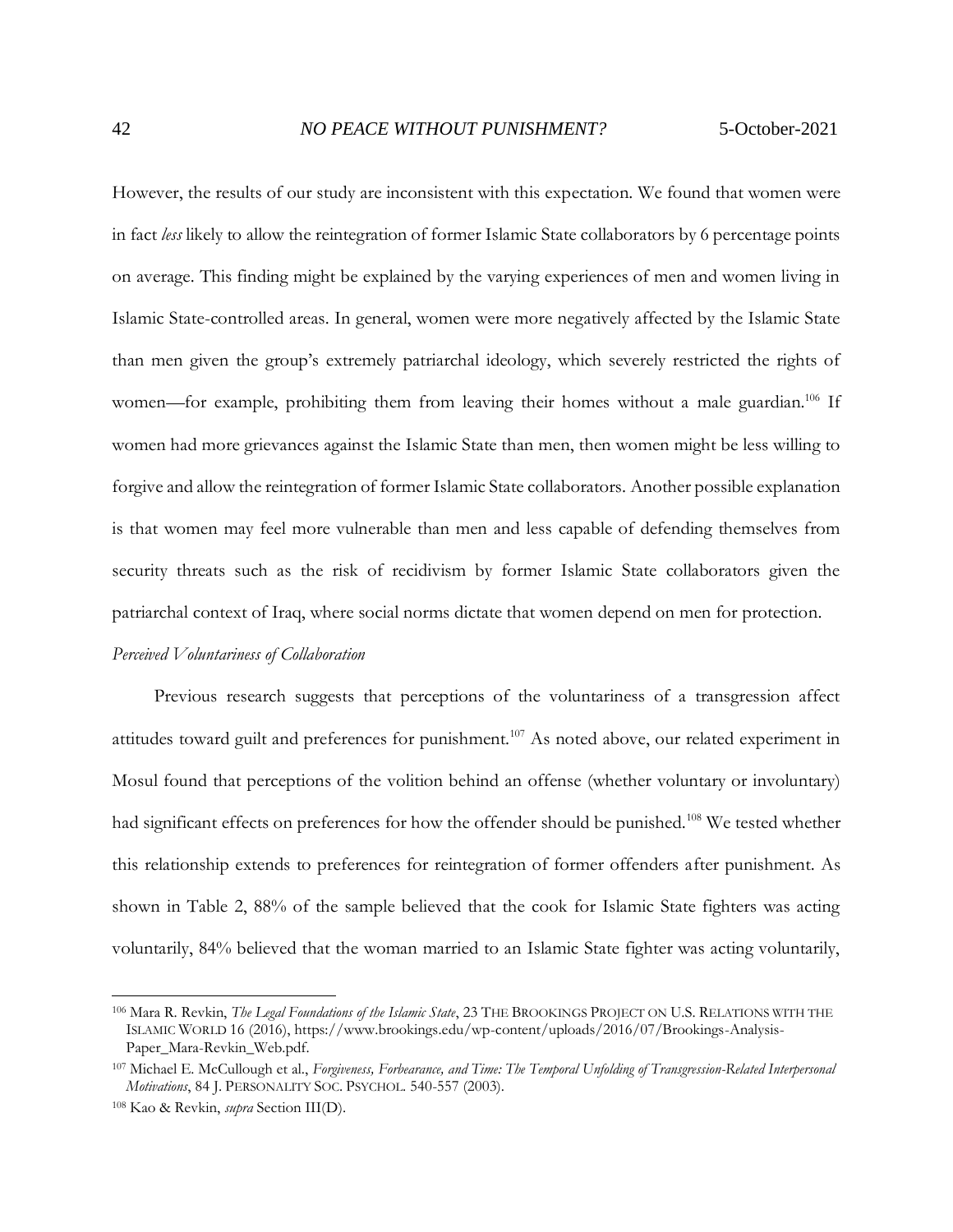and 71% believed that the janitor working in the Islamic State's department of municipal services was acting voluntarily.

#### **Table 2.**

Perceptions of Collaborative Acts as Voluntary (Percentage of Sample)

| <b>Type of Collaboration</b>                                         | Voluntary | Involuntary |
|----------------------------------------------------------------------|-----------|-------------|
| A cook for Islamic State fighters                                    | 88%       | $12\%$      |
| A wife of an Islamic State fighter                                   | $84\%$    | $16\%$      |
| A janitor in the Islamic State's department of<br>municipal services | $71\%$    | 29%         |

In a multivariate regression analysis, those who perceive the offense as voluntary are 13 percentage points less likely to accept former collaborators, on average (Figure 5). Perceptions of voluntariness behind the act are mostly insignificant in interactions with the type of act committed, which suggests that voluntariness is an independent driver of respondents' willingness to forgive and allow the reintegration of former offenders.

# *Personal Experiences and Grievances with the Islamic State*

Preferences for punishment of former Islamic State collaborators may be affected by whether or not—and to what extent—an individual was personally affected by the group. Many studies find that personal experiences with violence decrease victims' willingness to forgive, reconcile, and cooperate with offenders and the social groups to which they belong. Studies in the post-conflict settings of Yugoslavia, Bosnia, Herzegovina, and Croatia reveal that experiences with trauma were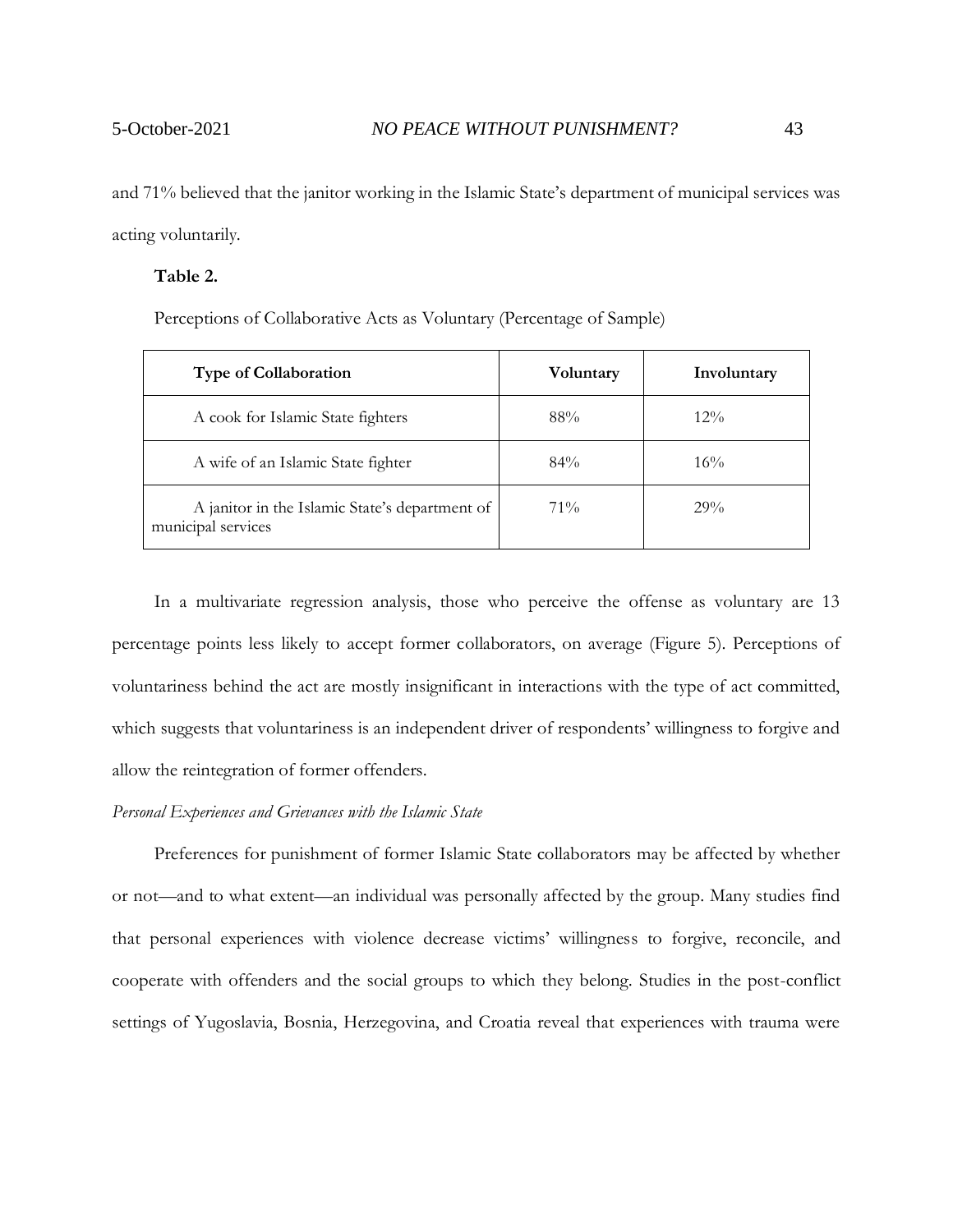significant inhibitors of reconciliation.<sup>109</sup> However, other research finds that personal victimization by crime or violence can increase pro-social emotions and behaviors including empathy,<sup>110</sup> collective action,<sup>111</sup> and political participation through a post-traumatic growth mechanism.<sup>112</sup> These two conflicting sets of findings suggest that personal experiences and grievances with the Islamic State could have either a positive or negative effect on victims' willingness to forgive and allow the reintegration of former Islamic State collaborators. The results of our study are consistent with the first expectation but not the latter. We find that survey respondents who experienced the loss of a family member due to the Islamic State (17% of the sample) were not significantly less likely to allow the reintegration of former Islamic State collaborators (Figure 5).

Given previous research on the effects of personal experiences and grievances on attitudes toward forgiveness and reconciliation, we also expected that there might be differences in preferences for reintegration between participants in the experiment who stayed in Mosul for the duration of the Islamic State's more than three-year rule and those who fled soon after the group's capture of the city and therefore experienced less of the group's violence and repression. Those who stayed ("stayers") might be less forgiving of other Mosul residents who supported or joined the Islamic State due to having more grievances than those who left Mosul ("leavers"). However, it is also possible that "stayers" might be more sympathetic to those accused of collaboration with the Islamic State because

<sup>109</sup> *See, e.g.*, Nicholas A. Jones et al., *Dealing with International Crimes in Post-war Bosnia: A look Through the Lens of the Affected Population*, 9 EUR. J. CRIMINOLOGY 553–564 (2020); Miklos Biro et al., *Attitudes Toward Justice and Social Reconstruction in Bosnia and Herzegovina and Croatia*, *in* MY NEIGHBOR, MY ENEMY: JUSTICE AND COMMUNITY IN THE AFTERMATH OF MASS ATROCITY 183–205 (Eric Stover & Harvey M. Weinstein eds., 2004); Jonathan Hall et al., *Exposure to Violence and Attitudes Towards Transitional Justice*, 39 POL. PSYCH. 345–363 (2018).

<sup>110</sup> Michael Gilligan et al., *Civil War and Social Cohesion: Lab in the Field Evidence from Nepal*, 58 AM. J. POL. SCI 604–619 (2014).

<sup>111</sup> ELISABETH J. WOOD, INSURGENT COLLECTIVE ACTION AND CIVIL WAR IN EL SALVADOR (2003).

<sup>112</sup> *See, e.g.*, Christopher Blattman, *From Violence to Voting: War and Political Participation in Uganda*, 103 AM. POL. SCI. REV. 231–247 (2009); Regina Bateson, *Crime Victimization and Political Participation*, 106 AM. POL. SCI. REV. 570–587 (2012).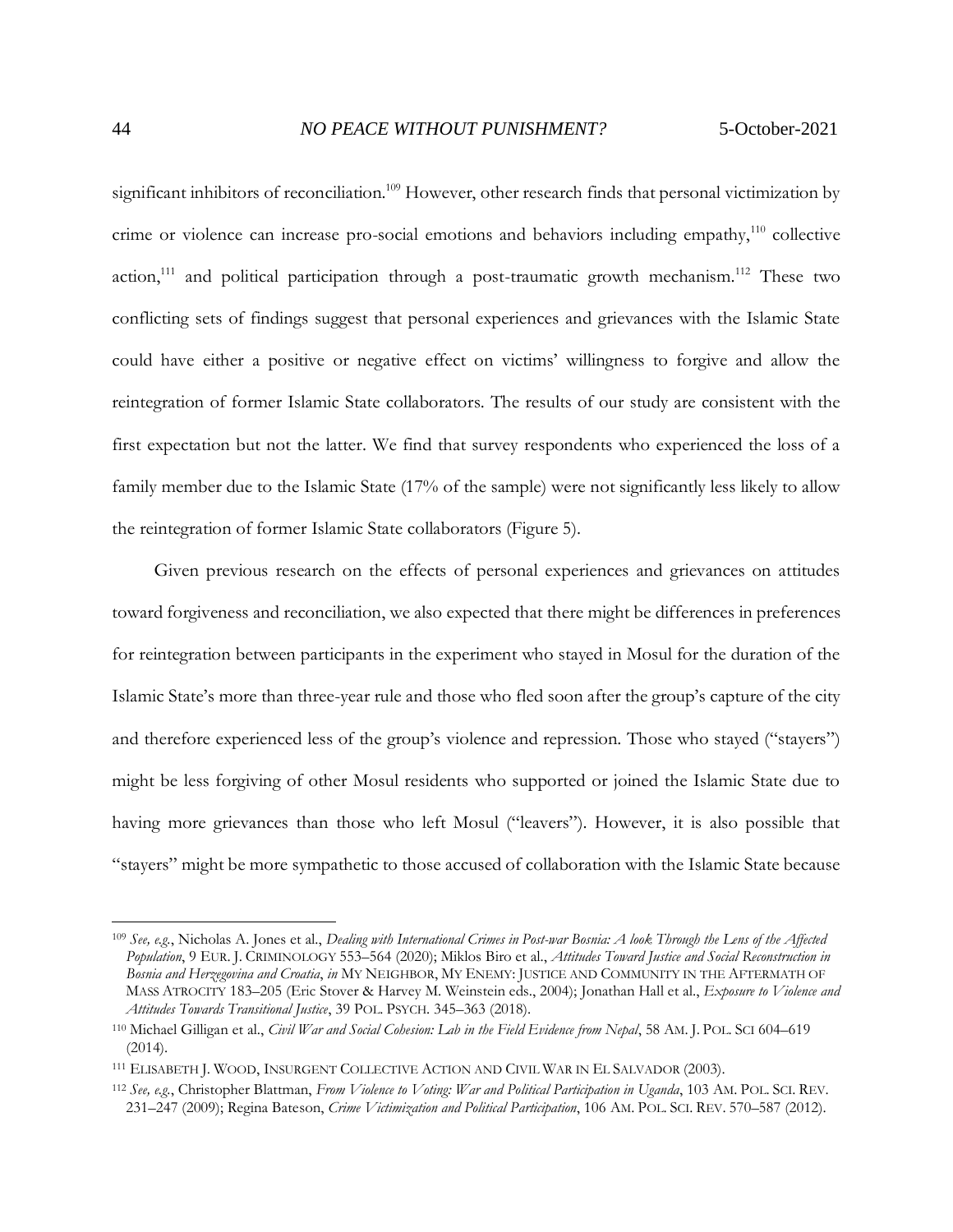they personally experienced the full extent of the Islamic State's coercive and authoritarian rule and have a better understanding of how dangerous it was to resist. Comparing "stayers" (who comprise 71% of the sample) against "leavers," we find that "stayers" are 4 percentage points less likely to allow the reintegration of former collaborators, which is consistent with previous research finding that exposure to conflict tends to "harden hearts."<sup>113</sup>

#### *Perceptions of State Legitimacy*

We also expected that variation in individual perceptions of state legitimacy might affect attitudes toward reintegration of former offenders. If respondents do not believe in the legitimacy of state institutions, they may not view court decisions as fair and they may not trust that criminal justice systems will effectively rehabilitate former offenders. Previous survey-based research has found that low levels of trust in state institutions and particularly law enforcement institutions may contribute to support for vigilante justice in diverse contexts including Mexico,<sup>114</sup> Pakistan,<sup>115</sup> Ghana,<sup>116</sup> and Latin America because citizens do not trust the state to provide justice and security.<sup>117</sup> In Iraq, concerns about corruption in Iraqi courts and prisons are believed to have contributed to extra-judicial killings of suspected Islamic State fighters and collaborators in areas recaptured from the group in 2017. Some Iraqi state security forces said that they had participated in extra-judicial executions because they did not trust the Iraqi justice system to punish them fairly. As one Iraqi explained in 2017, "[Corruption]

<sup>113</sup> Sivan Hirsch-Hoefler et al., *Conflict Will Harden your Heart: Exposure to Violence, Psychological Distress, and Peace Barriers in Israel and Palestine*, 46 BRIT. J. POL. SCI. 845–859 (2016).

<sup>114</sup> Daniel Zizumbo-Colunga, *Community, Authorities, and Support for Vigilantism: Experimental Evidence,* 39 POL. BEHAVIOR 989 (2017).

<sup>115</sup> Justice Tankebe & Muhammad Asif, *Police Legitimacy and Support for Vigilante Violence in Pakistan*, 40 INT'L J. COMP. & APPLIED CRIM. JUST. 343 (2016).

<sup>116</sup> Justice Tankebe, *Self*‐*help, Policing, and Procedural Justice: Ghanaian Vigilantism and the Rule of Law*, 43 L. & SOC'Y REV. 245 (2009).

<sup>117</sup> Amy E. Nivette, *Institutional Ineffectiveness, Illegitimacy, and Public Support for Vigilantism in Latin America*, 54 CRIMINOLOGY 142 (2016).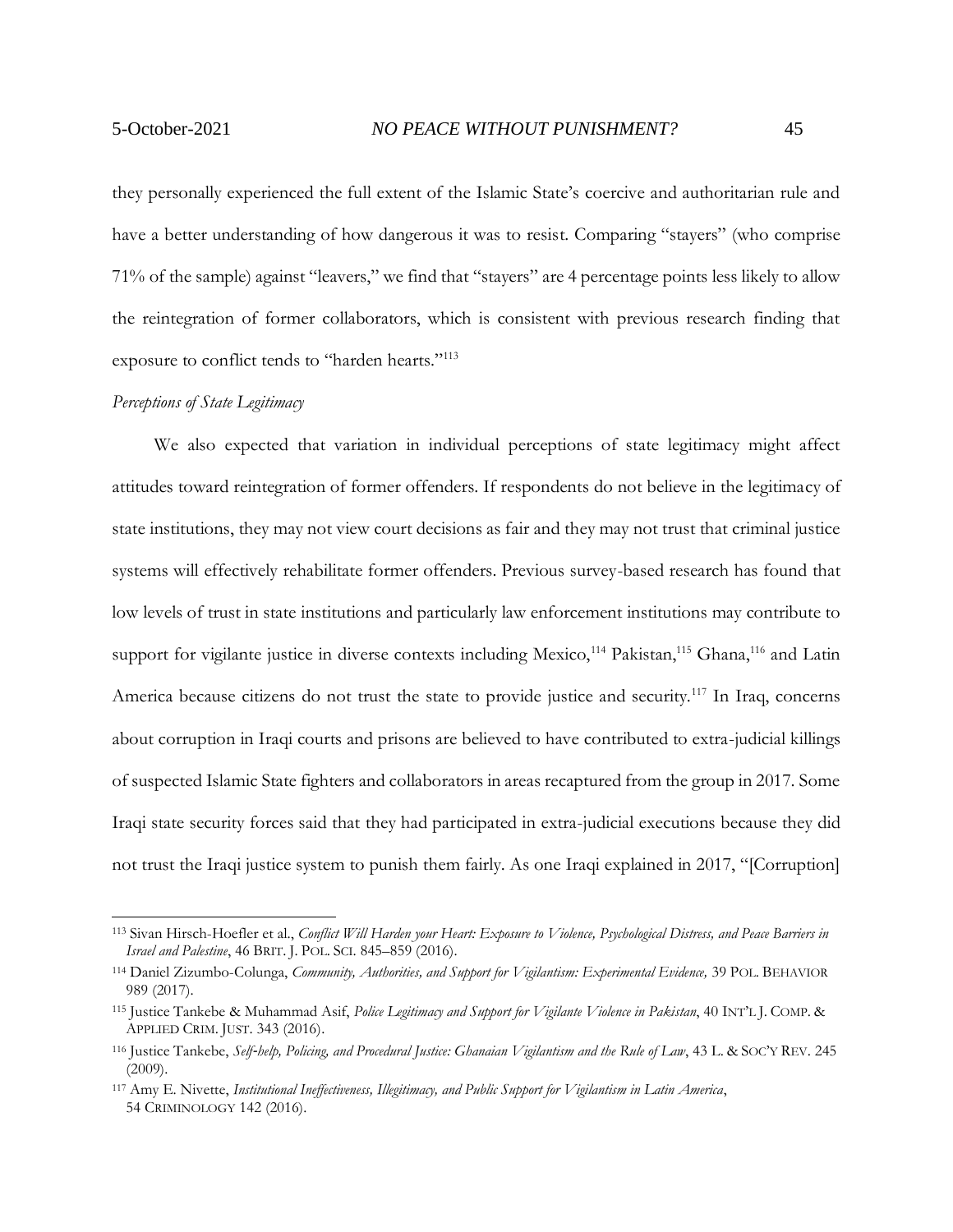is why Iraqi soldiers prefer to shoot them or throw them off high buildings."<sup>118</sup> A resident of Mosul said of individuals currently awaiting trial on Islamic State-related charges, "We don't want them to go to jail because they will be let out. It's better for them to be killed."<sup>119</sup> These concerns are not unfounded. Iraqi lawyers have witnessed cases in which judges have offered to alter witness statements in exchange for bribes and others reported that convicted Islamic State fighters have successfully bribed their way out of prison.<sup>120</sup> For these reasons, we expected that respondents who view the Iraqi government as illegitimate would be more likely to reject the reintegration of former Islamic State collaborators who have completed their sentences than those who view the Iraqi government as legitimate.

To assess the relationship between respondents' perceptions of state legitimacy and their willingness to allow the return and reintegration of former Islamic State collaborators, we analyze survey questions that asked respondents how much trust they have in the Iraqi courts and judges on a four-point scale ranging from "no trust" to "a lot of trust." For ease of interpretation, we dichotomized the responses into the binary variables of trust and no trust. Contrary to expectations, we found that trust in courts and judges (a measure of the perceived legitimacy of the state's legal system) is not significantly associated with our dependent variable, attitudes toward reintegration.

<sup>118</sup> Patrick Cockburn, *More Than just revenge: Why Isis Fighters are Being Thrown off Buildings in Mosul*, THE INDEPENDENT (July 17, 2017), https://www.independent.co.uk/news/world/middle-east/isis-mosul-iraq-fighters-killed-thrown-offbuildings-reasons-corruption-revenge-patrick-cockburn-a7845846.html.

<sup>119</sup> Haley Bobseine, *Mosul and Tel Afar Context Analysis*, RISE FOUNDATION 26 (2017), http://rise-foundation.org/wpcontent/uploads/2017/12/Rise-Mosul-and-Tel-Afar-Context-Analysis-Rise-December-2017.pdf.

<sup>120</sup> Mara R. Revkin, *After the Islamic State: Balancing Accountability and Reconciliation in Iraq*, UNITED NATIONS UNIVERSITY CENTRE FOR POLICY RESEARCH 29 (2018), https://i.unu.edu/media/cpr.unu.edu/attachment/3127/2-LoP-Iraqfinal.pdf.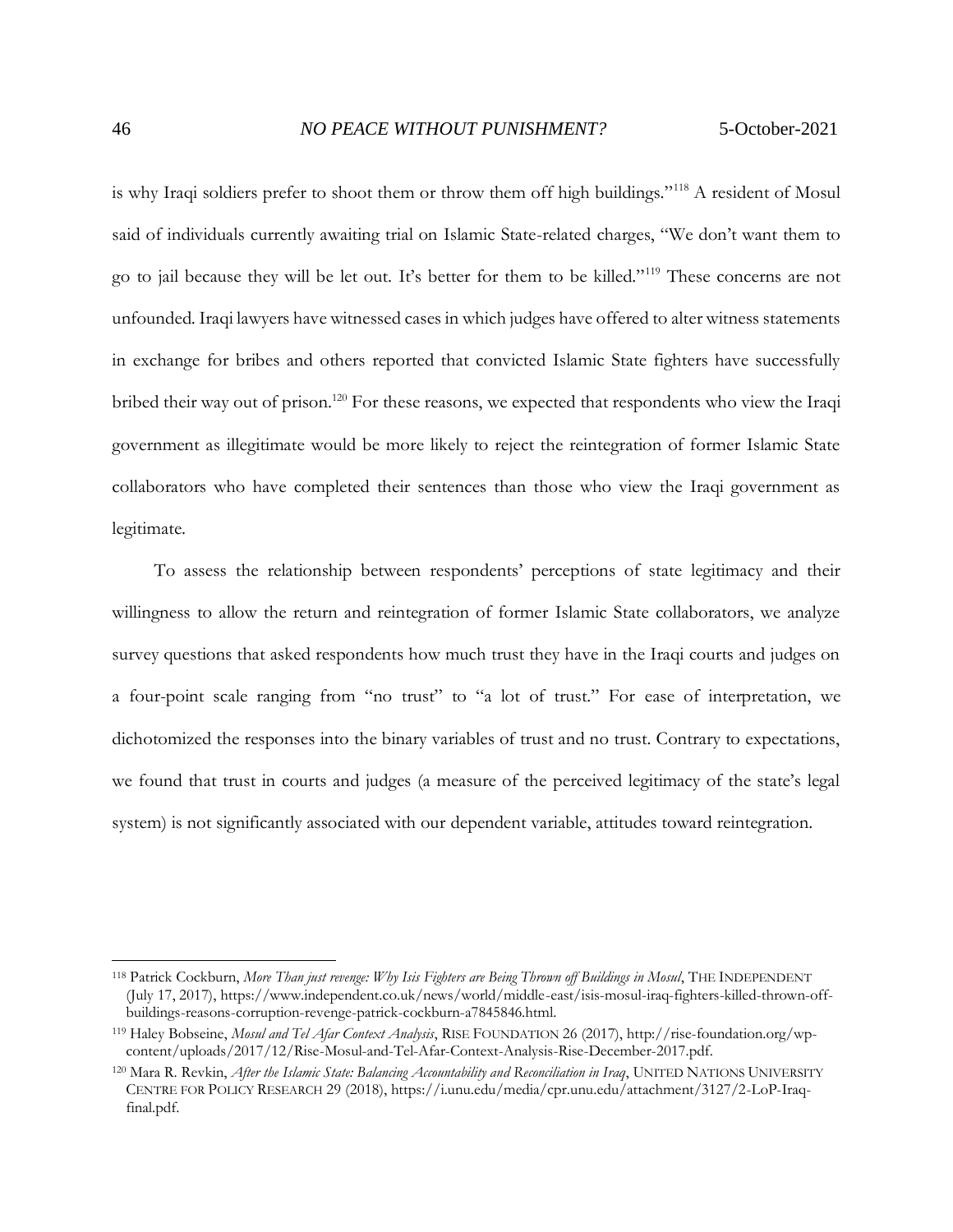#### **3. Community-Based and Restorative Justice Mechanisms**

<span id="page-46-0"></span>In this section, we consider three follow-up questions that were asked only to respondents who initially refused to accept former Islamic State collaborators into their neighborhood in order to explore two potential mechanisms—endorsements by community leaders and noncarceral rehabilitation programs—that might facilitate reintegration. These questions were asked separately after each hypothetical candidate for reintegration that respondents rejected. The first two questions asked if respondents would be willing to change their judgement and allow the person to be reintegrated if their religious or tribal leader asked them to do so. The third question asked if respondents would be willing to change their judgement and allow the person to be reintegrated if he or she successfully completed a rehabilitation program. Although the non-randomized nature of these questions does not allow us to identify the causal effects of community leader endorsements and rehabilitation programs, the results strongly suggest that community-based or restorative approaches to rehabilitation and reintegration may be more effective than prolonged incarceration.

Table 3 presents the results of our questions on these potential facilitating mechanisms for reintegration. Among respondents who initially rejected their hypothetical candidates for reintegration (around 70% of our sample), about 8% are willing to change their judgment and support reintegration if asked to do so by their tribal leader or religious leader. These outcomes are highly correlated  $(r =$  $(0.78)^{121}$  such that if we combine these two groups, the total percentage of the sample who were persuaded either by a tribal or religious leader is around 10%. Another 10% of respondents were willing to change their judgment and support reintegration if the former collaborator completes a rehabilitation program. The results for the rehabilitation question are not as highly correlated with

<sup>121</sup> Pearson's R-squared was used to calculate this statistic.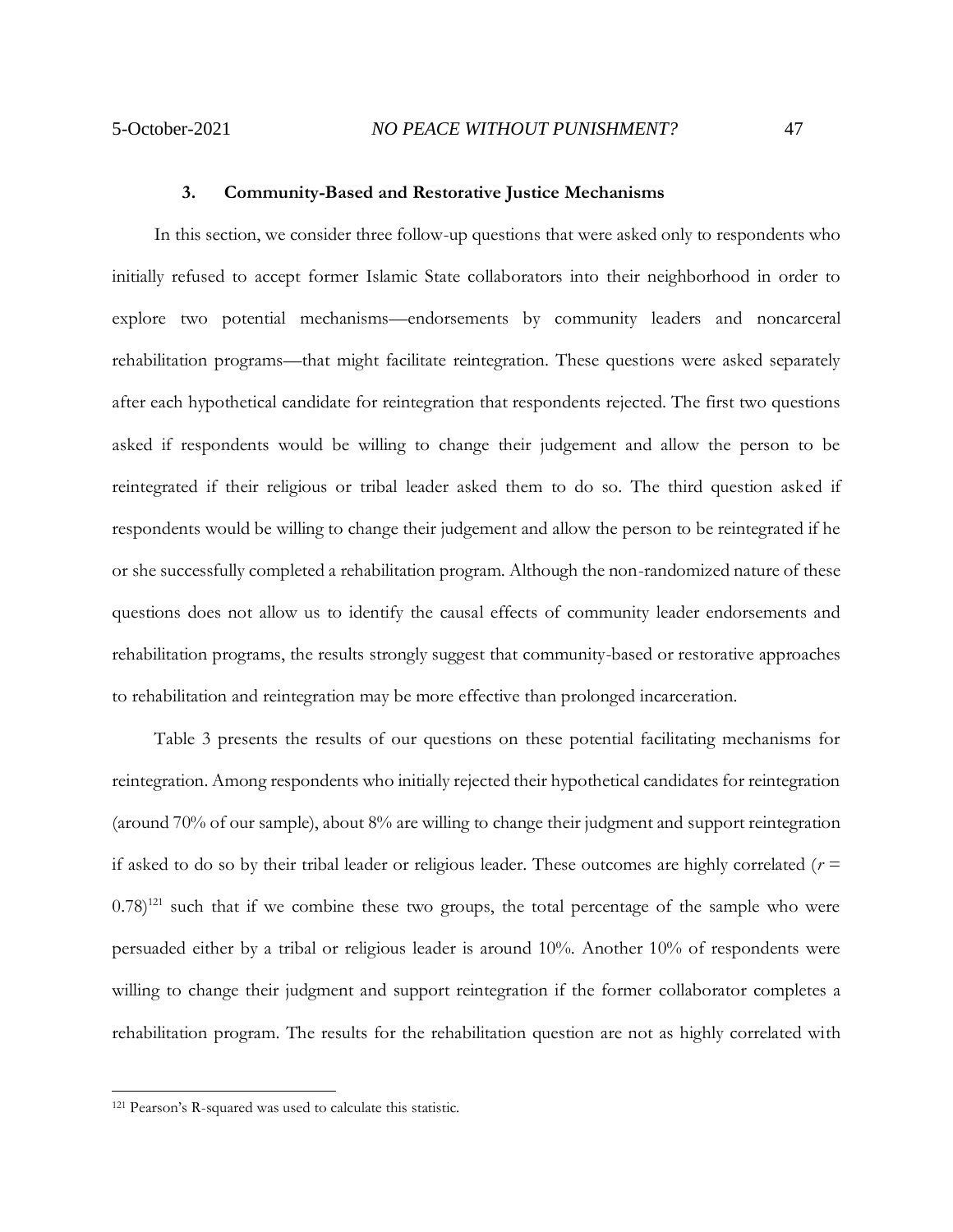respondents who said they would be willing to accept former collaborators when asked to do so by a traditional leader (*r* = 0.26); undergoing a rehabilitation program moves an *additional* 5% of the sample in favor of reintegration.

Together, the combined effects of local leader endorsements and rehabilitation programs persuade around 15% of people who were previously opposed to reintegration to change their judgment and allow former collaborators to return to their home communities. For tribal and religious leader endorsements, these outcomes do not vary greatly between types of acts or punishment. However, for the rehabilitation program, cooks were much more likely to benefit than wives of fighters or janitors at the municipality and those who received no punishment were more likely to benefit than those who received other types of punishments.<sup>122</sup>

### **Table 3:**

| <b>Mechanisms Facilitating Reintegration</b> | Percent of Respondents Who Change Attitude to<br><b>Acceptance of Reintegration</b> |
|----------------------------------------------|-------------------------------------------------------------------------------------|
| Tribal leader endorses reintegration         | $7.8\%$                                                                             |
| Religious leader endorses reintegration      | $8.2\%$                                                                             |
| Offender completes rehabilitation<br>program | $9.8\%$                                                                             |

The Effects of Different Facilitating Mechanisms on Attitudes Toward Offenders

<sup>122</sup> According to multivariate regression analyses.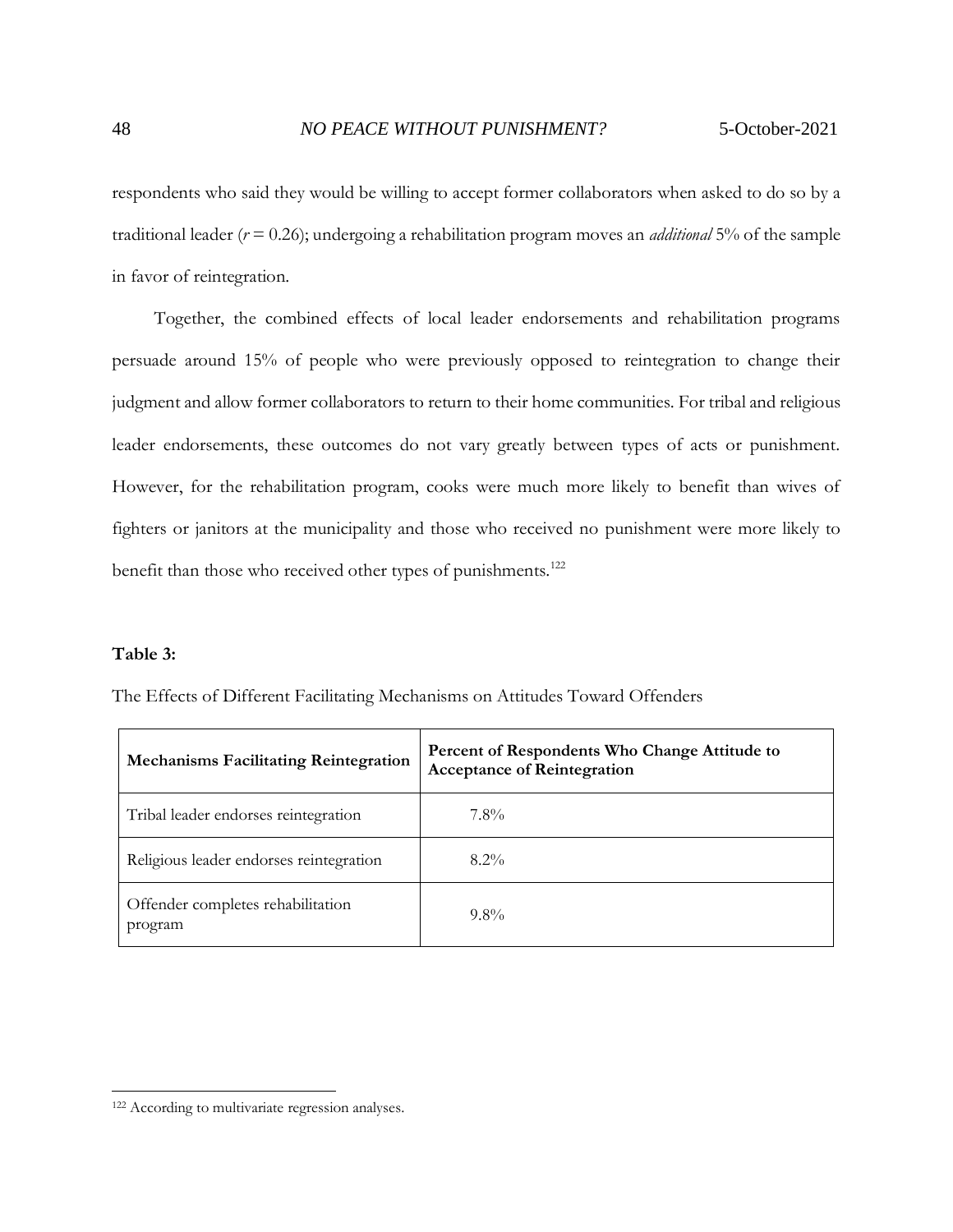## *F. Addressing Potential Biases in the Data*

<span id="page-48-0"></span>Survey experiments enable researchers to estimate the causal effects of possible causes known as independent variables (in this case, different types of punishment) on outcomes known as dependent variables (in this case, public opinion toward reintegration of former ), but they are nonetheless subject to potential biases. Below, we explain these different potential biases and how we addressed them.

First, a common concern in post-conflict settings is that social-desirability bias suppresses the true level of support for a rebel group, due to respondents' fears of punishment or stigmatization.<sup>123</sup> To address this concern, we designed a "list experiment" to assess whether a higher percentage of respondents might answer "yes" to sensitive questions if asked indirectly (Appendix). List experiments are a type of survey experiment where respondents are asked to provide the total number of items on a list to which they answer affirmatively rather than to answer each item separately. For the randomly selected control group (approximately 50% of the total number of survey respondents), the list only includes non-sensitive items. For the treatment group (the other 50% of survey respondents, the list contains a sensitive item in addition to these non-sensitive items.<sup>124</sup> In our survey, we asked the following direct sensitive question: "During the first six months of Islamic State rule, did you believe that the Islamic State was doing a better job governing Mosul than the Iraq government did previously?" to which 16% of respondents answered "yes," suggesting that a substantial minority of the Mosul population viewed the Islamic State's system of governance favorably in comparison with that of the Iraqi state. It is possible that social desirability bias affected responses to this question

<sup>123</sup> Graeme Blair et al., *Comparing and Combining List and Endorsement Experiments: Evidence from Afghanistan*, 58 AM. J. POL. SCI.1043–1063 (2014).

<sup>124</sup> Graeme Blair & Kosuke Imai, *Statistical Analysis of List experiments*, 20 POL. ANALYSIS 47-77 (2012).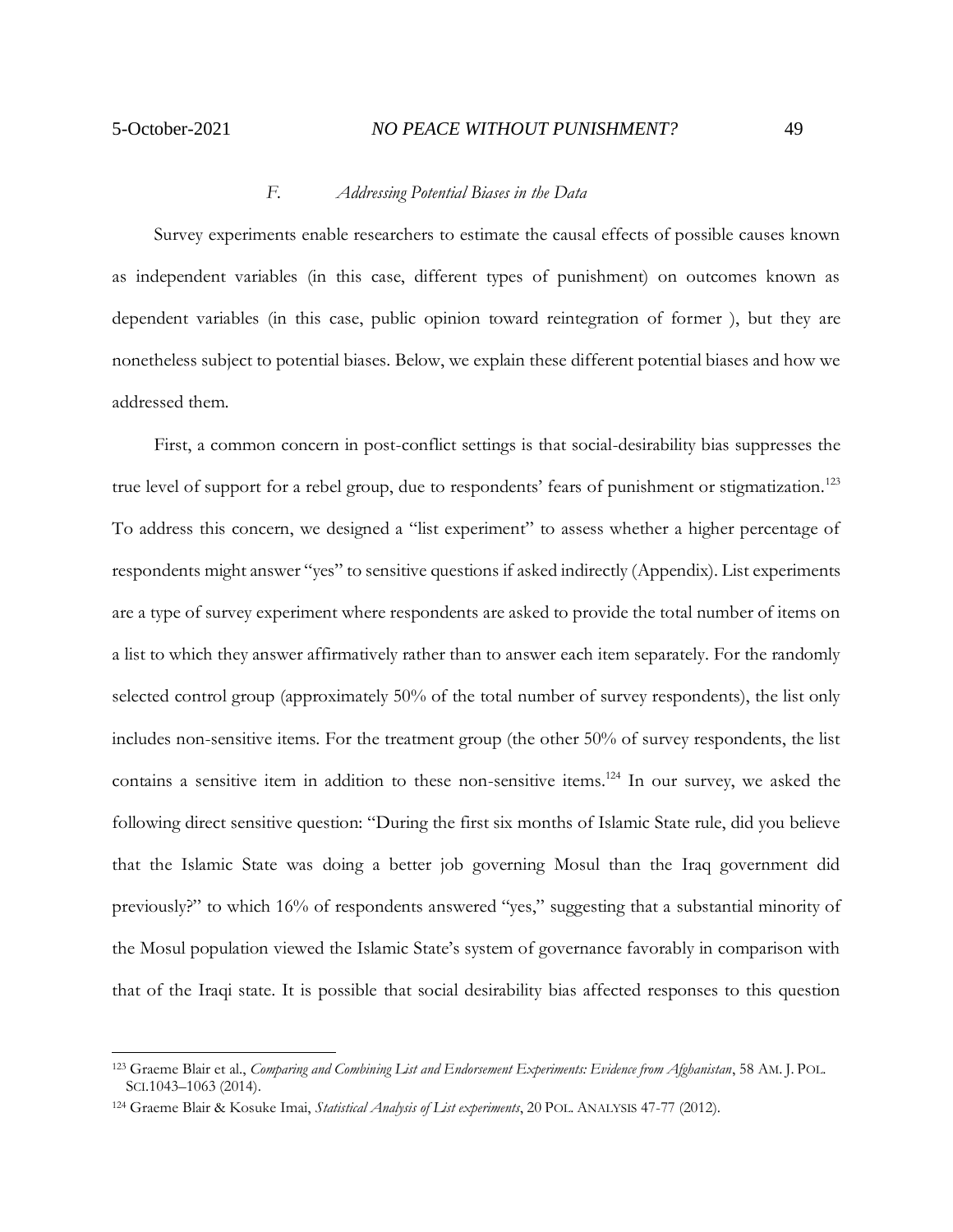because expressing any approval for anything that the Islamic State did is risky in a context where tens of thousands of Iraqis suspected of supporting the group are being arrested and detained.

To interrogate the possibility of social desirability bias affecting our results, we designed a list experiment in which the wording of the sensitive item mirrored that of the direct sensitive question (Appendix). The results indicate that 11% of the sample agreed with the sensitive item when asked indirectly. The difference in the response rates between these two samples (11% and 16%) was not statistically significant according to a Welch's two-sample t-test ( $p=0.12$ ). In addition, only six respondents declined to answer or did not know when asked the direct question. Together, these findings suggest that social-desirability bias did not significantly affect our results.

A second potential concern is that "order effects," the order in which respondents were presented with the three hypothetical scenarios, may have influenced their responses. It is possible that respondents were beginning to fatigue by the third round of the experiment or that earlier scenarios somehow biased their responses to scenarios presented later.

A third potential concern is that the severity of the punishment that was assigned to the different hypothetical offenders was interpreted by respondents as a signal of the offender's culpability or dangerousness, which would bias our estimate of the effects of punishment—independent of severity of the offense—on preferences for reintegration. Although this is a valid concern, we believe that the severity of punishment was not in fact a credible signal of an offender's culpability given widespread recognition of the corrupt and arbitrary nature of sentencing decisions in Iraq as noted above. For example, many nonviolent Islamic State collaborators such as cooks received the same sentence as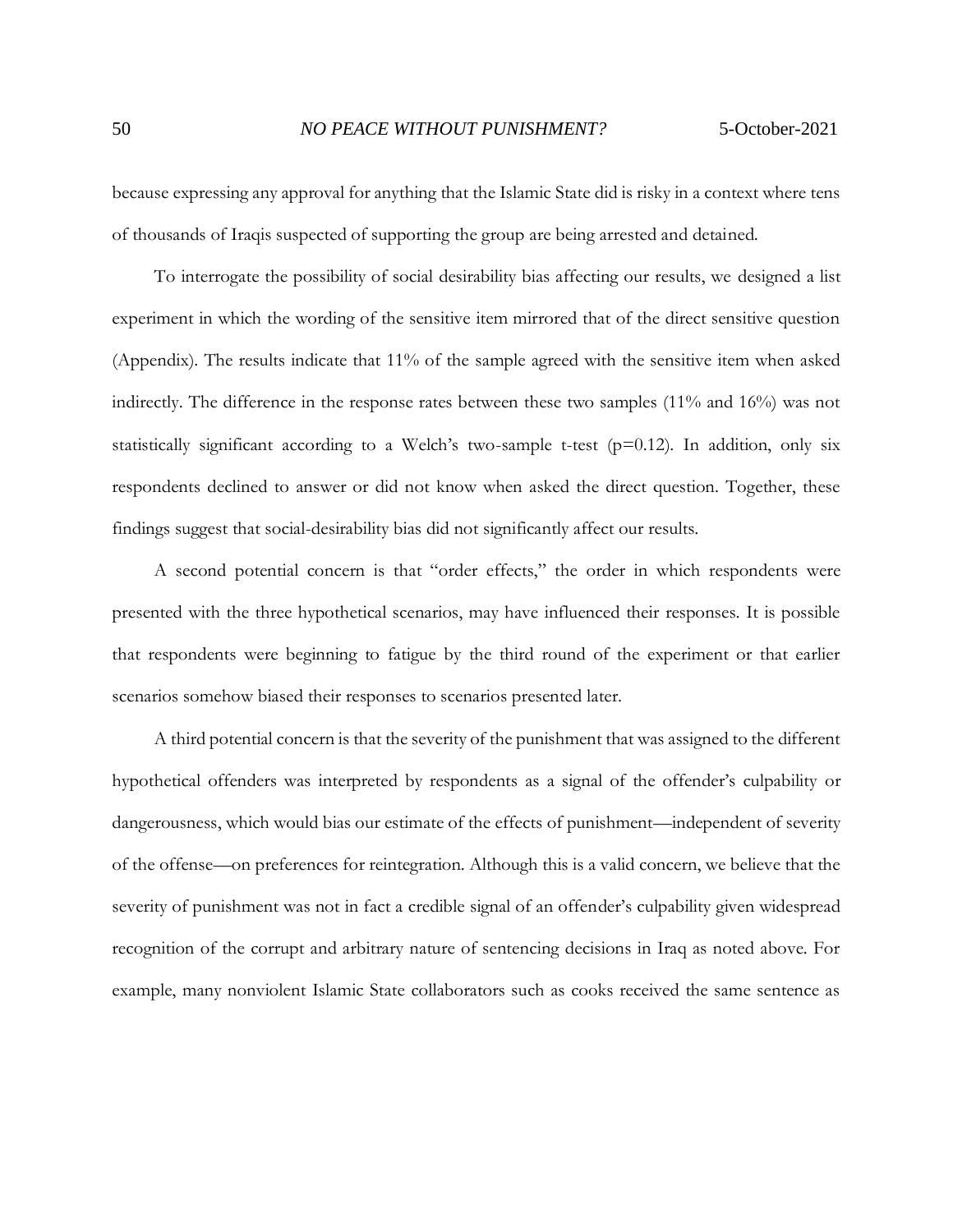fighters, capital punishment, despite having committed a much less severe offense.<sup>125</sup> Furthermore, reports of criminal defendants paying bribes to judges in exchange for reduced sentences or to prison guards to help them escape are frequent.<sup>126</sup> Given that so many Iraqis perceive the judiciary as corrupt and arbitrary, we have reason to believe that respondents' preferences for reintegration of hypothetical collaborators are not conditioned by the severity of their punishments.

Finally, it is possible that punishment affects reintegration differently across the three different types of offenses included in our experiment, which would interfere with our ability to estimate the independent effects of punishment on attitudes toward reintegration. To test for this possibility, we interact punishment with type of collaboration in OLS regression. The results indicate that there is not a statistically significant interaction between punishments and the type of offense as shown by the fact that the confidence intervals of the point estimates for the interactions all cross zero (Appendix Figure 1).

#### <span id="page-50-0"></span>III. IMPLICATIONS FOR LAW AND POLICY IN IRAQ AND BEYOND

#### <span id="page-50-1"></span>*A. Post-Conflict Transitional Justice*

There is a growing consensus among scholars of post-conflict transitional justice that state-led, top-down accountability processes are ineffective in advancing the goals of enduring peace and reconciliation because they tend to be insufficiently inclusive of diverse perspectives—particularly the voices of victims—and are heavily shaped by the preferences of political elites on the winning side of

<sup>125</sup> Human Rights Watch, *Flawed Justice: Accountability for ISIS Crimes in Iraq* (2017), https://www.hrw.org/report/2017/12/05/flawed-justice/accountability-isis-crimes-iraq.

<sup>126</sup> Mara R. Revkin, *After the Islamic State: Balancing Accountability and Reconciliation in Iraq*, UNITED NATIONS UNIVERSITY CENTRE FOR POLICY RESEARCH 17, 24 (2018), https://i.unu.edu/media/cpr.unu.edu/attachment/3127/2-LoP-Iraqfinal.pdf.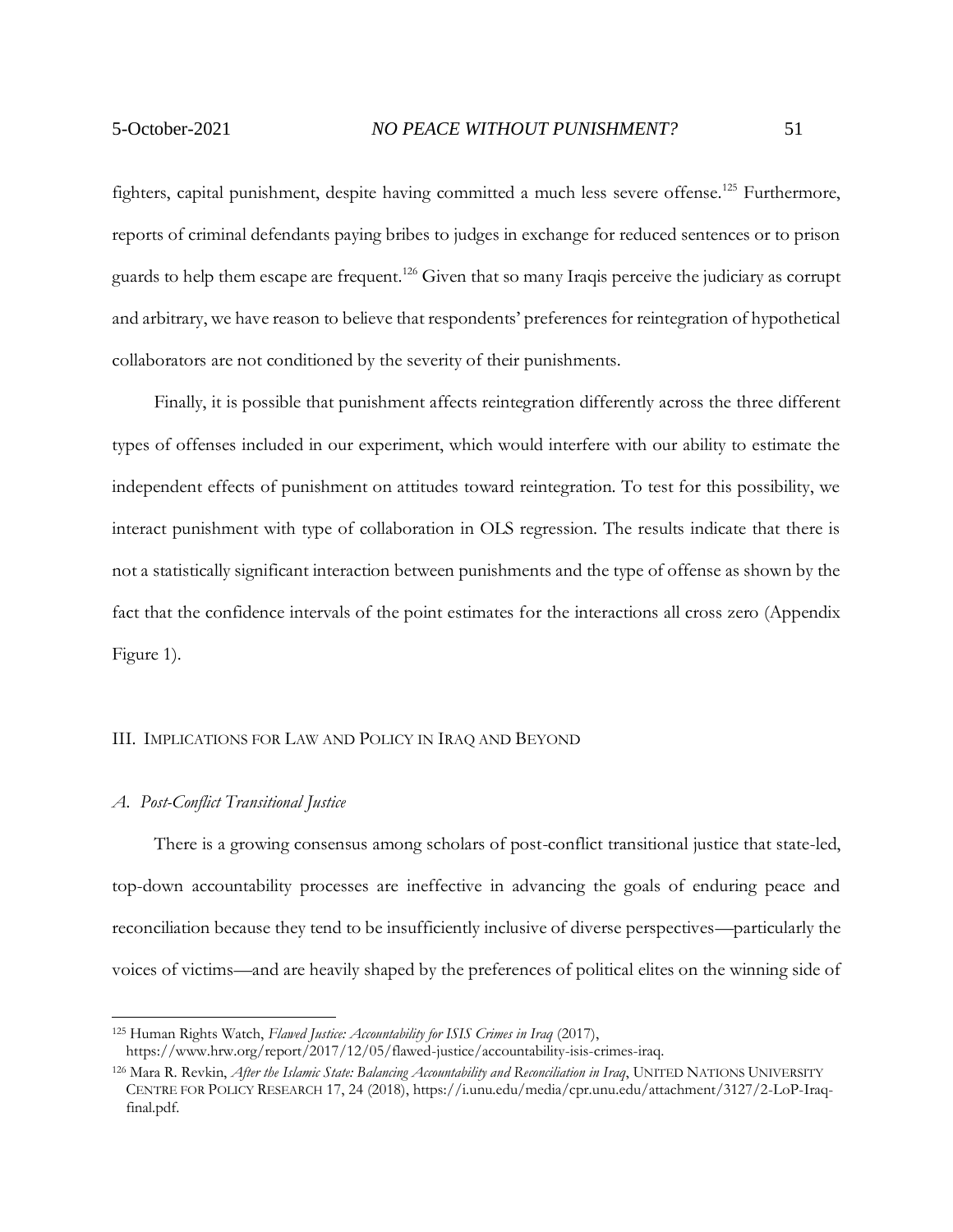the conflict.<sup>127</sup> Jane Stromseth, David Wippman, and Rosa Brooks have highlighted the importance of "understand[ing] the specific goals and priorities of domestic populations who, after all, are the people who endured the atrocities and must chart a new future."<sup>128</sup> Ruti Teitel argues that a necessary condition for successful transitional justice is to promote the dissemination and acceptance of the truth of past crimes and atrocities in the "public sphere" in order for society to reach a shared understanding of the past.<sup>129</sup> Although public opinion should not be the sole basis for the design of transitional justice policies because of the danger of "mob justice," research suggests that ignoring public opinion can have adverse consequences for the success of transitional justice processes.<sup>130</sup> In contrast with top-down approaches to transitional justice, our study uses a bottom-up and victimcentered methodology to illuminate the experiences and attitudes of people directly affected by the conflict for whom the question of how to balance demands for justice with the need for reconciliation is particularly urgent and personal. Survey experiments like those we conducted in Iraq could be utilized in other post-conflict settings to inform evidence-based transitional justice policies that reflect not only the interests of the state and political elites but also victims and marginalized communities.

#### <span id="page-51-0"></span>*B. Sentencing Reform*

Incarceration has become the dominant form of punishment in the United States and many other countries around the world despite the availability of noncarceral alternatives that are more humane and less costly. Between 2000 and 2016, the global prison population increased by almost

<sup>127</sup> ROSALIND SHAW ET AL., LOCALIZING TRANSITIONAL JUSTICE: INTERVENTIONS AND PRIORITIES AFTER MASS VIOLENCE (2010).

<sup>128</sup> JANE STROMSETH ET AL., CAN MIGHT MAKE RIGHTS?: BUILDING THE RULE OF LAW AFTER MILITARY INTERVENTIONS 257 (2006).

<sup>129</sup> RUTI G. TEITEL, TRANSITIONAL JUSTICE 83 (2000) ("Consensus on the history produced is predicated on the truth's dissemination and acceptance in the public sphere.")

<sup>130</sup> Erin Daly, *Between Punitive and Reconstructive Justice: The Gacaca Courts in Rwanda*, 34 N.Y.U. J. INT'L LAW POL. 383 (2001).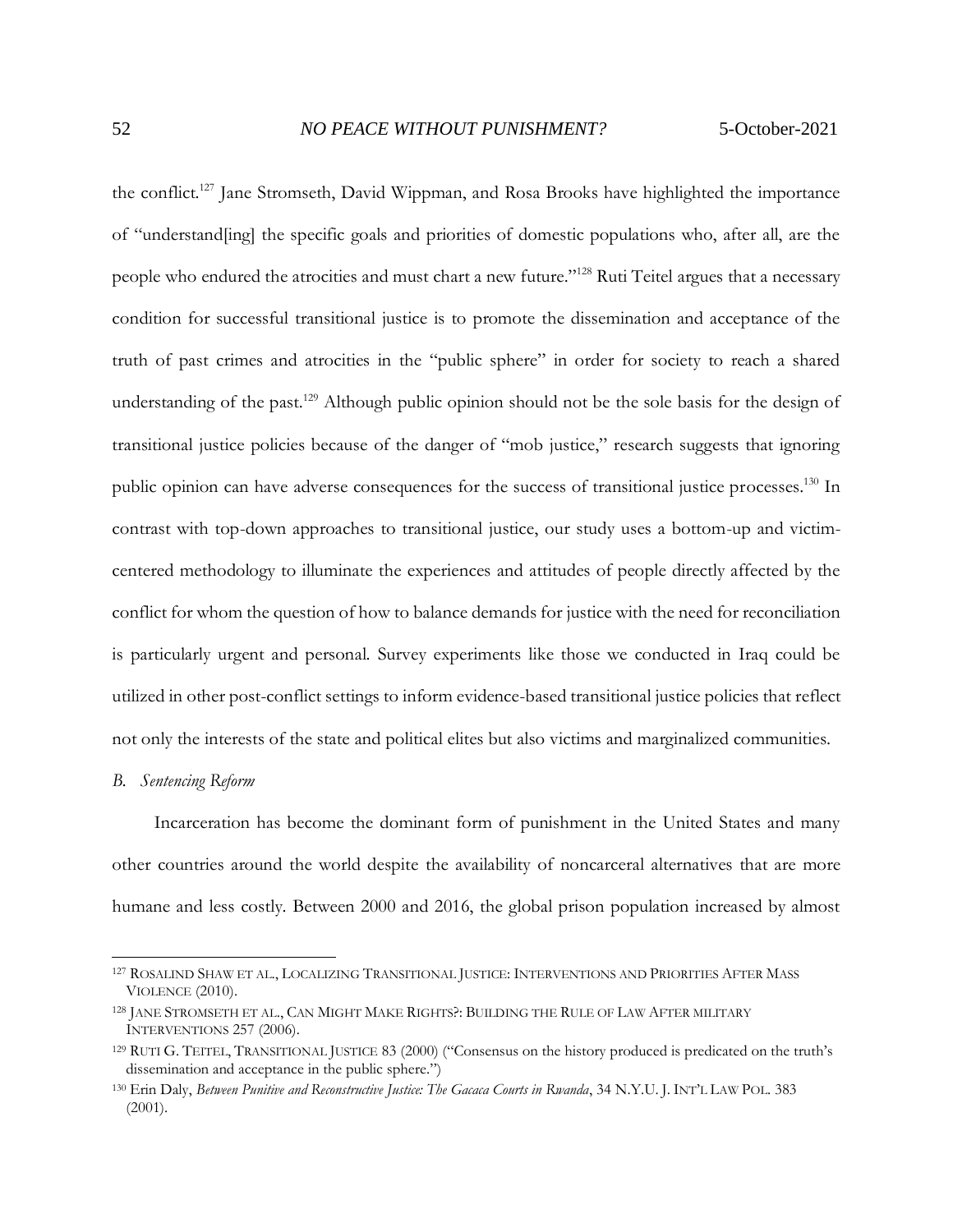20% to a total of 10.35 million prisoners around the world.<sup>131</sup> This increase was driven largely by the United States, which has by far the largest prison population in the world and the highest per capita incarceration rate: Nearly one out of every 100 American adults are in prison.<sup>132</sup>

Our finding that long prison sentences of 15 years did not affect the community's willingness to allow the reintegration of former offenders associated with the Islamic State in the case of Iraq is relevant to current debates about sentencing reform there and potentially in other contexts. In the case of Iraq, prolonged incarceration was not a necessary condition for reintegration of former Islamic State collaborators even though this community was directly affected by their offenses and therefore might be expected to have stronger-than-average preferences for retribution.

Our finding that a much shorter prison sentence of three years had a small but statistically significant positive effect on attitudes toward reintegration in comparison with no punishment, suggests that reduced sentences might be more conducive to reintegration than longer ones. One possible explanation for this result is that longer prison sentences are associated with greater stigmatization and difficulty finding employment, so people may be more accepting of former offenders who served shorter sentences because they are perceived as being more likely to successfully reintegrate into the community. Given the heavy costs of prolonged incarceration and evidence of its counterproductive effects on rehabilitation and reintegration, policymakers should consider whether much shorter sentences or noncarceral sanctions (discussed below) would achieve the same or possibly better results for these and other criminal justice objectives.

<sup>131</sup> Roy Walmsley, *World Prison Population List 11th Edition*, 2 (2016),

https://grupodeprisiones.uniandes.edu.co/images/stories/relatorias/PRISIONES-

OCT2011/OTRASENTIDADES/OTRASINTERNACIONALES/PRISONSTUDIES/WorldPrisionPopulationLis t-\_2017.pdf.

<sup>132</sup> Committee on Causes and Consequences of High Rates of Incarceration, *The Growth of Incarceration in the United States: Exploring Causes and Consequences* (2014).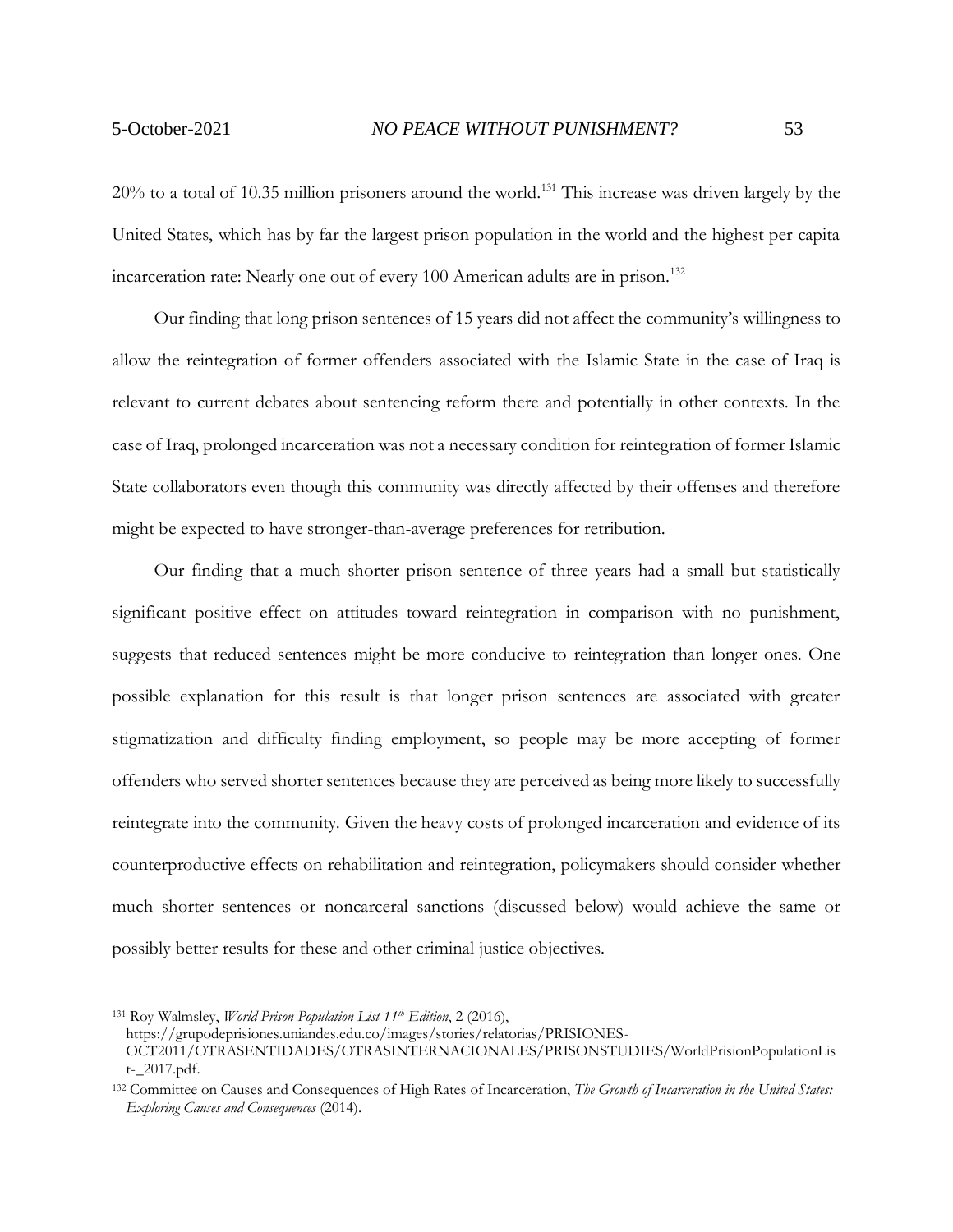#### <span id="page-53-0"></span>*C. Alternatives to Incarceration*

In Iraq, the recent release of more than 16,000 nonviolent offenders to reduce the risk of COVID-19 outbreaks in prisons indicates that decarceration is possible despite continuing political opposition.<sup>133</sup> Many empirical studies have already called into question the efficacy of incarceration for achieving its intended objectives, but there is still a need for more research on the causal effects of noncarceral alternatives that may be equally or more effective.

Our study found that a non-carceral punishment (six months of community service) had a small but statistically significant positive effect (4 percentage points) on respondents' willingness to allow the reintegration of former offenders. Substantively, compared to no punishment at all, the effect of six months of community service is greater than that of a 15-year prison sentence (zero percentage points) and similar to the effect of a 3-year prison sentence (4 percentage points). Strikingly, around 15% of respondents who initially rejected a hypothetical candidate for reintegration were willing to change their judgment and allow the former collaborator to return to their home community if asked to do so by their religious or tribal leader or if the former offender successfully completes a rehabilitation program. These results are promising evidence of the potential effectiveness of noncarceral and community-based justice mechanisms for changing public opinion in ways that decrease stigmatization of former offenders and facilitate their successful reintegration.

<sup>133</sup> *Supra* note 31.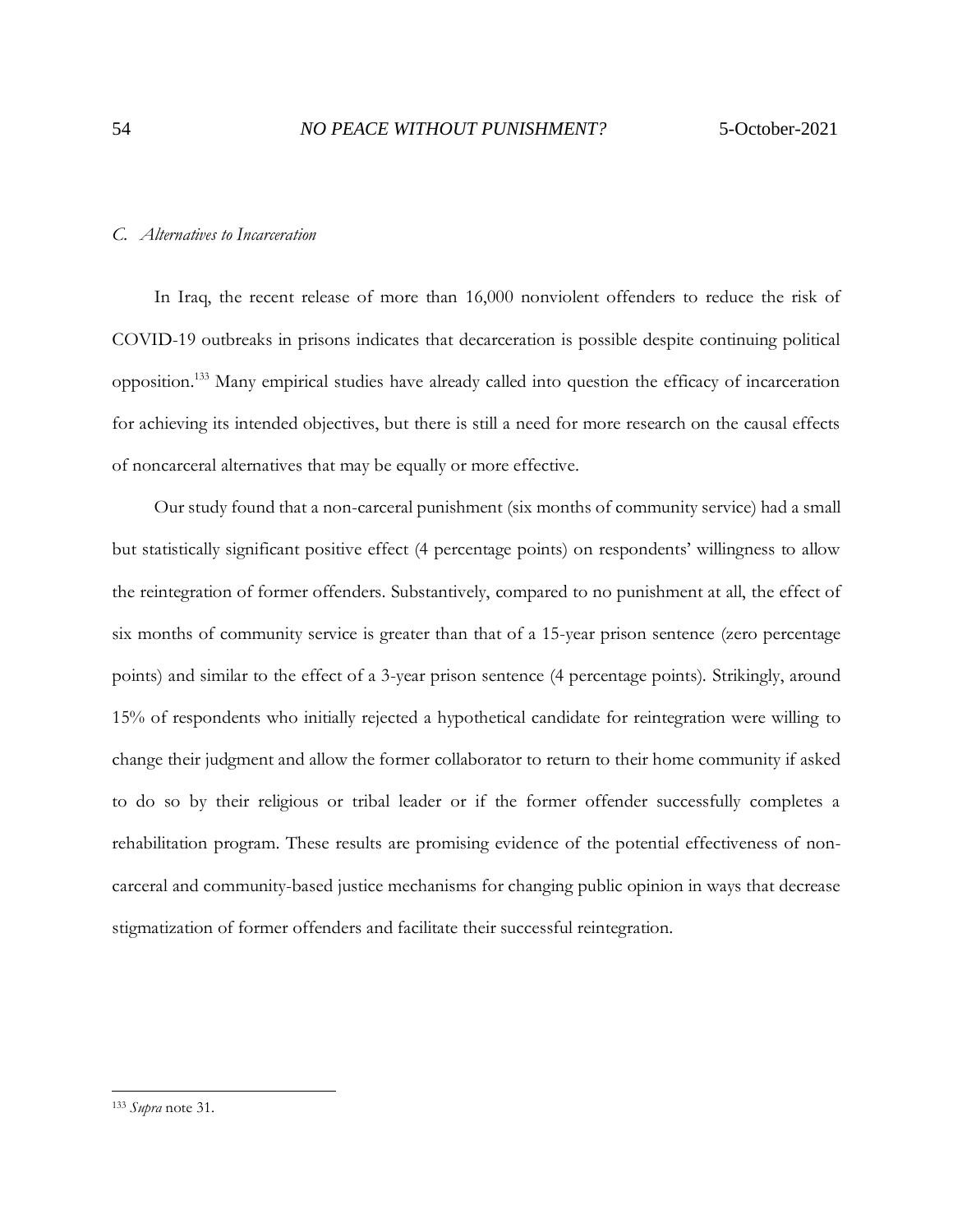#### <span id="page-54-0"></span>**CONCLUSION**

Our findings raise a number of questions that, although beyond the scope of our article, suggest directions for future research. We only evaluated one type of noncarceral sanction (community service) and found that it had positive effects on public opinion toward former Islamic State collaborators among Sunni Arabs in the Iraqi city of Mosul. How do other restorative justice mechanisms—such as public apologies or restitution—affect willingness to allow the reintegration of former collaborators? Additionally, how does physical and social proximity to former offenders affect attitudes toward reintegration? Are individuals who live in communities with large numbers of former collaborators or in communities near prisons more or less likely to support reintegration? Are individuals who personally know a former collaborator more or less likely to support reintegration?

We were also limited to studying reintegration of former rebel collaborators back into their own communities. In communities that experienced particularly severe atrocities—for example, the Yazidi community in northern Iraq—it may be impossible for former collaborators to return to their communities in the near term because the risks of harm to victims as well as the potential for violent retribution against collaborators outweigh the potential benefits and would be counter-productive to reconciliation and peacebuilding efforts. In some cases, those accused of enemy collaboration may never be able to return to their homes. In general, Sunnis perceived as being formerly associated with the Islamic State have no desire to return to communities where they will be at risk for revenge killings and might prefer to be relocated to other Sunni-majority communities where they will be able to live safely, or to major urban centers like Baghdad where they have some anonymity and a chance to rebuild their lives without stigma. In cases where reintegration to communities of origin is not possible, relocation of perceived Islamic State affiliates to other communities where they do not pose a threat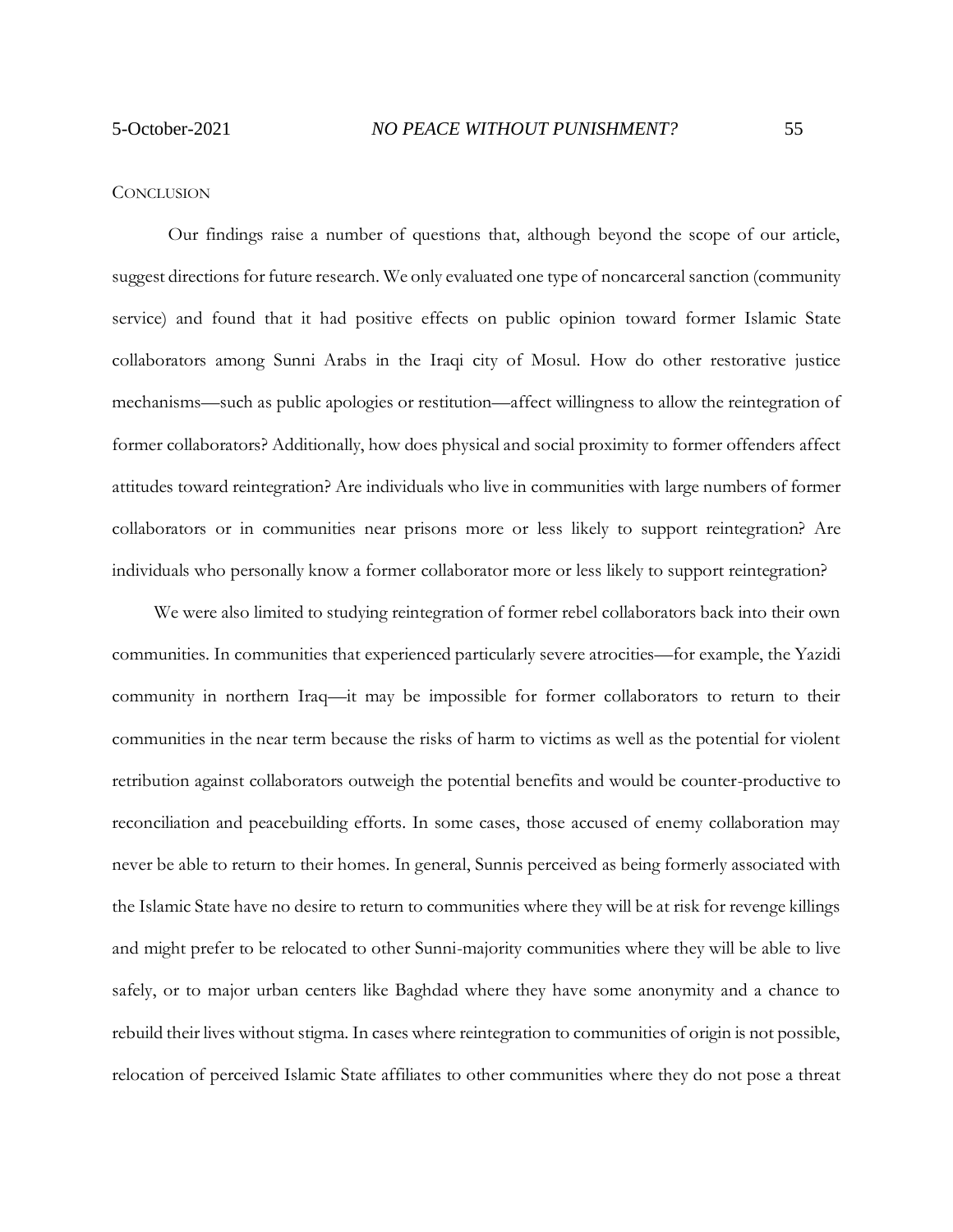to the population and where they will be safe from revenge is a rights-respecting alternative to keeping these individuals in prisons or long-term displacement camps where freedom of movement and other human rights are severely limited. Further work should be conducted in such places to assess this possibility. Our research design could easily be replicated in other areas of Iraq, as well as other cases in need of post-conflict reintegration and reconciliation.

Many studies have found that providing new information to participants, or varying how the information is framed and presented, can change attitudes and in some cases can change behaviors as well. For example, a survey experiment that randomly provided participants with information about immigrants in the United States found that the treatment group positively updated their prior beliefs about immigrants and were willing to donate more money to a pro-immigration charity.<sup>134</sup> Another experiment found that a brief "perspective-taking exercise" in which participants were asked to imagine themselves as refugees increased inclusionary behavior toward refugees as measured by the likelihood of sending a letter to the President in support of admitting Syrian refugees.<sup>135</sup> Could similar informational interventions help to reduce stigmatization of former offenders and increase empathy toward them?

Our findings contribute to a growing empirical consensus that incarceration fails to achieve its intended objectives. We demonstrate how survey experiments, a method developed by social scientists that has not been widely used by legal scholars, can help to address important questions about causal relationships between criminal justice policies and outcomes of great importance such as the

<sup>134</sup> Alexis Grigorieff et al., *Does Information Change Attitudes Toward Immigrants?*, 18 DEMOGRAPHY 1-27 (2020).

<sup>135</sup> Claire L. Adida et al., *Perspective Taking Can Promote Short-term Inclusionary Behavior Toward Syrian Refugees*, 115 PROC. NAT'L ACAD. OF SCI. 9521, 9523 (2018).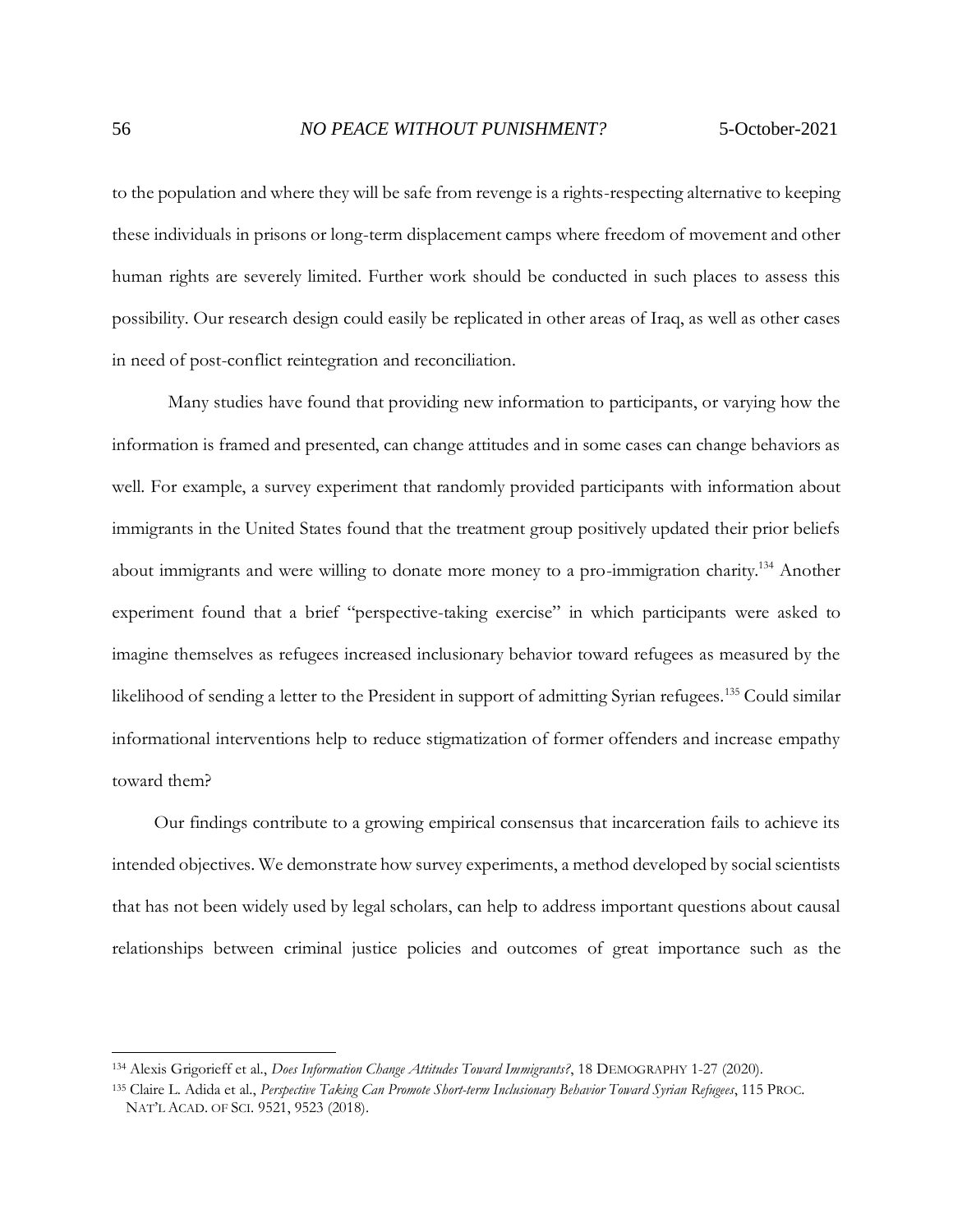reintegration of former offenders. We hope that other scholars will replicate and build upon our research design to study other pressing issues in criminal justice and beyond.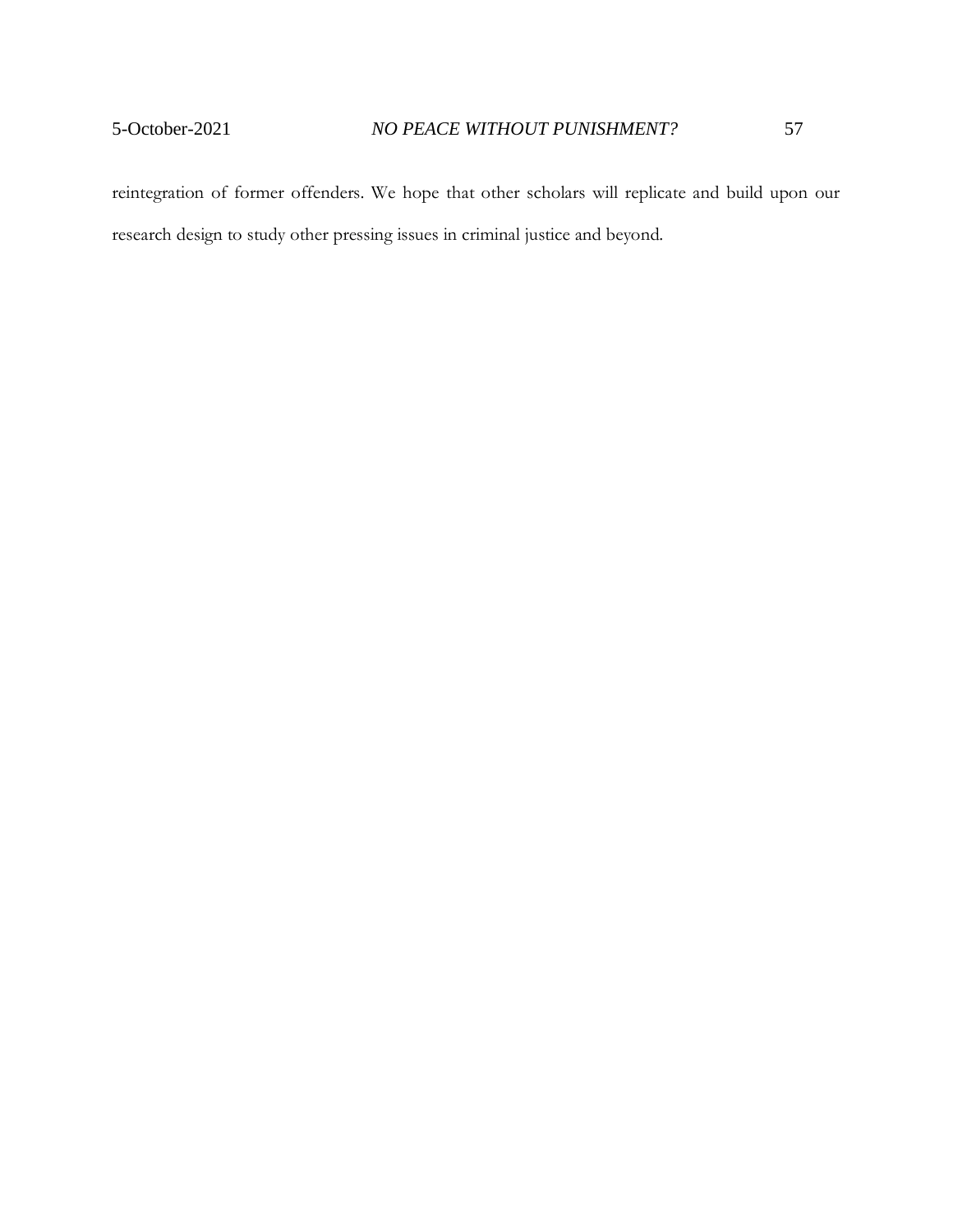<span id="page-57-1"></span><span id="page-57-0"></span>APPENDIX

#### *A. List Experiment to Assess Social Desirability Bias*

On the survey, 16.1% of respondents answered "yes" to the following direct sensitive question: "During the first six months of Daesh rule, did you believe that Daesh was doing a better job of governing Mosul than the Iraqi government did previously?" To assess whether an even higher percentage of respondents might answer "yes" to this question if asked indirectly, we implemented a list experiment in which the wording of the sensitive item mirrors that of the question above (Appendix Figure 1).

The non-sensitive items in this list experiment are objectively true or false statements based on facts that should have been widely known to Mosul residents during the first six months of the Islamic State's rule, so we expected that most respondents would be able to correctly identify them as true or false. However, given individual-level differences in exposure to Islamic State governance and information, it is possible that some respondents did not know whether these statements were true/false or had incorrect beliefs. Nonetheless, the distribution of uninformed or misinformed respondents should be unbiased across control and treatment groups.

## **Appendix Figure 1.**

List Experiment Design

"Please tell me how many of the following statements were true during the first six months of the Islamic State's rule. We are not interested in which statements you think are true, only how many of them:

During this period, the Iraqi government stopped paying the salaries of government employees in Mosul [FALSE].<sup>136</sup>

<sup>136</sup> The Iraqi government did not stop paying the salaries of government employees in Mosul (and other Islamic Statecontrolled areas) until July 2015. Isabel Coles, Despair, hardship as Iraq cuts off wages in Islamic State cities, Reuters (Oct. 2, 2015), https://www.reuters.com/article/us-mideast-crisis-iraq-salaries/despair-hardship-as-iraq-cuts-offwages-in-islamic-state-cities-idUSKCN0RW0V620151002.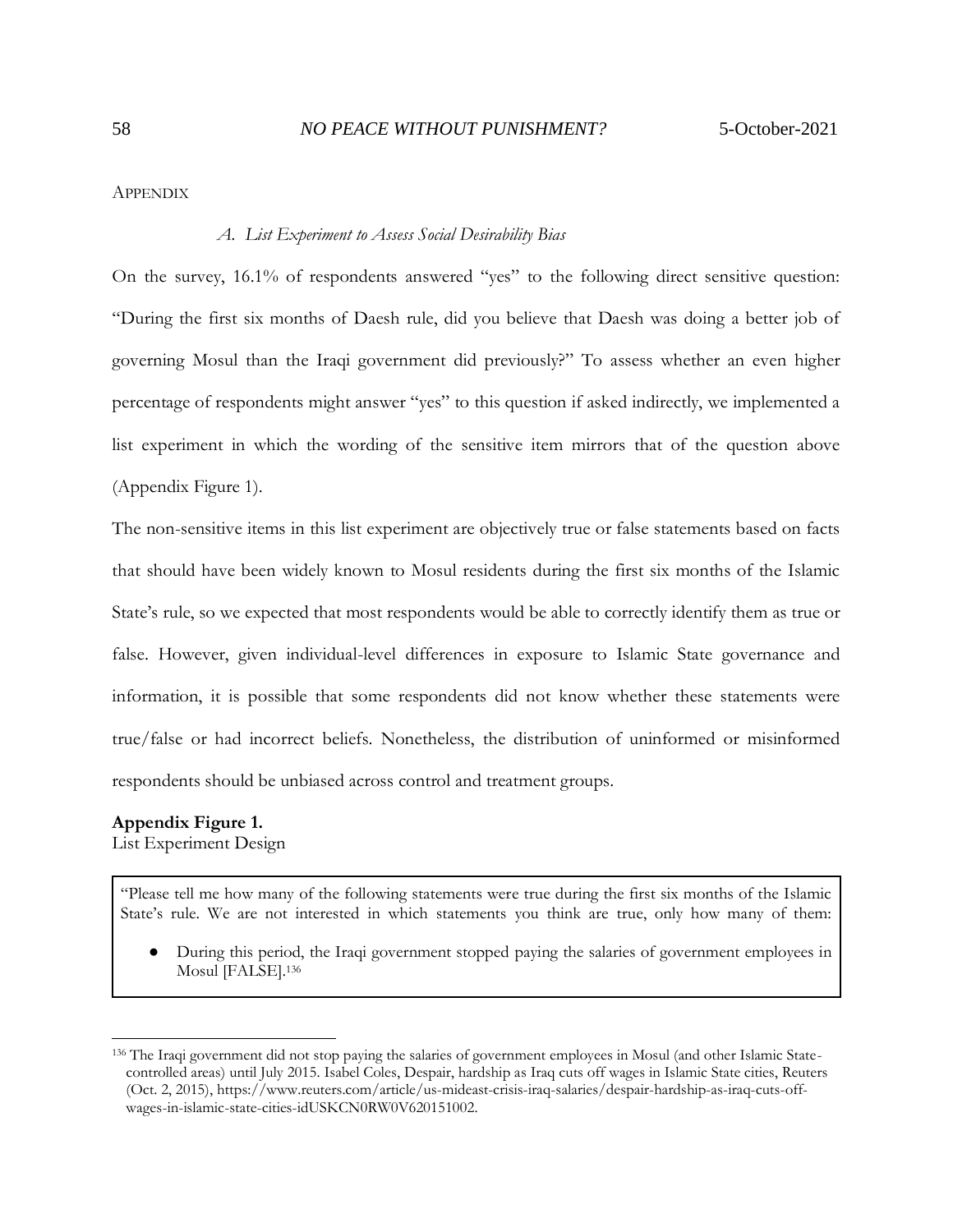- During this period, the Islamic State started collecting zakat [taxes] from the people of Mosul [TRUE].<sup>137</sup>
- During this period, the Islamic State opened a religious police department (known as the "hisba") in Mosul [TRUE].<sup>138</sup>
- During this period, the Islamic State was doing a better job of governing Mosul than the Iraqi government did previously [TREATMENT: displayed only for 50% of respondents]

If survey respondents had perfect information, we would expect the mean of the control group to be approximately 2, since 2 out of the 3 items on the list are objectively true and the third is objectively false. The difference between the mean of the control group (1.35) and the expected mean under conditions of perfect information (2) suggests that some survey respondents had factually incorrect beliefs about the items that were objectively true or false (Appendix Table 1). One possible explanation for misinformation is that some residents of Mosul avoided leaving their homes as much as possible during the three years that the Islamic State was in control of the city to minimize contact with the group.<sup>139</sup>

Using a Welch's two-sample t-test, we find that the difference between the mean of the control group (1.35) and the mean of the treatment group (1.45) is not statistically significant ( $p=1231$ ). This result, together with the fact that only 6 respondents declined to answer or did not know when asked the direct sensitive question, suggests that social desirability bias did not significantly affect the results.

<sup>137</sup> In August 2014, an Iraqi newspaper published an official Islamic State document announcing instructions for the payment of zakat. *The Iraqi Bulletin*, الزكاة تعليمات / الموصل صورة) *Photo from Mosul: Zakat Instructions*), (Aug. 14, 2014), https://web.archive.org/web/20180318172323/https://www.facebook.com/Iraqibulletin/photos/a.7662325100841 31.1073741828.766120606761988/796126887094693/?type=3&theater.

<sup>138</sup> The Islamic State had established a "hisba" police department by July 2014. Khalis Jamaa, الخليفة عباءة تحت الموصل دولته وقوانين) *Mosul Under the Cloak of the Caliph and the Laws of his State*), NIQASH (Jul. 17, 2014), http://www.niqash.org/ar/articles/security/3497.

<sup>139</sup> Florian Neuhof, *Meet the Woman Who Picked Up the Pen Under ISIL's Sword*, NAT'L (Apr. 5, 2018), https: //www.thenational.ae/world/mena/meet-the-woman-who-picked-up-the-pen-under-isil-s-sword-1.718978.